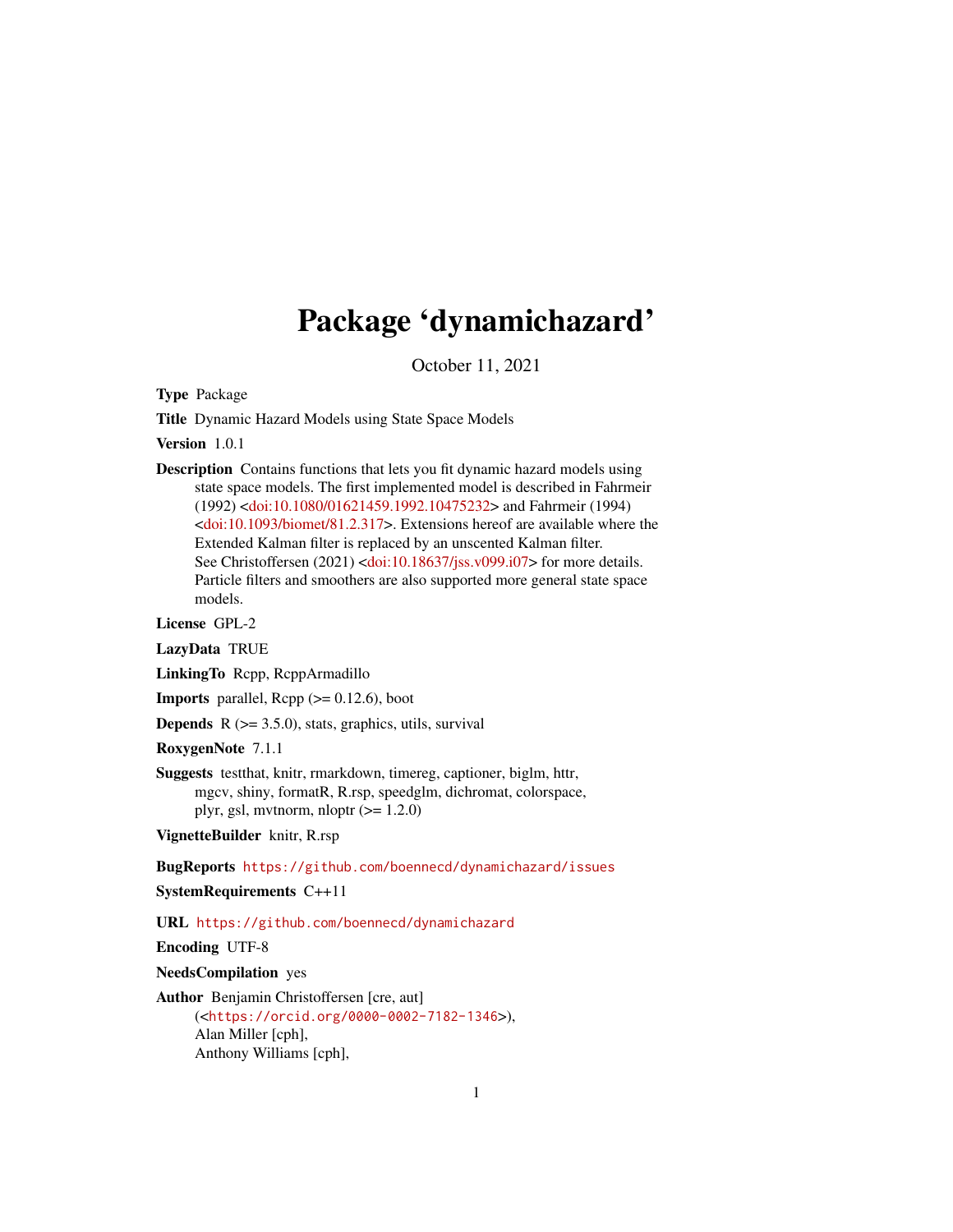### 2 R topics documented:

Boost developers [cph], R-core [cph]

Maintainer Benjamin Christoffersen <br/>boennecd@gmail.com>

Repository CRAN

Date/Publication 2021-10-11 16:40:02 UTC

## R topics documented:

| 3              |
|----------------|
| $\overline{4}$ |
| 6              |
| $\overline{7}$ |
| 8              |
| 10             |
| 11             |
| 12             |
| 13             |
| 14             |
| 16             |
| 17             |
| 18             |
| 19             |
| 20             |
| 22             |
| 28             |
| 32             |
| 35             |
| 36             |
| 37             |
| 40             |
| 41             |
| 42             |
| 44             |
| 44             |
| 45             |
| 46             |
|                |

#### **Index a** set of the contract of the contract of the contract of the contract of the contract of the contract of the contract of the contract of the contract of the contract of the contract of the contract of the contrac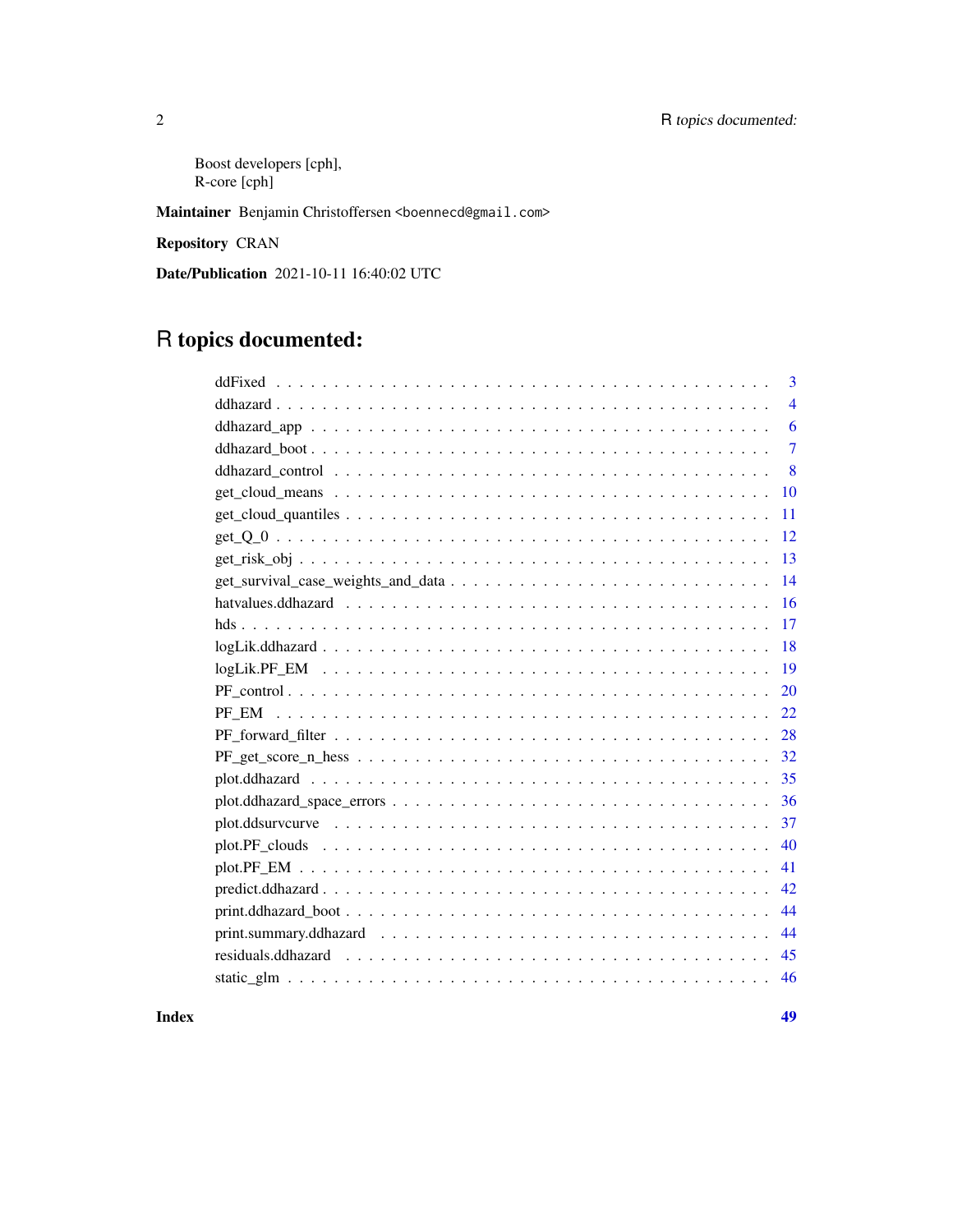<span id="page-2-1"></span><span id="page-2-0"></span>

#### Description

Functions used in formula of [ddhazard](#page-3-1) for time-invariant effects. ddFixed\_intercept is only used for the intercept.

#### Usage

ddFixed(object)

ddFixed\_intercept(random\_intercept = FALSE)

#### Arguments

object expression that would be used in formula. E.g. x or  $poly(x, \text{degree} = 3)$ .

random\_intercept

TRUE if a zero mean time-varying process should be included at as an additional term. Only relevant in stationary models. See the type argument in [PF\\_EM](#page-21-1).

#### Value

Returns the passed object.

#### Examples

```
# we can get a time-invariant effect of `x1` by
set.seed(1)
dat \le data.frame(stop = 1:20, event = rep(c(TRUE, FALSE), 10L), x1 = rnorm(20))
ddhazard(Surv(stop, event) \sim ddFixed(x1), dat,
        Q_0 = diag(1), by = 1, Q = diag(1)# all of the calls below will yield the same result with a time-invariant
# intercept:
ddhazard(Surv(stop, event) ~ ddFixed_intercept() + x1, dat,
         Q_0 = diag(1), by = 1, Q = diag(1)ddhazard(Surv(stop, event) \sim -1 + ddFixed_intercept() + x1, dat,
        Q_0 = diag(1), by = 1, Q = diag(1)
```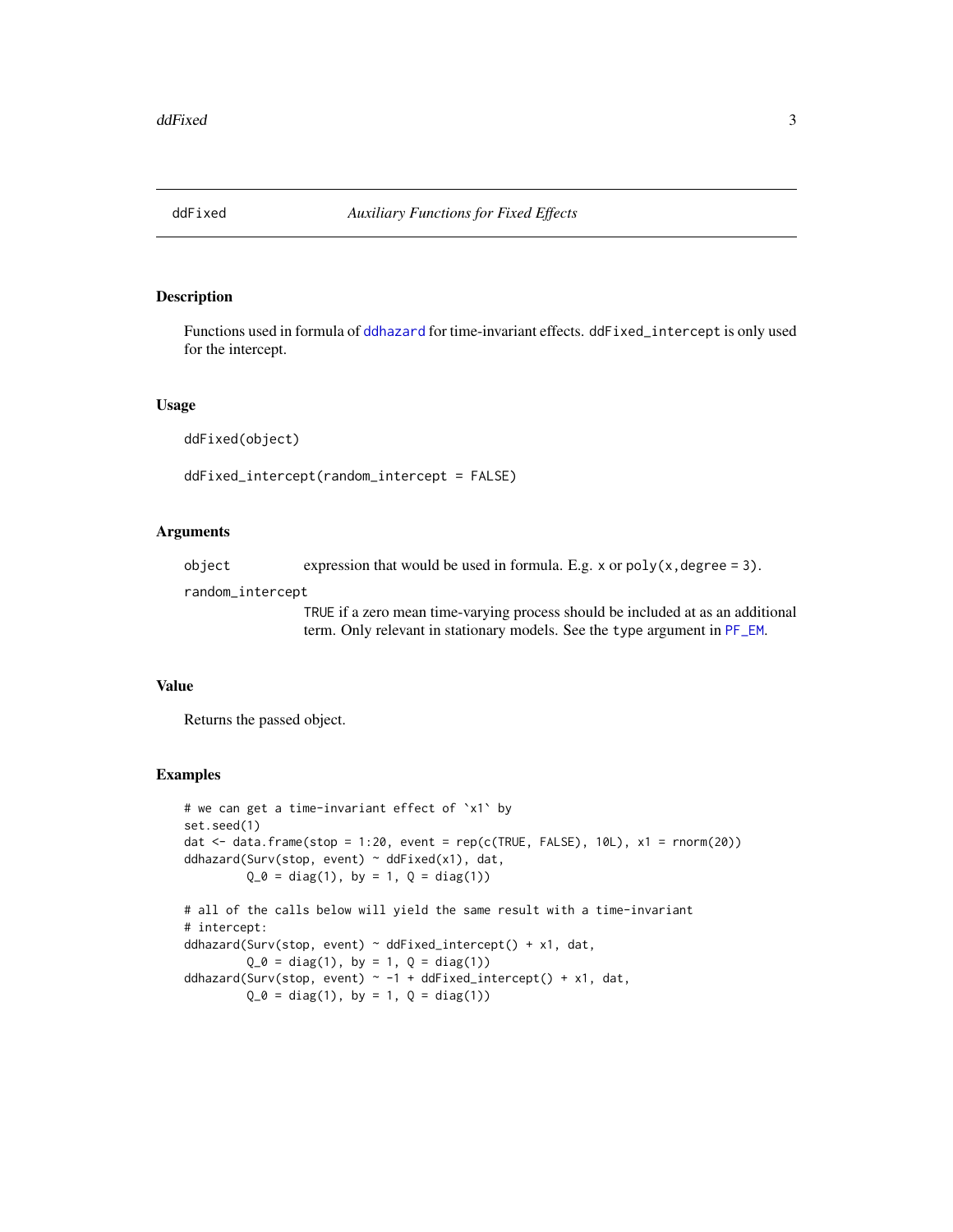<span id="page-3-1"></span><span id="page-3-0"></span>

### Description

Function to fit dynamic hazard models using state space models.

### Usage

```
ddhazard(
 formula,
 data,
 model = "logit",
 by,
 max_T,
  id,
 a_0,
 Q_0,
 Q = Q_0,
 order = 1,
 weights,
 control = ddhazard_control(),
  verbose = FALSE
\mathcal{L}
```

| formula | coxph like formula with Surv(tstart, tstop, event) on the left hand site of<br>$\sim$ .                                                                                                                                                                                           |
|---------|-----------------------------------------------------------------------------------------------------------------------------------------------------------------------------------------------------------------------------------------------------------------------------------|
| data    | data. frame or environment containing the outcome and covariates.                                                                                                                                                                                                                 |
| model   | "logit", "cloglog", or "exponential" for respectively the logistic link func-<br>tion with discrete outcomes, the inverse cloglog link function with discrete out-<br>comes, or for the continuous time model with piecewise constant exponentially<br>distributed arrival times. |
| by      | interval length of the bins in which parameters are fixed.                                                                                                                                                                                                                        |
| $max_T$ | end of the last interval interval.                                                                                                                                                                                                                                                |
| id      | vector of ids for each row of the in the design matrix.                                                                                                                                                                                                                           |
| $a_0$   | vector $a_0$ for the initial coefficient vector for the first iteration (optional). Default<br>is estimates from static model (see static_glm).                                                                                                                                   |
| Q_0     | covariance matrix for the prior distribution.                                                                                                                                                                                                                                     |
| Q       | initial covariance matrix for the state equation.                                                                                                                                                                                                                                 |
| order   | order of the random walk.                                                                                                                                                                                                                                                         |
| weights | weights to use if e.g. a skewed sample is used.                                                                                                                                                                                                                                   |
| control | list of control variables from ddhazard_control.                                                                                                                                                                                                                                  |
| verbose | TRUE if you want status messages during execution.                                                                                                                                                                                                                                |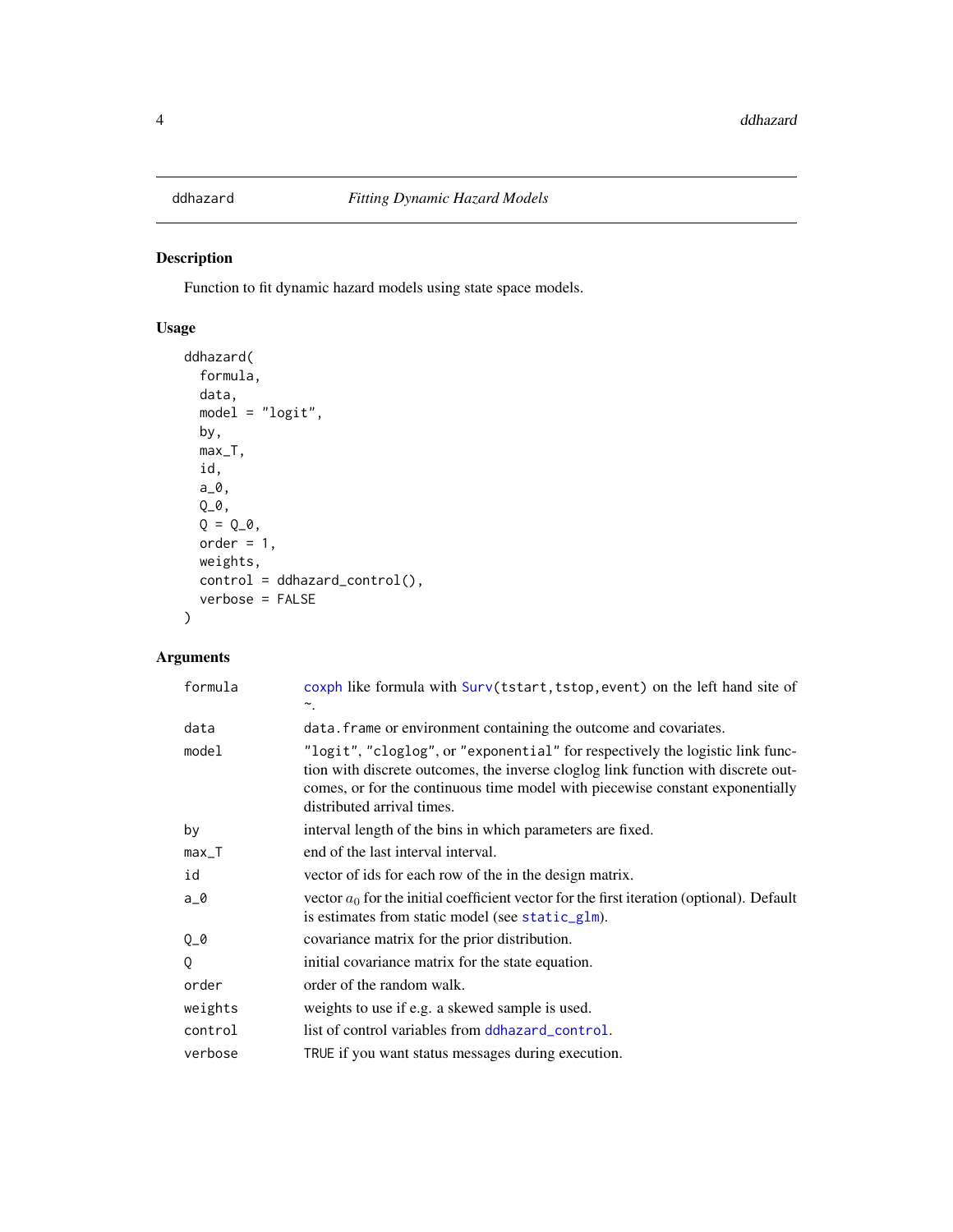#### <span id="page-4-0"></span>ddhazard 50 September 2008 a 1990 a 1991 a 1992 a 1993 a 1999 a 1999 a 1999 a 1999 a 1999 a 1999 a 1999 a 199

#### Details

This function can be used to estimate survival models where the regression parameters follows a given order random walk. The order is specified by the order argument. 1. and 2. order random walks is implemented. The regression parameters are updated at time by, 2by, ..., max\_T. See the vignette("ddhazard","dynamichazard") for details.

All filter methods needs a state covariance matrix  $Q_{\text{-}}$  and state vector  $a_{\text{-}}0$ . An estimate from a time-invariant model is used for  $a_0$  if it is not supplied (the same model you would get from [static\\_glm](#page-45-1)). A diagonal matrix with large entries is recommended for  $Q_0$ . What is large dependents on the data set and model. Further, a covariance matrix for the first iteration Q is needed. The Q and a\_0 are estimated with an EM-algorithm.

The model is specified through the model argument. The discrete outcome models are where outcomes are binned into the intervals. Be aware that there can be "loss" of information due to binning if outcomes are not discrete to start with. It is key for these models that the id argument is provided if individuals in the data set have time-varying covariates. The the exponential model use a piecewise constant exponential distribution for the arrival times where there is no "loss" information due to binning. Though, one of the assumptions of the model is not satisfied if outcomes are only observed in discrete time intervals.

It is recommended to see the Shiny app demo for this function by calling [ddhazard\\_app\(](#page-5-1)).

#### Value

A list with class ddhazard. The list contains

| formula              | the passed formula.                                                                                                                                  |  |
|----------------------|------------------------------------------------------------------------------------------------------------------------------------------------------|--|
| call                 | the matched call.                                                                                                                                    |  |
| state_vecs           | 2D matrix with the estimated state vectors (regression parameters) in each bin.                                                                      |  |
| state_vars           | 3D array with smoothed variance estimates for each state vector.                                                                                     |  |
| lag_one_cov          | 3D array with lagged correlation matrix for each for each change in the state<br>vector. Only present when the model is logit and the method is EKF. |  |
| n_risk               | the number of observations in each interval.                                                                                                         |  |
| times                | the interval borders.                                                                                                                                |  |
| risk_set             | the object from get_risk_obj if saved.                                                                                                               |  |
| data                 | the data argument if saved.                                                                                                                          |  |
| weights              | weights used in estimation if saved.                                                                                                                 |  |
| id                   | ids used to match rows in data to individuals.                                                                                                       |  |
| order                | order of the random walk.                                                                                                                            |  |
| $F_{-}$              | matrix which map from one state vector to the next.                                                                                                  |  |
| method               | method used in the E-step.                                                                                                                           |  |
| $est_Q_0$            | TRUE if Q_0 was estimated in the EM-algorithm.                                                                                                       |  |
| family               | Rcpp Module with C++ functions used for estimation given the model argument.                                                                         |  |
| discrete_hazard_func |                                                                                                                                                      |  |
|                      |                                                                                                                                                      |  |

the hazard function corresponding to the model argument.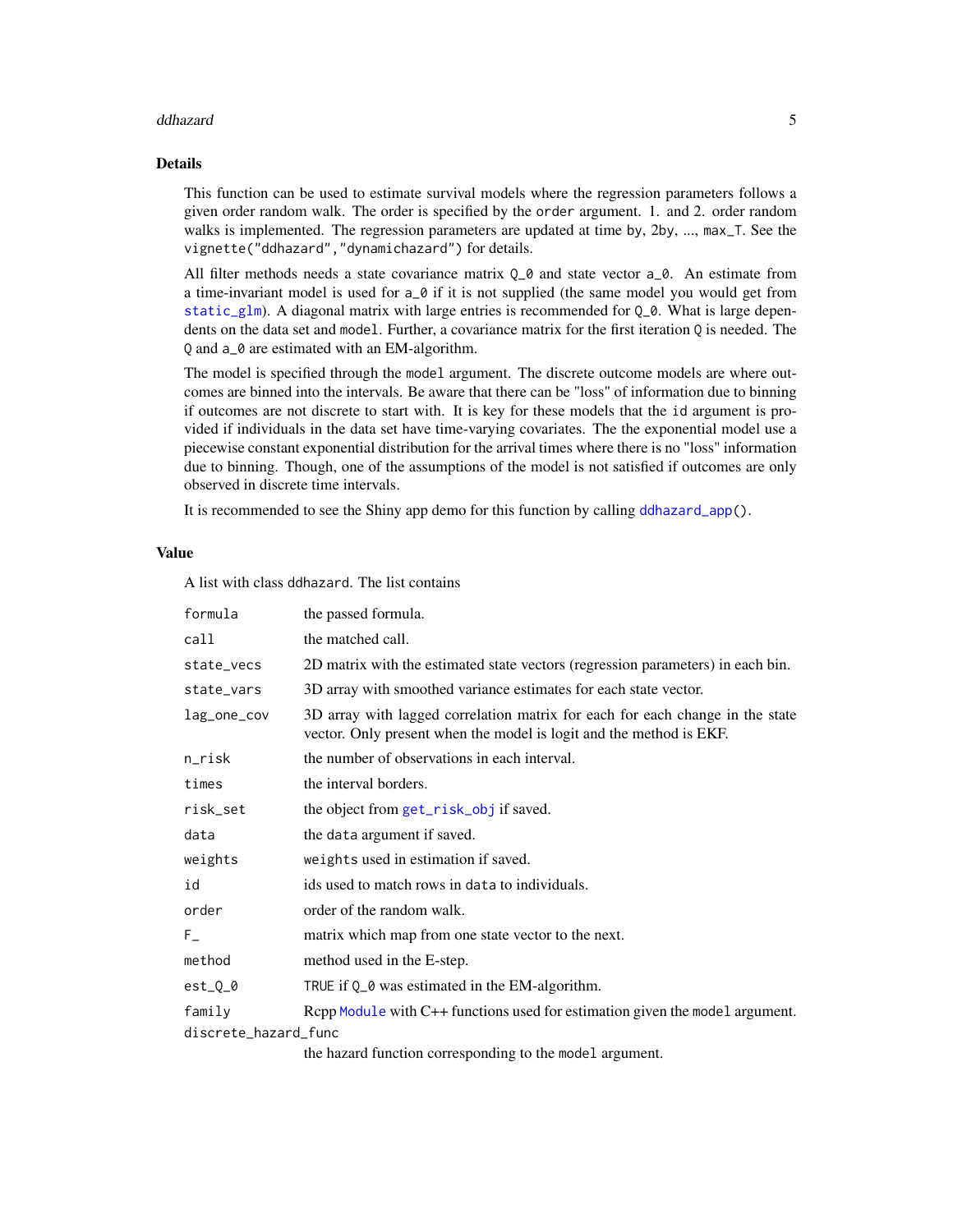<span id="page-5-0"></span>

| terms               | the terms object used.                                 |
|---------------------|--------------------------------------------------------|
| has_fixed_intercept |                                                        |
|                     | TRUE if the model has a time-invariant intercept.      |
| xlev                | a record of the levels of the factors used in fitting. |

#### References

Fahrmeir, Ludwig. *Dynamic modelling and penalized likelihood estimation for discrete time survival data*. Biometrika 81.2 (1994): 317-330.

Durbin, James, and Siem Jan Koopman. *Time series analysis by state space methods*. No. 38. Oxford University Press, 2012.

Christoffersen, Benjamin. *dynamichazard: Dynamic Hazard Models Using State Space Models*. Journal of Statistical Software 99.7 (2021): 1-38.

### See Also

[plot](#page-34-1), [residuals](#page-44-1), [predict](#page-41-1), [static\\_glm](#page-45-1), [ddhazard\\_app](#page-5-1), [ddhazard\\_boot](#page-6-1)

#### Examples

```
# example with first order model
library(dynamichazard)
fit <- ddhazard(
 Surv(time, status == 2) \sim log(bili), pbc, id = pbc$id, max_T = 3600,
 Q_0 = diag(1, 2), Q = diag(1e-4, 2), by = 50,control = ddhazard_control(method = "GMA"))
plot(fit)
# example with second order model
fit <- ddhazard(
 Surv(time, status == 2) \sim log(bili), pbc, id = pbc$id, max_T = 3600,
 Q_0 = diag(1, 4), Q = diag(1e-4, 2), by = 50,control = ddhazard_control(method = "GMA"),
 order = 2)
plot(fit)
```
<span id="page-5-1"></span>ddhazard\_app *ddhazard Demo*

#### **Description**

ddhazard\_app runs a shiny app with demonstration of models.

```
ddhazard_app(quietly = FALSE, ...)
```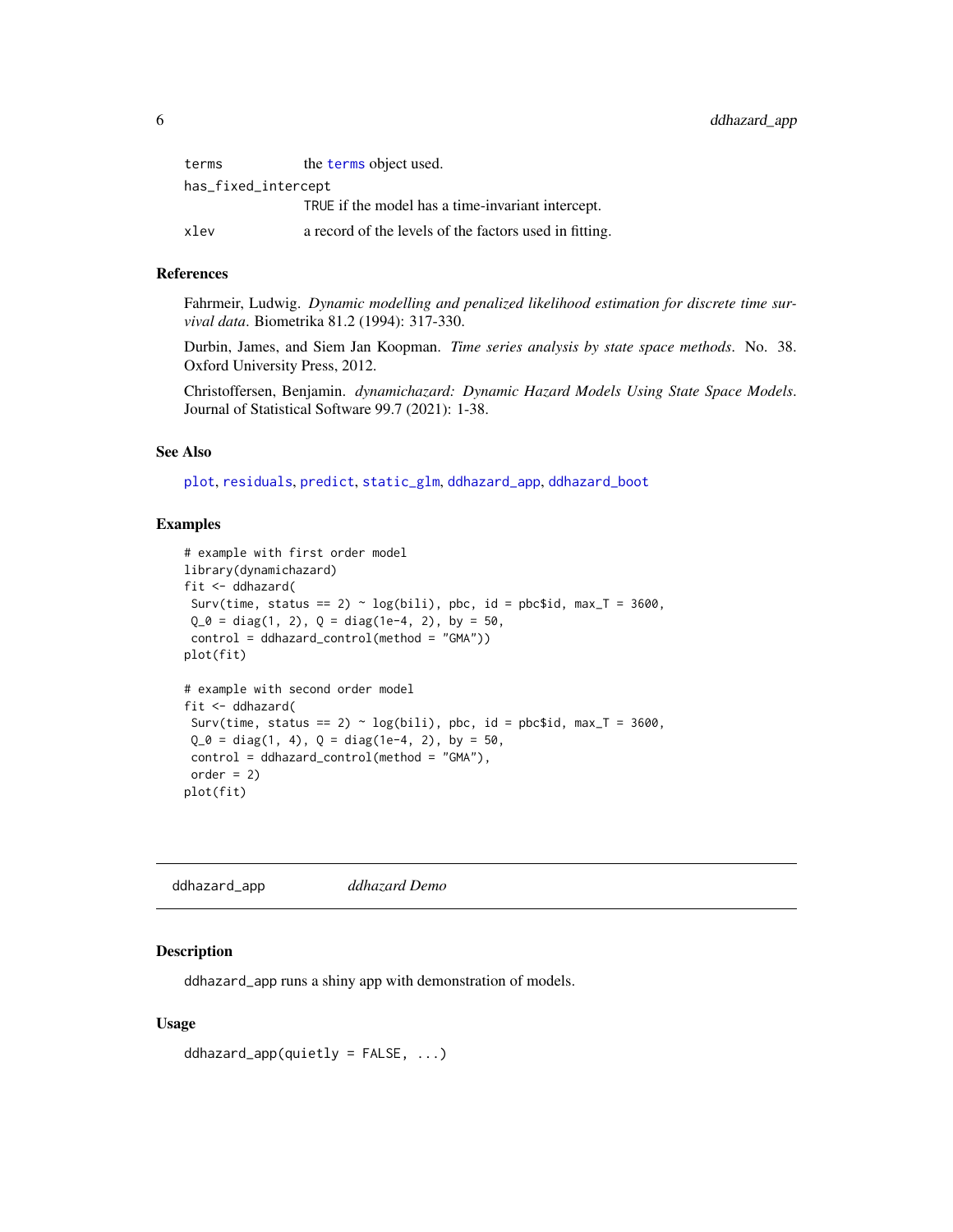### <span id="page-6-0"></span>ddhazard\_boot 7

#### Arguments

| quietly  | TRUE if no messages should be printed when the app is run. |
|----------|------------------------------------------------------------|
| $\cdots$ | starting values for the shiny app.                         |

### Details

Runs a shiny app where you try different model specifications on simulated data.

### Value

Returns the object from shiny::shinyApp.

### Examples

```
## Not run:
dynamichazard::ddhazard_app()
dynamichazard::ddhazard_app(seed = 1, more_options = TRUE)
```
## End(Not run)

<span id="page-6-1"></span>ddhazard\_boot *Bootstrap for ddhazard Object*

### Description

See the vignette vignette("Bootstrap\_illustration","dynamichazard"). The do\_stratify\_with\_event may be useful when either cases or non-cases are very rare to ensure that the model estimation succeeds.

```
ddhazard_boot(
  ddhazard_fit,
  strata,
  unique_id,
  R = 100.
  do_stratify_with_event = FALSE,
  do_sample_weights = FALSE,
 LRs = ddhazard_fit$control$LR * 2^(0:(-4)),
  print_errors = FALSE
\mathcal{E}
```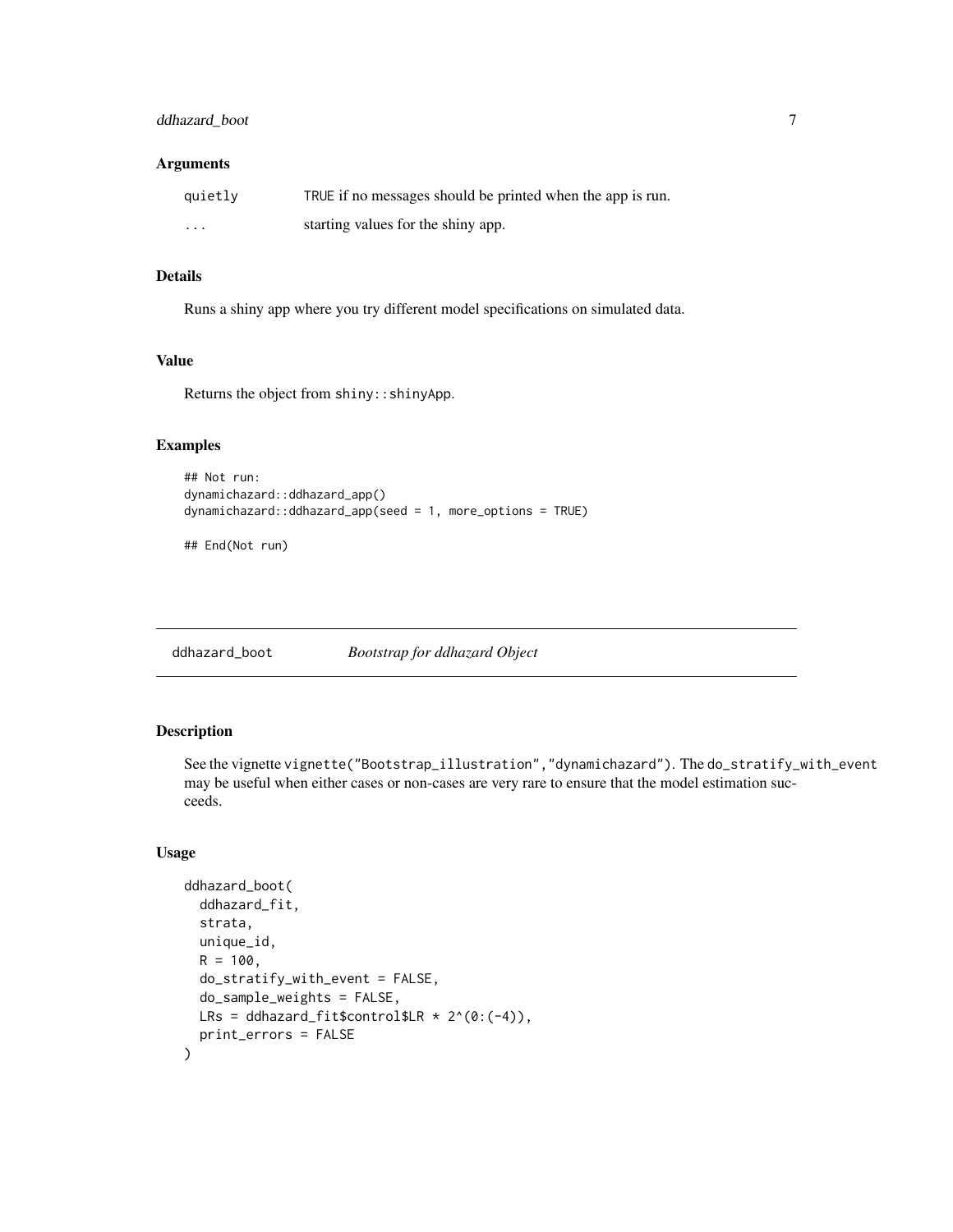### <span id="page-7-0"></span>Arguments

| ddhazard_fit           | returned object from a ddhazard call.                                                                                                     |  |
|------------------------|-------------------------------------------------------------------------------------------------------------------------------------------|--|
| strata                 | strata to sample within. These need to be on an individual by individual basis<br>and not rows in the design matrix.                      |  |
| unique_id              | unique ids where entries match entries of strata.                                                                                         |  |
| R                      | number of bootstrap estimates.                                                                                                            |  |
| do_stratify_with_event |                                                                                                                                           |  |
|                        | TRUE if sampling should be by strata of whether the individual has an event. An<br>interaction factor will be made if strata is provided. |  |
| do_sample_weights      |                                                                                                                                           |  |
|                        | TRUE if weights should be sampled instead of individuals.                                                                                 |  |
| <b>LRs</b>             | learning rates in decreasing order which will be used to estimate the model.                                                              |  |
| print_errors           | TRUE if errors should be printed when estimations fails.                                                                                  |  |

### Value

An object like from the [boot](#page-0-0) function.

#### See Also

[ddhazard](#page-3-1), [plot](#page-34-1)

### Examples

```
library(dynamichazard)
set.seed(56219373)
fit <- ddhazard(
 Surv(time, status == 2) \sim log(bili), pbc, id = pbc$id, max_T = 3000,
 Q_0 = diag(1, 2), Q = diag(1e-4, 2), by = 100,control = ddhazard_control(method = "GMA"))
bt <- ddhazard_boot(fit, R = 999)
plot(fit, ddhazard_boot = bt, level = .9)
```
<span id="page-7-1"></span>ddhazard\_control *Auxiliary for Controlling Dynamic Hazard Models*

### Description

Auxiliary for additional settings with [ddhazard](#page-3-1).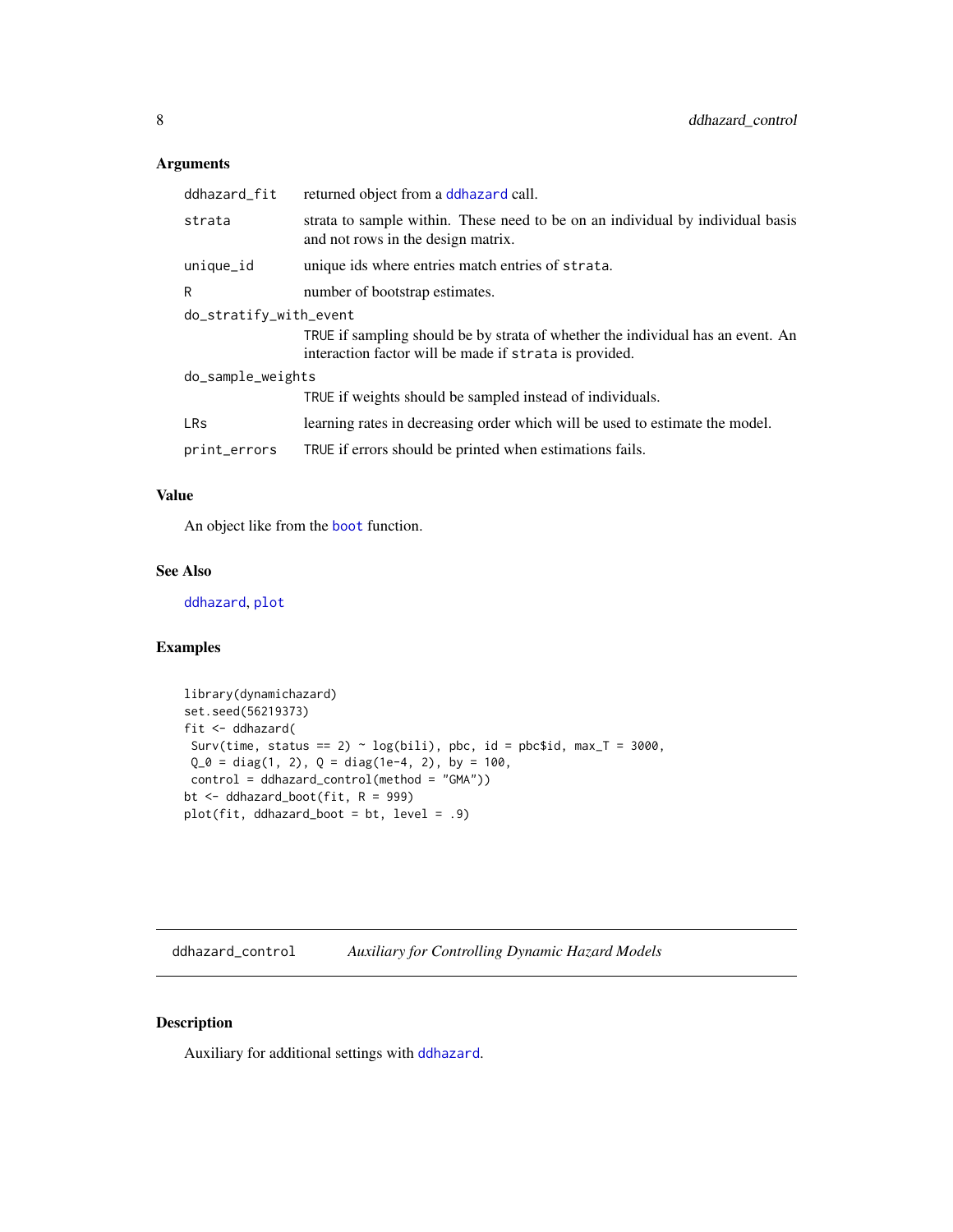### <span id="page-8-0"></span>ddhazard\_control 9

### Usage

```
ddhazard_control(
 kappa = NULL,
  alpha = 1,
 beta = \theta,
 NR_eps = NULL,
 LR = 1,n_{max} = 10^2,eps = 0.001,est_Q_0 = FALSE,method = "EKF",save_risk_set = TRUE,
  save\_data = TRUE,eps_fixed_parems = 1e-04,
  fixed_parems_start = NULL,
  n_threads = getOption("ddhazard_max_threads"),
  denom_term = 1e-05,
  fixed_terms_method = "E_step",
  Q_0_term_for_fixed_E_step = NULL,
  permu = if (!is.null(method)) method == "SMA" else FALSE,
  posterior_version = "cholesky",
  GMA_max_rep = 25,
  GMA_NR_eps = 1e-04,
  est_a_0 = TRUE,...
```
### Arguments

)

| kappa         | hyper parameter $\kappa$ in the unscented Kalman Filter.                                                                                                                                                                                                                     |
|---------------|------------------------------------------------------------------------------------------------------------------------------------------------------------------------------------------------------------------------------------------------------------------------------|
| alpha         | hyper parameter $\alpha$ in the unscented Kalman Filter.                                                                                                                                                                                                                     |
| beta          | hyper parameter $\beta$ in the unscented Kalman Filter.                                                                                                                                                                                                                      |
| NR_eps        | tolerance for the Extended Kalman filter. Default is NULL which means that no<br>extra iteration is made in the correction step.                                                                                                                                             |
| LR.           | learning rate.                                                                                                                                                                                                                                                               |
| n_max         | maximum number of iteration in the EM-algorithm.                                                                                                                                                                                                                             |
| eps           | tolerance parameter for the EM-algorithm                                                                                                                                                                                                                                     |
| $est_0_0$     | TRUE if you want the EM-algorithm to estimate Q_0. Default is FALSE.                                                                                                                                                                                                         |
| method        | set to the method to use in the E-step. Either "EKF" for the Extended Kalman<br>Filter, "UKF" for the Unscented Kalman Filter, "SMA" for the sequential poste-<br>rior mode approximation method or "GMA" for the global mode approximation<br>method. "EKF" is the default. |
| save_risk_set | TRUE if you want to save the list from get_risk_obj used to estimate the model.<br>It may be needed for later calls to e.g., residuals, plot and logLike.                                                                                                                    |
| save_data     | TRUE if you want to keep the data argument. It may be needed for later calls to<br>e.g., residuals, plot and logLike.                                                                                                                                                        |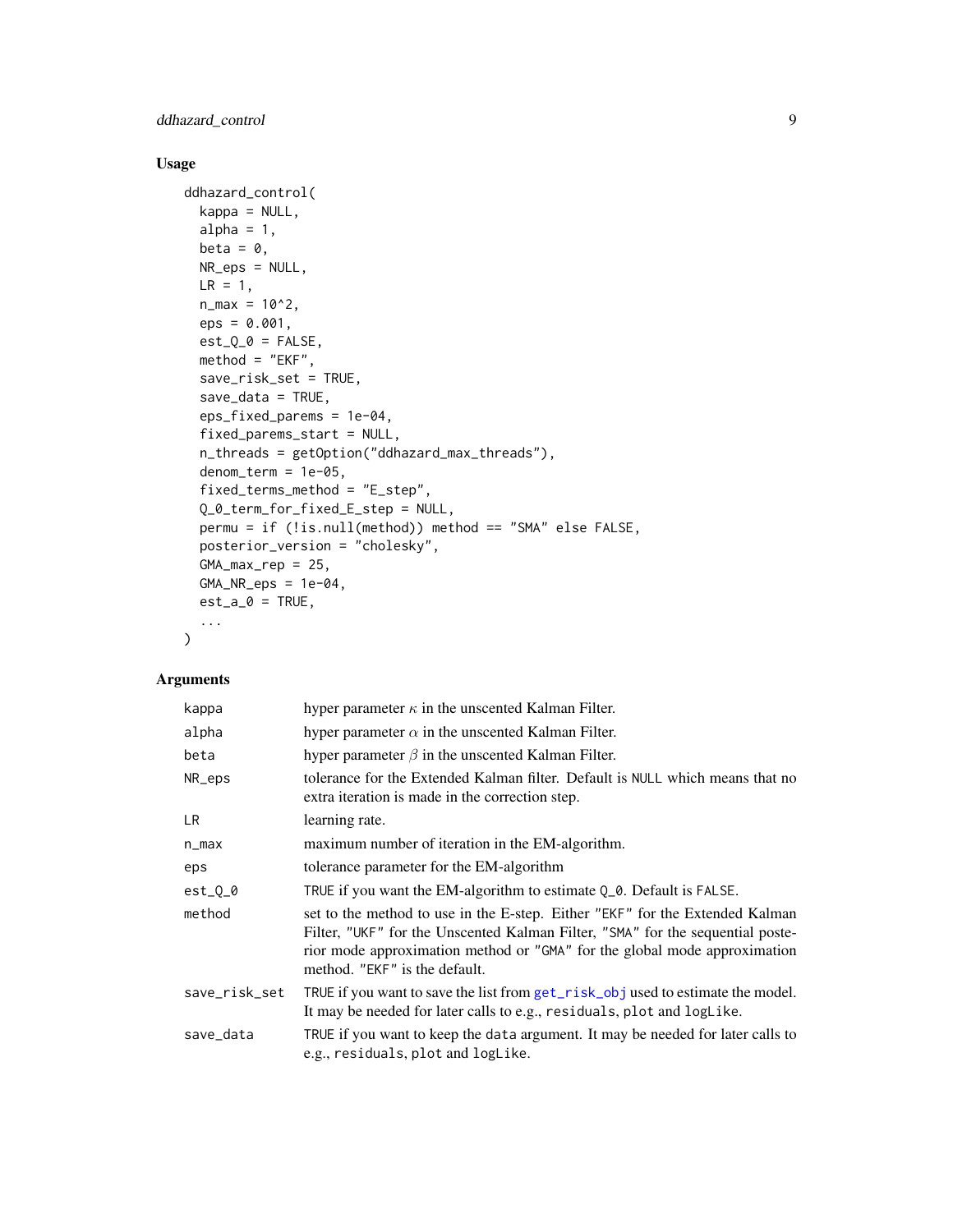<span id="page-9-0"></span>

| eps_fixed_parems          |                                                                                                                                                                       |  |
|---------------------------|-----------------------------------------------------------------------------------------------------------------------------------------------------------------------|--|
|                           | tolerance used in the M-step of the Fisher's scoring algorithm for the fixed ef-<br>fects                                                                             |  |
| fixed_parems_start        |                                                                                                                                                                       |  |
|                           | starting value for fixed terms.                                                                                                                                       |  |
| n threads                 | maximum number of threads to use.                                                                                                                                     |  |
| denom_term                | term added to denominators in either the EKF or UKF.                                                                                                                  |  |
| fixed_terms_method        |                                                                                                                                                                       |  |
|                           | the method used to estimate the fixed effects. Either 'M_step' or 'E_step' for<br>estimation in the M-step or E-step respectively.                                    |  |
| Q_0_term_for_fixed_E_step |                                                                                                                                                                       |  |
|                           | the diagonal value of the initial covariance matrix, $Q_0$ , for the fixed effects if<br>fixed effects are estimated in the E-step.                                   |  |
| permu                     | TRUE if the risk sets should be permutated before computation. This is TRUE<br>by default for posterior mode approximation method and FALSE for all other<br>methods. |  |
| posterior_version         |                                                                                                                                                                       |  |
|                           | the implementation version of the posterior approximation method. Either "woodbury"<br>or "cholesky".                                                                 |  |
| GMA_max_rep               | maximum number of iterations in the correction step if method = 'GMA'.                                                                                                |  |
| GMA_NR_eps                | tolerance for the convergence criteria for the relative change in the norm of the<br>coefficients in the correction step if method = 'GMA'.                           |  |
| $est_a_0$                 | FALSE if the starting value of the state model should be fixed.                                                                                                       |  |
| $\cdots$                  | additional undocumented arguments.                                                                                                                                    |  |

### Value

A list with components named as the arguments.

### See Also

[ddhazard](#page-3-1)

get\_cloud\_means *Compute Mean Estimates from Particle Cloud*

### Description

Computes the estimated means from a particle cloud.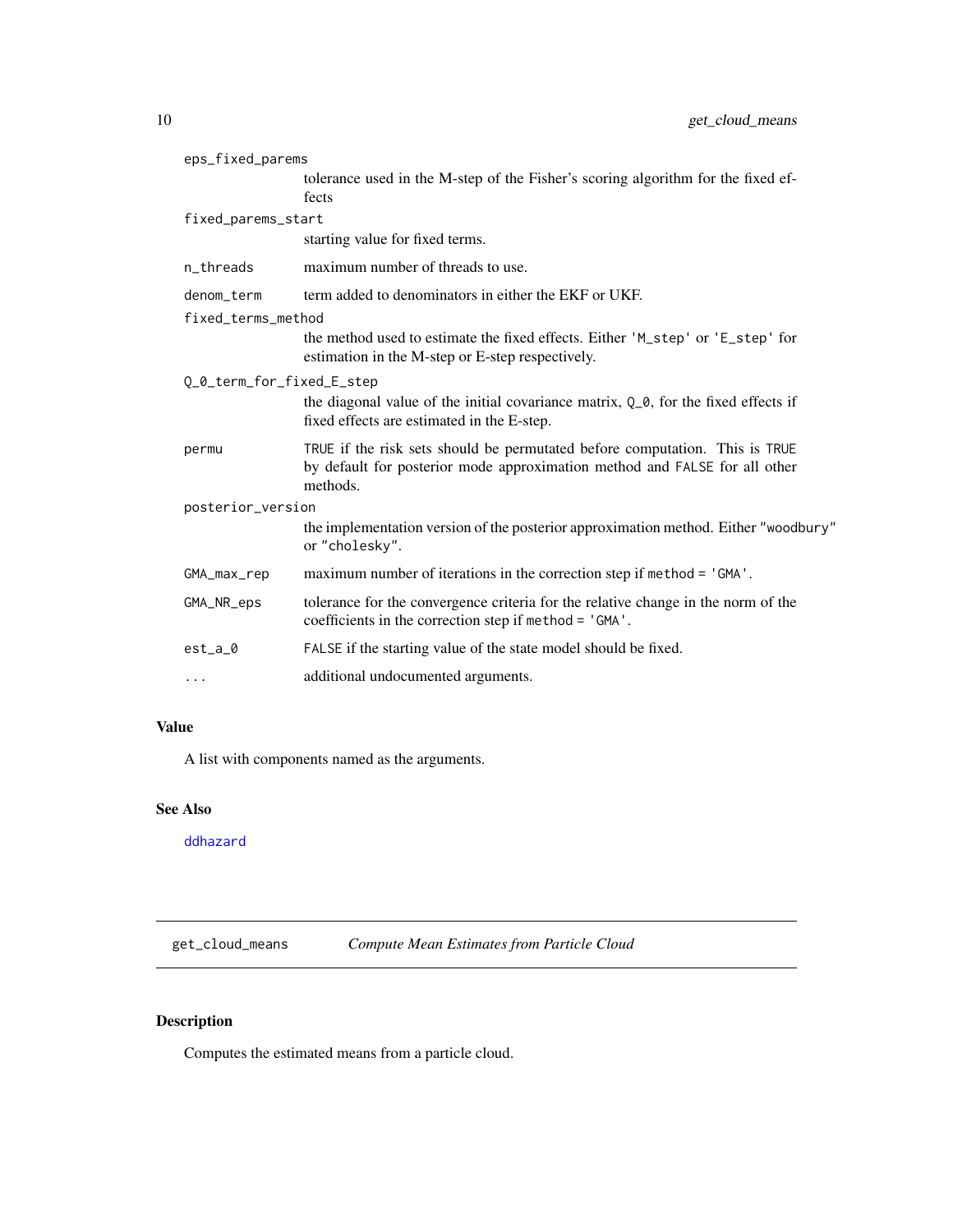### <span id="page-10-0"></span>get\_cloud\_quantiles 11

### Usage

```
get_cloud_means(object, ...)
## S3 method for class 'PF_EM'
get_cloud_means(object, ...)
## S3 method for class 'PF_clouds'
get_cloud_means(
 object,
 cov_index = NULL,
  type = c("smoothed_clouds", "forward_clouds", "backward_clouds"),
  ...
\mathcal{L}
```
### Arguments

| object    | object with class PF_EM or PF_clouds.                        |
|-----------|--------------------------------------------------------------|
| $\cdot$   | named arguments to pass to the PF_clouds method.             |
| cov index | integer vector with indices of the random effect to include. |
| type      | character with the type of cloud to compute means for.       |

### Value

A matrix which rows are time indices and columns are random effect indices.

get\_cloud\_quantiles *Compute Quantile Estimates from Particle Cloud*

### Description

Computes the estimated quantiles from a particle cloud.

```
get_cloud_quantiles(object, ...)
## S3 method for class 'PF_EM'
get_cloud_quantiles(object, ...)
## S3 method for class 'PF_clouds'
get_cloud_quantiles(
 object,
 cov_index = NULL,
  qlvls = c(0.05, 0.5, 0.95),
  type = c("smoothed_clouds", "forward_clouds", "backward_clouds"),
  ...
\mathcal{E}
```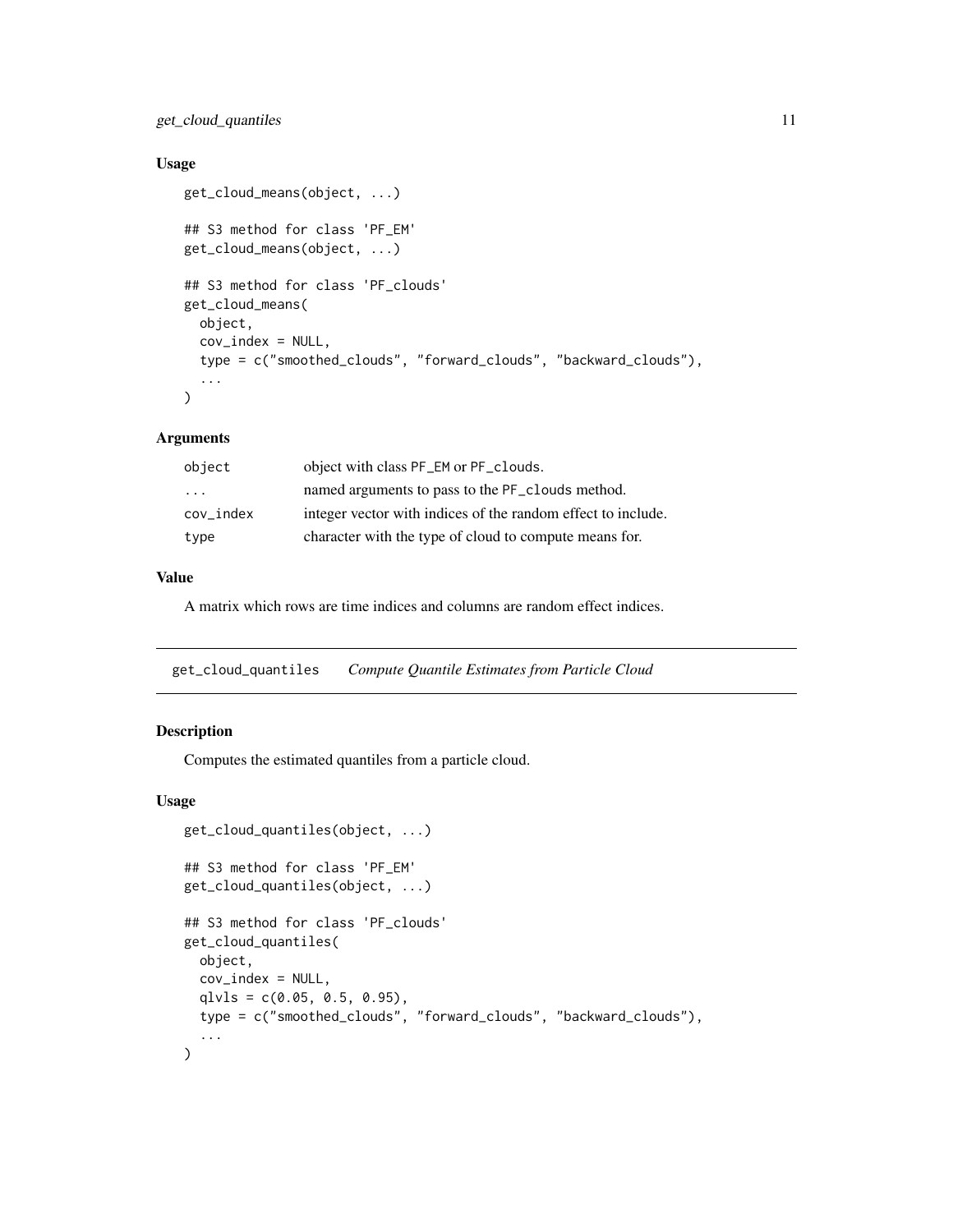### <span id="page-11-0"></span>Arguments

| object       | object with class PF_EM or PF_clouds.                                 |
|--------------|-----------------------------------------------------------------------|
| $\cdot$      | named arguments to pass to the PF_clouds method.                      |
| $cov\_index$ | integer vector with indices of the random effect to include.          |
| glvls        | numeric vector with values in $[0, 1]$ with the quantiles to compute. |
| type         | character with the type of cloud to compute quantiles for.            |

#### Value

A 3 dimensional array where the first dimension is the quantiles, the second dimension is the random effect, and the third dimension is the time.

| Compute Time-Invariant Covariance Matrix<br>get_Q_0 |  |
|-----------------------------------------------------|--|
|-----------------------------------------------------|--|

### Description

Computes the invariant covariance matrix for a vector autoregression model.

### Usage

get\_Q\_0(Qmat, Fmat)

### Arguments

| Omat | covariance matrix in transition density. |
|------|------------------------------------------|
| Fmat | coefficients in transition density.      |

### Value

The invariant covariance matrix.

### Examples

```
Fmat \le matrix(c(.8, .4, .1, .5), 2, 2)
Qmat <- matrix(c( 1, .5, .5, 2), 2)
x1 \leftarrow get_Q_0(Qmat = Qmat, Fmat = Fmat)x2 <- Qmat
for(i in 1:101)
  x2 <- tcrossprod(Fmat %*% x2, Fmat) + Qmat
stopifnot(isTRUE(all.equal(x1, x2)))
```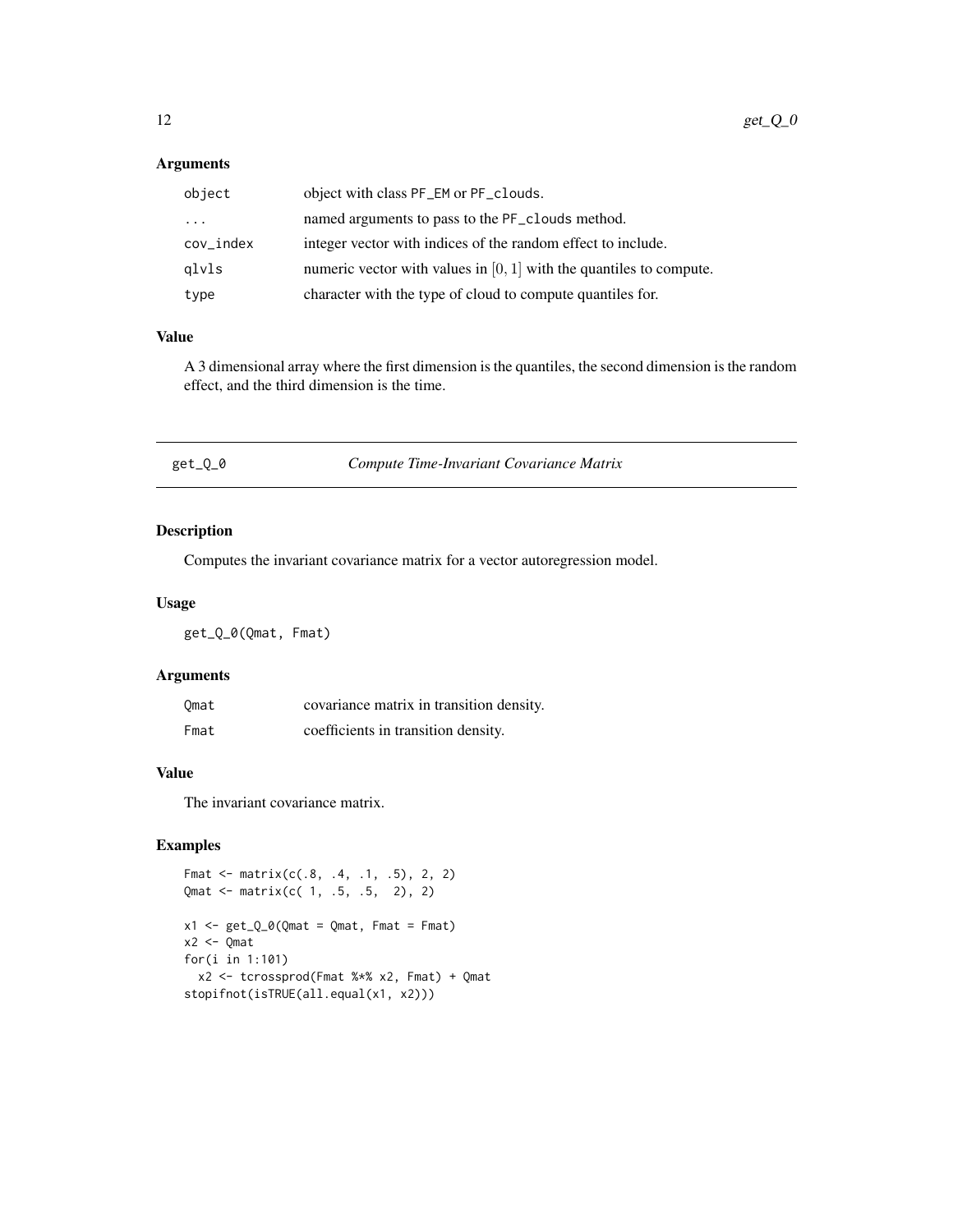<span id="page-12-1"></span><span id="page-12-0"></span>

### Description

Get the risk set at each bin over an equidistant distant grid.

### Usage

```
get_risk_obj(
  Y,
  by,
  max_T,
  id,
  is_for_discrete_model = TRUE,
  n_threads = 1,
  min_{\text{chunk}} = 5000\mathcal{L}
```
### Arguments

| Υ                           | vector of outcome variable returned from Surv.                                                                                        |
|-----------------------------|---------------------------------------------------------------------------------------------------------------------------------------|
| by                          | length of each bin.                                                                                                                   |
| max_T                       | last observed time.                                                                                                                   |
| id<br>is_for_discrete_model | vector with ids where entries match with outcomes Y.<br>TRUE if the model outcome is discrete. For example, a logit model is discrete |
|                             | whereas what is is referred to as the exponential model in this package is a<br>dynamic model.                                        |
| n_threads                   | set to a value greater than one to use mclapply to find the risk object.                                                              |
| min_chunk                   | minimum chunk size of ids to use when parallel version is used.                                                                       |

#### Value

a list with the following elements

| risk sets             | list of lists with one for each bin. Each of the sub lists have indices that corre-<br>sponds to the entries of Y that are at risk in the bin. |
|-----------------------|------------------------------------------------------------------------------------------------------------------------------------------------|
| min_start             | start time of the first bin.                                                                                                                   |
| $I$ _ $l$ en          | length of each bin.                                                                                                                            |
| d                     | number of bins.                                                                                                                                |
| is_event_in           | indices for which bin an observation $\gamma$ is an event. $-1$ if the individual does not<br>die in any of the bins.                          |
| is_for_discrete_model |                                                                                                                                                |
|                       | value of is_for_discrete_model argument.                                                                                                       |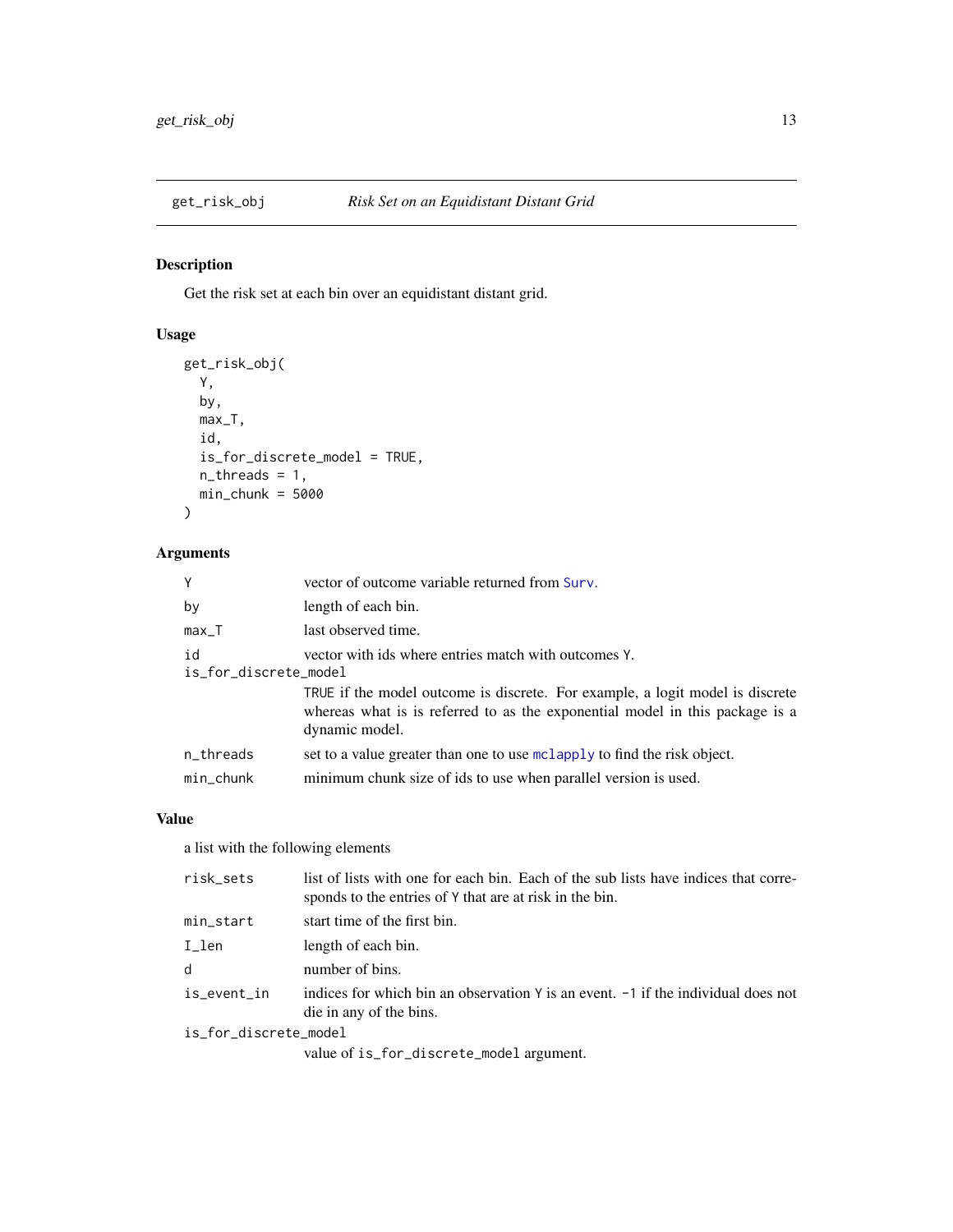### Examples

```
# small toy example with time-varying covariates
dat <- data.frame(
id = c(1, 1, 2, 2),
tstart = c(0, 4, 0, 2),
tstop = c(4, 6, 2, 4),
event = c(0, 1, 0, 0)with(dat, get\_risk\_obj(Surv(tstart, tstop, event), by = 1, max_T = 6, id = id))
```
<span id="page-13-1"></span>get\_survival\_case\_weights\_and\_data *Get data.frame for Discrete Time Survival Models*

#### Description

Function used to get data. frame with weights for a static fit for survivals.

### Usage

```
get_survival_case_weights_and_data(
  formula,
  data,
 by,
 max_T,
  id,
  init_weights,
 risk_obj,
 use_weights = TRUE,
  is_for_discrete_model = TRUE,
  c_outcome = "Y",
  c_weights = "weights",
  c_end_t = "t"
)
```

| formula      | coxph like formula with Surv(tstart, tstop, event) on the left hand site of<br>$\tilde{\phantom{a}}$ |
|--------------|------------------------------------------------------------------------------------------------------|
| data         | data. Frame or environment containing the outcome and covariates.                                    |
| by           | interval length of the bins in which parameters are fixed.                                           |
| $max_T$      | end of the last interval interval.                                                                   |
| id           | vector of ids for each row of the in the design matrix.                                              |
| init_weights | weights for the rows in data. Useful e.g., with skewed sampling.                                     |

<span id="page-13-0"></span>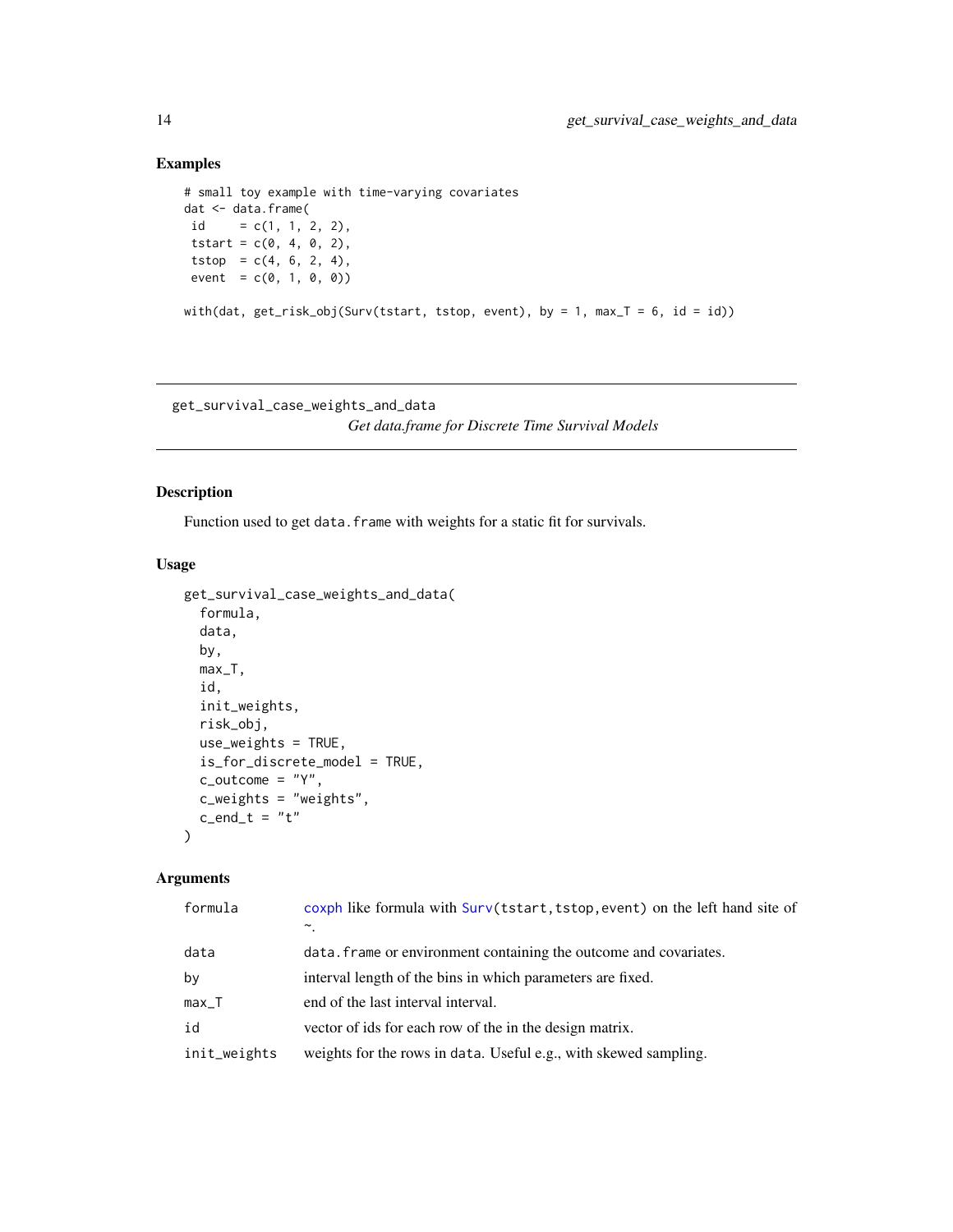<span id="page-14-0"></span>

| risk_obj                      | a pre-computed result from a get_risk_obj. Will be used to skip some compu-<br>tations. |  |
|-------------------------------|-----------------------------------------------------------------------------------------|--|
| use_weights                   | TRUE if weights should be used. See details.                                            |  |
| is_for_discrete_model         |                                                                                         |  |
|                               | TRUE if the model is for a discrete hazard model is used like the logistic model.       |  |
| c_outcome, c_weights, c_end_t |                                                                                         |  |
|                               | alternative names to use for the added columns described in the return section.         |  |
|                               | Useful if you already have a column named Y, t or weights.                              |  |

#### Details

This function is used to get the data.frame for e.g. a glm fit that is comparable to a [ddhazard](#page-3-1) fit in the sense that it is a static version. For example, say that we bin our time periods into  $(0,1]$ , (1,2] and (2,3]. Next, consider an individual who dies at time 2.5. He should be a control in the the first two bins and should be a case in the last bin. Thus the rows in the final data frame for this individual is  $c(Y = 1, \ldots, \text{weights} = 1)$  and  $c(Y = 0, \ldots, \text{weights} = 2)$  where Y is the outcome, ... is the covariates and weights is the weights for the regression. Consider another individual who does not die and we observe him for all three periods. Thus, he will yield one row with  $c(Y =$  $0, \ldots$ , weights = 3).

This function use similar logic as the ddhazard for individuals with time varying covariates (see the vignette vignette("ddhazard","dynamichazard") for details).

If use\_weights = FALSE then the two previously mentioned individuals will yield three rows each. The first individual will have  $c(Y = 0, t = 1, \ldots,$  weights = 1),  $c(Y = 0, t = 2, \ldots,$  weights = 1),  $c(Y = 1, t = 3, \ldots,$  weights = 1) while the latter will have three rows  $c(Y = 0, t = 1, \ldots,$  weights  $= 1$ , c(Y = 0, t = 2, ..., weights = 1), c(Y = 0, t = 3, ..., weights = 1). This kind of data frame is useful if you want to make a fit with e.g. [gam](#page-0-0) function in the mgcv package as described en Tutz et. al (2016).

#### Value

Returns a data.frame where the following is added (column names will differ if you specified them): column Y for the binary outcome, column weights for weights of each row and additional rows if applicable. A column t is added for the stop time of the bin if use\_weights = FALSE. An element Y with the used Surv object is added if is\_for\_discrete\_model = FALSE.

#### References

Tutz, Gerhard, and Matthias Schmid. *Nonparametric Modeling and Smooth Effects*. Modeling Discrete Time-to-Event Data. Springer International Publishing, 2016. 105-127.

#### See Also

#### [ddhazard](#page-3-1), [static\\_glm](#page-45-1)

#### Examples

library(dynamichazard) # small toy example with time-varying covariates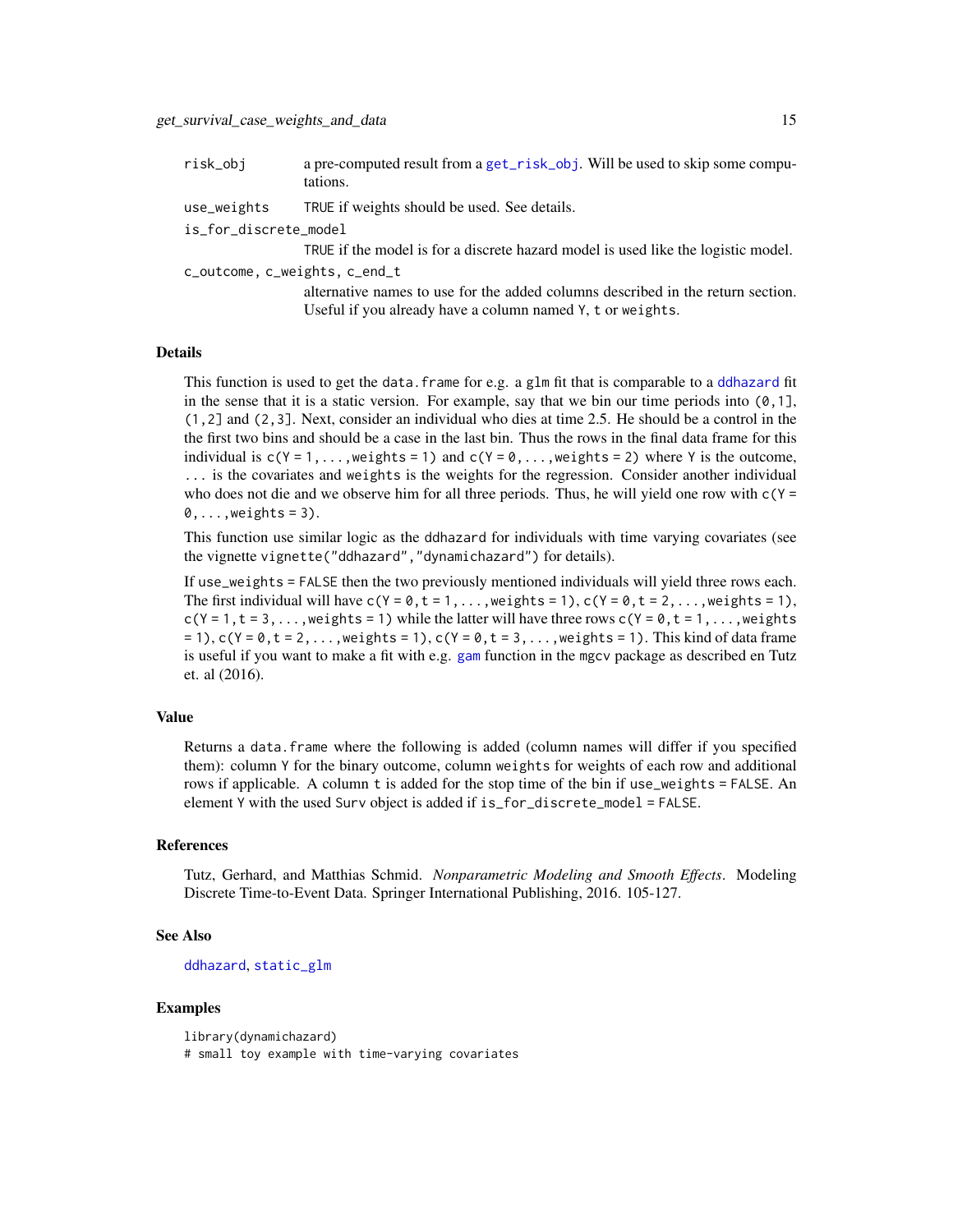```
dat <- data.frame(
id = c( 1, 1, 2, 2),
tstart = c( 0, 4, 0, 2),
tstop = c( 4, 6, 2, 6),
event = c( 0, 1, 0, 0),
x1 = c(1.09, 1.29, 0, -1.16)get_survival_case_weights_and_data(
Surv(tstart, tstop, event) \sim x1, dat, by = 1, id = dat$id)$X
get_survival_case_weights_and_data(
Surv(tstart, tstop, event) \sim x1, dat, by = 1, id = dat$id,
use_weights = FALSE)$X
```
hatvalues.ddhazard *Hat Values for ddhazard Object*

### Description

Computes hat-"like" values from usual L2 penalized binary regression.

#### Usage

## S3 method for class 'ddhazard' hatvalues(model, ...)

#### Arguments

| model | a fit from ddhazard. |
|-------|----------------------|
| .     | not used.            |

#### Details

Computes hat-"like" values in each interval for each individual at risk in the interval. See the vignette("ddhazard","dynamichazard") vignette for details.

### Value

A list of matrices. Each matrix has three columns: the hat values, the row number of the original data point and the id the row belongs to.

#### See Also

[ddhazard](#page-3-1)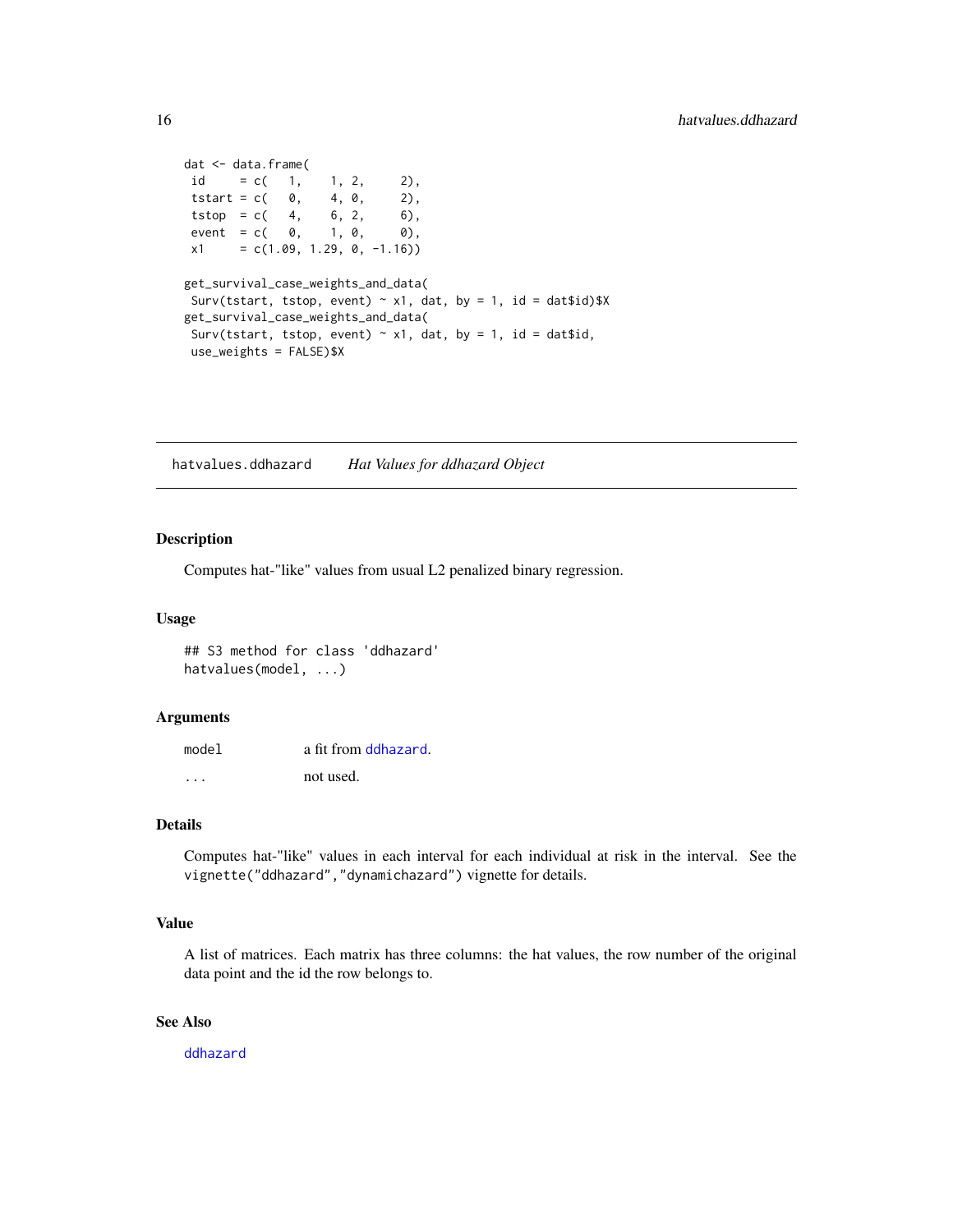## Examples

```
library(dynamichazard)
fit <- ddhazard(
 Surv(time, status == 2) \sim log(bili), pbc, id = pbc$id, max_T = 3000,
 Q_0 = diag(1, 2), Q = diag(1e-4, 2), by = 100,control = ddhazard_control(method = "GMA"))
hvs <- hatvalues(fit)
head(hvs[[1]])
head(hvs[[2]])
```
hds *Hard Drive Failures*

#### **Description**

A data set containing hard drive failures data from Backblaze in the start-stop format used in the survival package.

#### Usage

hds

#### Format

A data.frame with the following columns:

serial\_number Serial number for the hard disk which the row belongs to.

model hard disk model.

manufacturer manufacturer of the hard disk model.

tstart,tstop start and stop times on the SMART 9 attribute scale.

fails 1 if the hard disk fails at tstop.

size\_tb hard disk size in terabytes.

smart\_x the raw SMART attribute x value. E.g., smart\_12 is the power cycle count.

smart\_x\_bin 1 if the SMART attribute x value is non-zero.

...\_cumsum cumulative sum of the prefix ....

n\_fails number of failures in the original data. Hard disk should only fail once but this is not the case in the raw data.

n\_records number of records in the original source.

min\_date,max\_date first and last date in the original source.

min\_hours,max\_hours smallest and largest value of the SMART 9 attribute in the original source.

#### <span id="page-16-0"></span>hds and the set of the set of the set of the set of the set of the set of the set of the set of the set of the set of the set of the set of the set of the set of the set of the set of the set of the set of the set of the s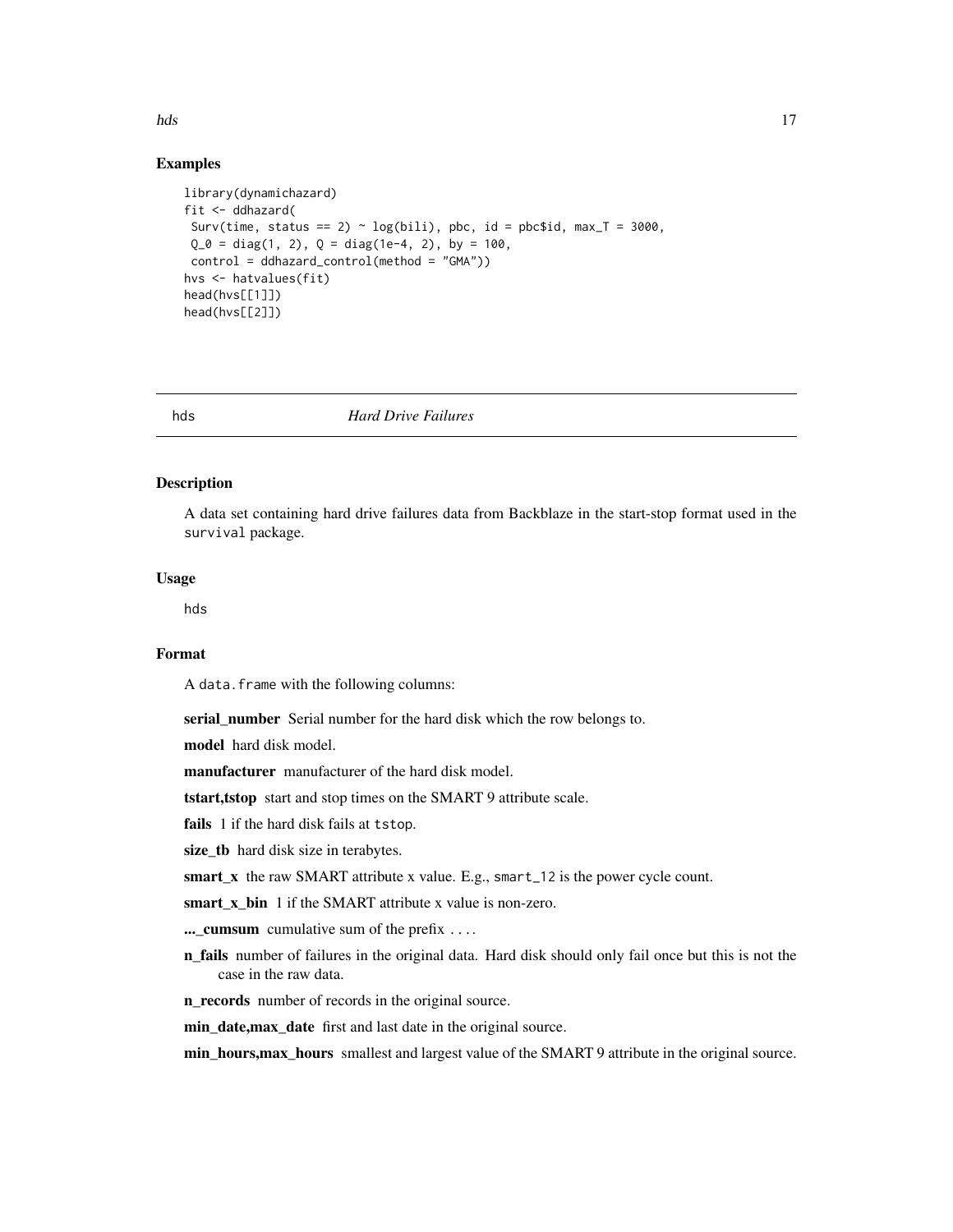#### Details

Details about the the SMART attributes can be found on [https://en.wikipedia.org/wiki/S.M.](https://en.wikipedia.org/wiki/S.M.A.R.T.) [A.R.T.](https://en.wikipedia.org/wiki/S.M.A.R.T.). As stated in the original source

"Reported stats for the same SMART stat can vary in meaning based on the drive manufacturer and the drive model. Make sure you are comparing apples-to-apples as drive manufacturers don't generally disclose what their specific numbers mean."

There are some notes on <https://en.wikipedia.org/wiki/S.M.A.R.T.> regarding which attributes that have vendor specific raw value. Further,

"The values in the files are the values reported by the drives. Sometimes, those values are out of whack. For example, in a few cases the RAW value of SMART 9 (Drive life in hours) reported a value that would make a drive 10+ years old, which was not possible. In other words, it's a good idea to have bounds checks when you process the data."

See this github page for the processing steps [https://github.com/boennecd/backblaze\\_surviva](https://github.com/boennecd/backblaze_survival_analysis_prep)l\_ [analysis\\_prep](https://github.com/boennecd/backblaze_survival_analysis_prep).

#### Source

Raw data from <https://www.backblaze.com/b2/hard-drive-test-data.html>. Data have been processed to get a start-stop data.frame format.

logLik.ddhazard *Log Likelihood of Mean Path of ddhazard Object*

#### Description

Computes the log likelihood of (a potentially new) data set given the estimated:

```
E_{\theta}(\alpha_1|y_{1:d}), E_{\theta}(\alpha_2|y_{1:d}),..., E_{\theta}(\alpha_d|y_{1:d})
```
of the ddhazard object. Note that this is not the log likelihood of the observed data given the outcome.

### Usage

## S3 method for class 'ddhazard' logLik(object, data = NULL, id, ...)

| object | an object of class ddhazard.                |
|--------|---------------------------------------------|
| data   | new data to evaluate the likelihood for.    |
| id     | the individual identifiers as in delegated. |
|        | unused.                                     |

<span id="page-17-0"></span>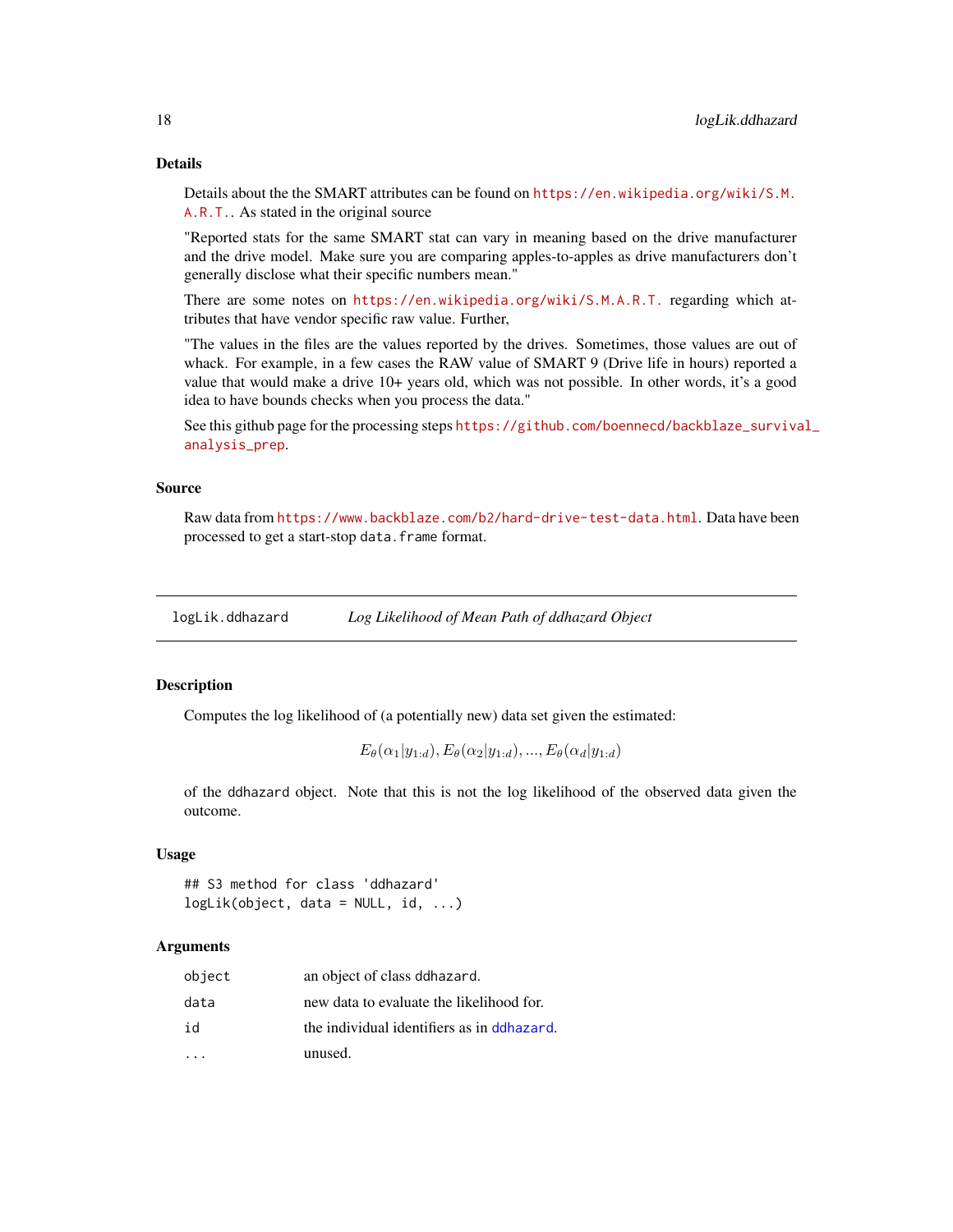### <span id="page-18-0"></span>logLik.PF\_EM 19

### Value

Returns an ojbect of class logLik. See [logLik](#page-0-0).

#### Examples

```
library(dynamichazard)
fit <- ddhazard(
 Surv(time, status == 2) \sim log(bili), pbc, id = pbc$id, max_T = 3600,
 Q_0 = diag(1, 2), Q = diag(1e-4, 2), by = 50,control = ddhazard_control(method = "GMA"))
logLik(fit)
```
logLik.PF\_EM *Approximate Log-Likelihood from a Particle Filter*

### Description

Computes the approximate log-likelihood using the forward filter clouds. See the vignette("Particle\_filtering","dyna for details.

#### Usage

## S3 method for class 'PF\_EM' logLik(object, ...) ## S3 method for class 'PF\_clouds'

 $logLik(object, df = NA\_real_$ , nobs =  $NA_integer_$ , ...)

### Arguments

| object | an object of class PF_clouds or PF_EM.                         |
|--------|----------------------------------------------------------------|
| .      | unused.                                                        |
| df     | degrees of freedom used in the model.                          |
| nobs   | integer with number of individuals used to estimate the model. |

### Value

The approximate log-likelihood value given the observed data and set of parameter used when simulating the clouds. An attribute "P(y\_t|y\_{1:(t-1)})" has the  $P(y_t|y_{1:(t-1)})$  terms.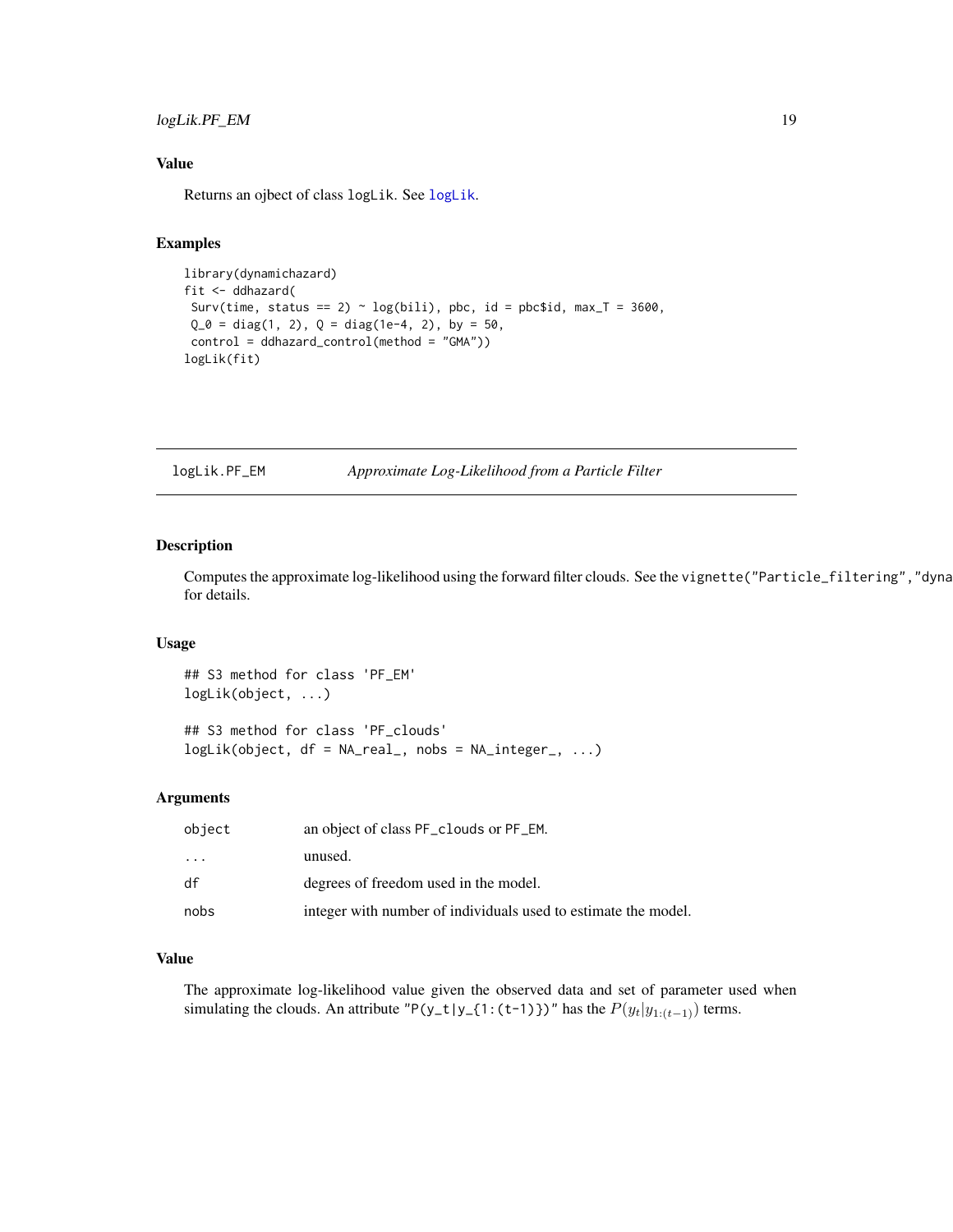<span id="page-19-1"></span><span id="page-19-0"></span>

### Description

Auxiliary for additional settings with [PF\\_EM](#page-21-1).

### Usage

```
PF_control(
 N_fw_n_bw = NULL,
 N_smooth = NULL,
 N_first = NULL,
  eps = 0.01,forward_backward_ESS_threshold = NULL,
 method = "AUX_normal_approx_w_cloud_mean",
 n_{max} = 25,
  n_threads = getOption("ddhazard_max_threads"),
  smoother = "Fearnhead_O_N",
 Q_ttilde = NULL,
  est_a_0 = TRUE,N_smooth_final = N_smooth,
 nu = 0L,covar_fac = -1,
  ftol_{rel} = 1e-08,
  averaging_start = -1L,
  fix_seed = TRUE
\mathcal{L}
```

| N_fw_n_bw                      | number of particles to use in forward and backward filter.                                                                 |  |
|--------------------------------|----------------------------------------------------------------------------------------------------------------------------|--|
| N_smooth                       | number of particles to use in particle smoother.                                                                           |  |
| N_first                        | number of particles to use at time 0 and time $d + 1$ .                                                                    |  |
| eps                            | convergence threshold in EM method.                                                                                        |  |
| forward_backward_ESS_threshold |                                                                                                                            |  |
|                                | required effective sample size to not re-sample in the particle filters.                                                   |  |
| method                         | method for forward, backward and smoothing filter.                                                                         |  |
| $n_{max}$                      | maximum number of iterations of the EM algorithm.                                                                          |  |
| n_threads                      | maximum number threads to use in the computations.                                                                         |  |
| smoother                       | smoother to use.                                                                                                           |  |
| $0$ _tilde                     | covariance matrix of additional error term to add to the proposal distributions.<br>NULL implies no additional error term. |  |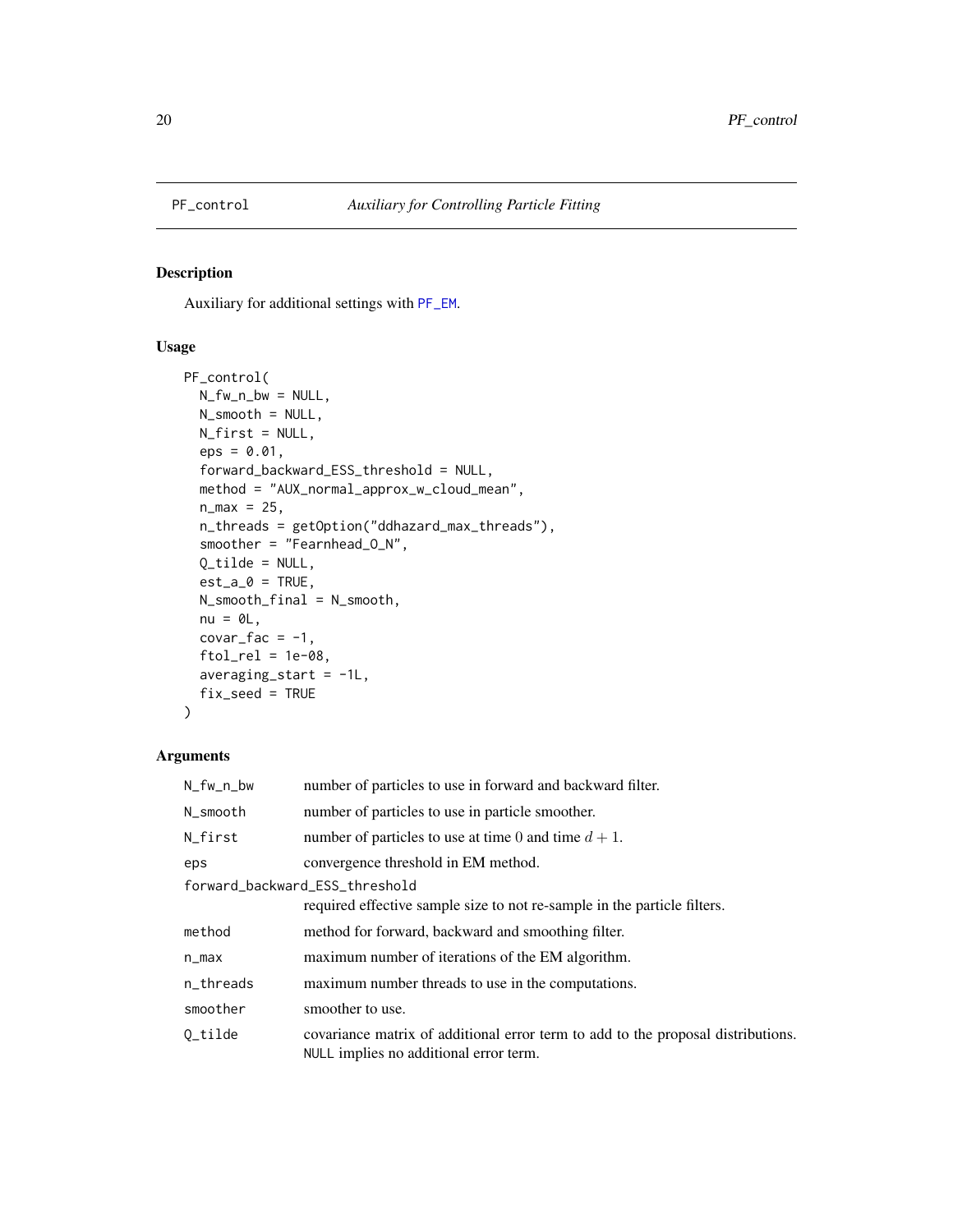### PF\_control 21

| $est_a_0$       | FALSE if the starting value of the state model should be fixed. Does not apply<br>for $type = "VAR".$                                                                                                                                 |  |
|-----------------|---------------------------------------------------------------------------------------------------------------------------------------------------------------------------------------------------------------------------------------|--|
| N_smooth_final  | number of particles to sample with replacement from the smoothed particle<br>cloud with N_smooth particles using the particles' weights. This causes addi-<br>tional sampling error but decreases the computation time in the M-step. |  |
| nu              | integer with degrees of freedom to use in the (multivariate) t-distribution used<br>as the proposal distribution. A (multivariate) normal distribution is used if it is<br>zero.                                                      |  |
| covar_fac       | factor to scale the covariance matrix with. Ignored if the values is less than or<br>equal to zero.                                                                                                                                   |  |
| ftol_rel        | relative convergence tolerance of the mode objective in mode approximation.                                                                                                                                                           |  |
| averaging_start |                                                                                                                                                                                                                                       |  |
|                 | index to start averaging. Values less then or equal to zero yields no averaging.                                                                                                                                                      |  |
| fix_seed        | TRUE if the same seed should be used. E.g., in PF_EM the same seed will be used<br>in each iteration of the E-step of the MCEM algorithm.                                                                                             |  |

#### Details

The method argument can take the following values

- bootstrap\_filter for a bootstrap filter.
- PF\_normal\_approx\_w\_cloud\_mean for a particle filter where a Gaussian approximation is used using a Taylor approximation made at the mean for the current particle given the mean of the parent particles and/or mean of the child particles.
- AUX\_normal\_approx\_w\_cloud\_mean for an auxiliary particle filter version of PF\_normal\_approx\_w\_cloud\_mean.
- PF\_normal\_approx\_w\_particles for a filter similar to PF\_normal\_approx\_w\_cloud\_mean and differs by making a Taylor approximation at a mean given each sampled parent and/or child particle.
- AUX\_normal\_approx\_w\_particles for an auxiliary particle filter version of PF\_normal\_approx\_w\_particles.

The smoother argument can take the following values

- Fearnhead\_O\_N for the smoother in Fearnhead, Wyncoll, and Tawn (2010).
- Brier\_O\_N\_square for the smoother in Briers, Doucet, and Maskell (2010).

### Value

A list with components named as the arguments.

#### References

Gordon, N. J., Salmond, D. J., and Smith, A. F. (1993) Novel approach to nonlinear/non-Gaussian Bayesian state estimation. *In IEE Proceedings F (Radar and Signal Processing)*, (Vol. 140, No. 2, pp. 107-113). IET Digital Library.

Pitt, M. K., and Shephard, N. (1999) Filtering via simulation: Auxiliary particle filters. *Journal of the American statistical association*, 94(446), 590-599.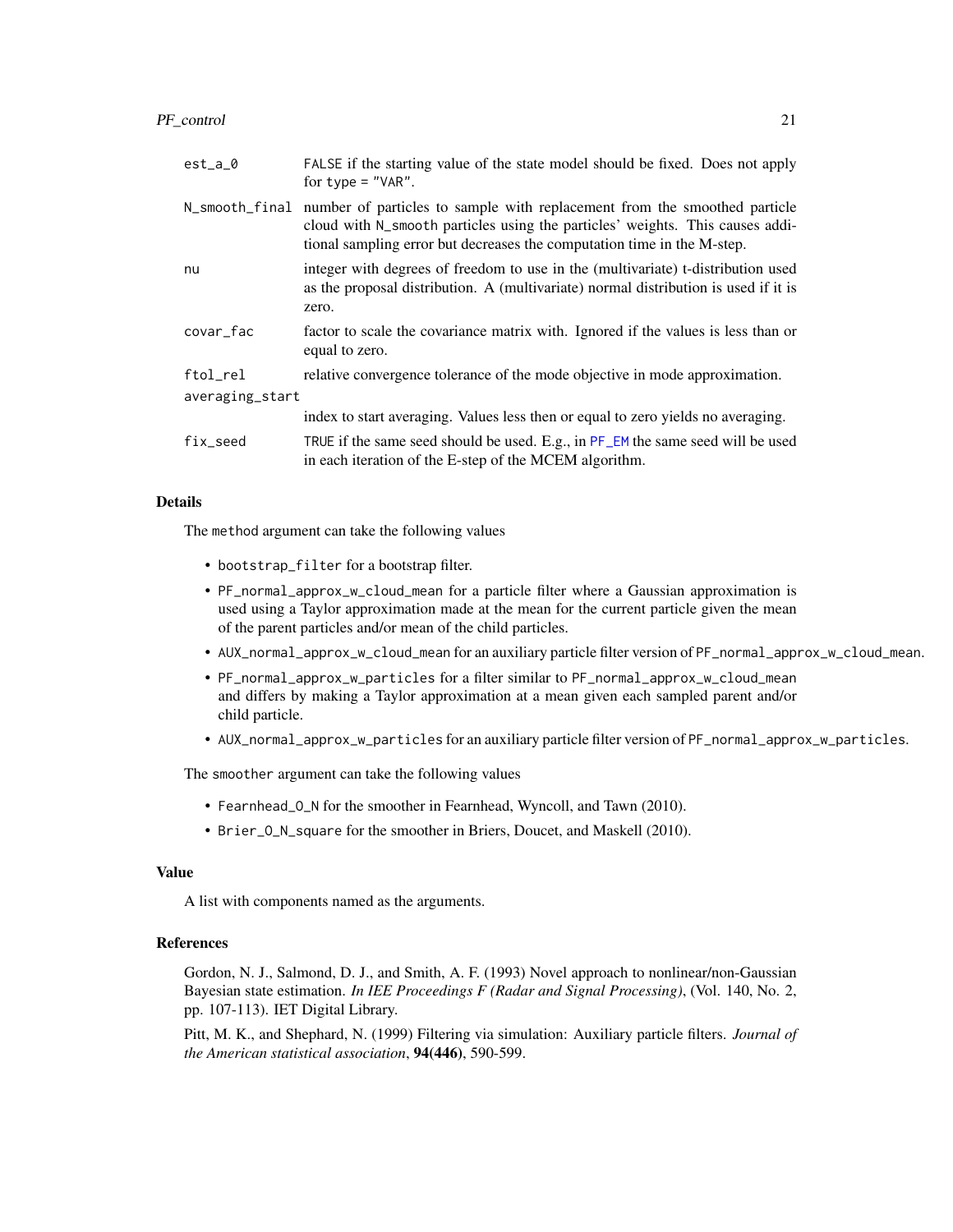<span id="page-21-0"></span>Fearnhead, P., Wyncoll, D., and Tawn, J. (2010) A sequential smoothing algorithm with linear computational cost. *Biometrika*, 97(2), 447-464.

Briers, M., Doucet, A., and Maskell, S. (2010) Smoothing algorithms for state-space models. *Annals of the Institute of Statistical Mathematics*, 62(1), 61.

### See Also

[PF\\_EM](#page-21-1)

<span id="page-21-1"></span>PF\_EM *EM Estimation with Particle Filters and Smoothers*

### Description

Method to estimate the hyper parameters with an EM algorithm.

```
PF_EM(
  formula,
  data,
  model = "logit",
  by,
  max_T,
  id,
  a_0,
  Q_0,
  Q,
  order = 1,
  control = PF\_control(...),trace = 0,
  seed = NULL,
  type = "RW",fixed = NULL,random = NULL,
  Fmat,
  fixed_effects,
  G,
  theta,
  J,
  K,
  psi,
  phi,
  ...
\mathcal{E}
```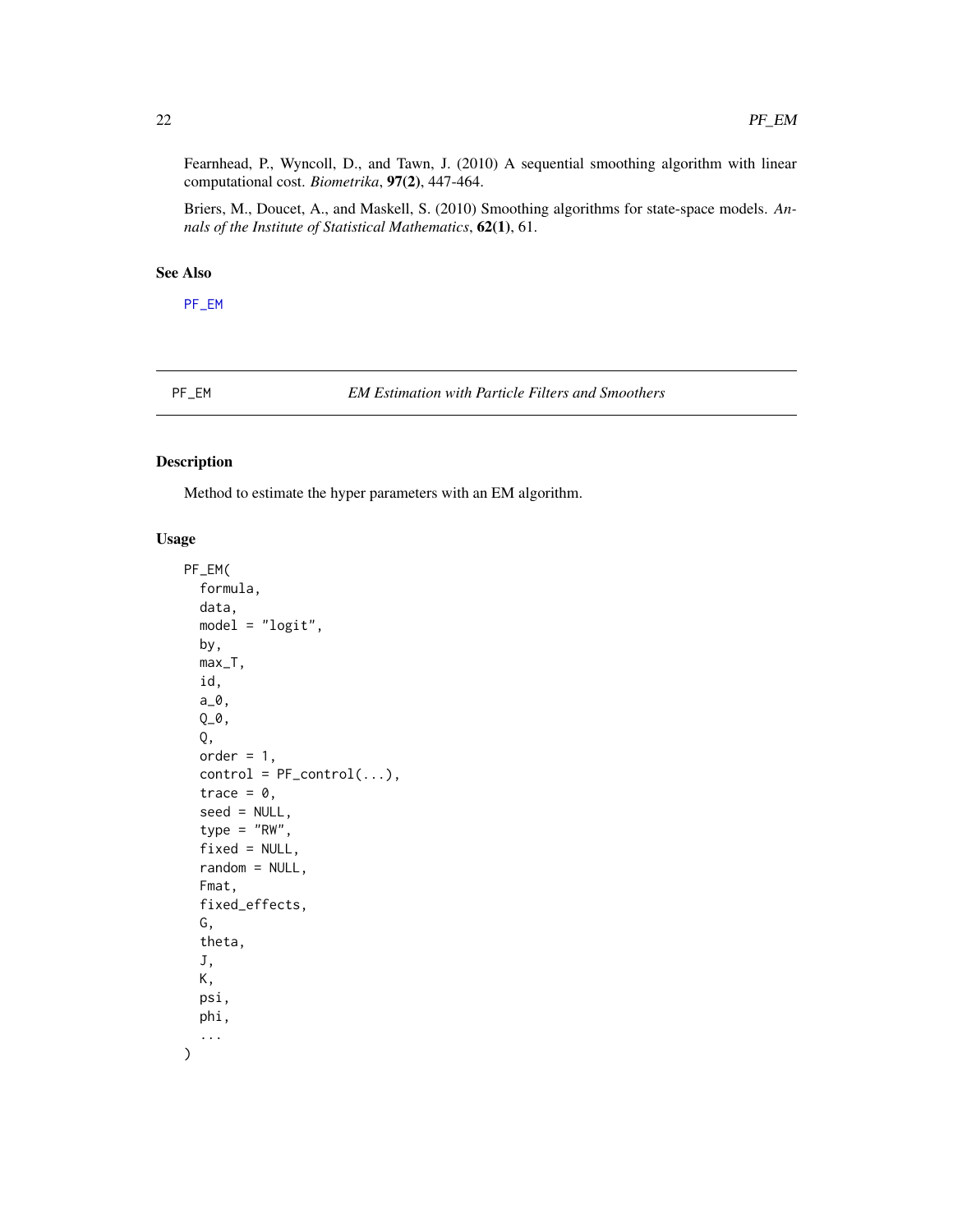#### <span id="page-22-0"></span> $PF\_EM$  23

### Arguments

| formula                                   | coxph like formula with Surv(tstart, tstop, event) on the left hand site of<br>∼.                                                                                                                                              |
|-------------------------------------------|--------------------------------------------------------------------------------------------------------------------------------------------------------------------------------------------------------------------------------|
| data                                      | data. frame or environment containing the outcome and covariates.                                                                                                                                                              |
| model                                     | either 'logit' for binary outcomes with the logistic link function, 'cloglog'<br>for binary outcomes with the inverse cloglog link function, or 'exponential'<br>for piecewise constant exponential distributed arrival times. |
| by                                        | interval length of the bins in which parameters are fixed.                                                                                                                                                                     |
| $max_T$                                   | end of the last interval interval.                                                                                                                                                                                             |
| id                                        | vector of ids for each row of the in the design matrix.                                                                                                                                                                        |
| $a_0$                                     | vector $a_0$ for the initial coefficient vector for the first iteration (optional). Default<br>is estimates from static model (see static_glm).                                                                                |
| $Q_0$                                     | covariance matrix for the prior distribution.                                                                                                                                                                                  |
| Q                                         | initial covariance matrix for the state equation.                                                                                                                                                                              |
| order                                     | order of the random walk.                                                                                                                                                                                                      |
| control                                   | see PF_control.                                                                                                                                                                                                                |
| trace                                     | argument to get progress information. Zero will yield no info and larger integer<br>values will yield incrementally more information.                                                                                          |
| seed                                      | seed to set at the start of every EM iteration. See set. seed.                                                                                                                                                                 |
| type                                      | type of state model. Either "RW" for a [R]andom [W]alk or "VAR" for [V]ector<br>[A]uto[R]egression.                                                                                                                            |
| fixed                                     | two-sided formula to be used with random instead of formula. It is of the form<br>Surv(tstart, tstop, event) $\sim$ x or Surv(tstart, tstop, event) $\sim$ -1 for no<br>fixed effects.                                         |
| random                                    | one-sided formula to be used with fixed instead of formula. It is of the form<br>$\sim$ z.                                                                                                                                     |
| Fmat                                      | starting value for $F$ when type = "VAR". See 'Details' in $PF$ _EM.                                                                                                                                                           |
| fixed effects<br>G, theta, J, K, psi, phi | starting values for fixed effects if any. See ddFixed.                                                                                                                                                                         |
|                                           | parameters for a restricted type = "VAR" model. See the vignette mentioned in<br>'Details' of PF_EM and the examples linked to in 'See Also'.                                                                                  |
| $\cdots$                                  | optional way to pass arguments to control.                                                                                                                                                                                     |

#### Details

Estimates a state model of the form

$$
\alpha_t = F\alpha_t + R\epsilon_t, \qquad \epsilon_t \sim N(0, Q)
$$

where  $F \in \mathbb{R}^{p \times p}$  has full rank,  $\alpha_t \in \mathbb{R}^p$ ,  $\epsilon_t \in \mathbb{R}^r$ ,  $r \leq p$ , and  $R = (e_{l_1}, e_{l_2}, \dots, e_{l_r})$  where  $e_k$ is column from the p dimensional identity matrix and  $l_1 < l_2 < \ldots < l_r$ . The time zero state is drawn from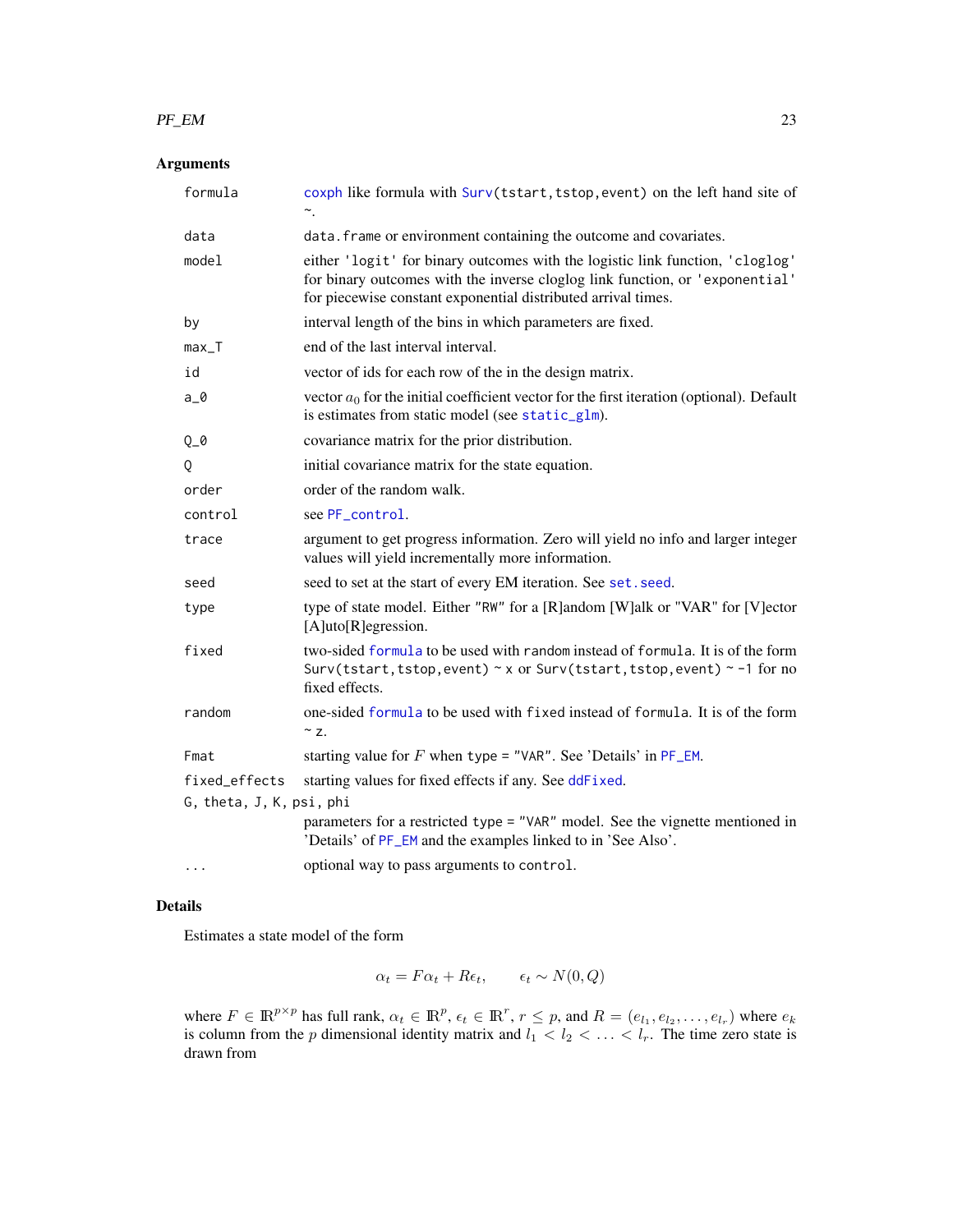$$
\alpha_0 \sim N(a_0, Q_0)
$$

<span id="page-23-0"></span>with  $Q_0 \in \mathbb{R}^{p \times p}$ . The latent states,  $\alpha_t$ , are related to the output through the linear predictors

$$
\eta_{it} = X_t(R^+\alpha_t) + Z_t\beta
$$

where  $X_t \in \mathbb{R}^{n_t \times r}$  and  $Z_t \mathbb{R}^{n_t \times c}$  are design matrices and the outcome for a individual i at time t is distributed according to an exponential family member given  $\eta_{it}$ .  $\beta$  are constant coefficients.

See vignette("Particle\_filtering","dynamichazard") for details.

### Value

An object of class PF\_EM.

#### Warning

The function is still under development so the output and API may change.

#### See Also

[PF\\_forward\\_filter](#page-27-1) to get a more precise estimate of the final log-likelihood.

See the examples at https://github.com/boennecd/dynamichazard/tree/master/examples.

#### Examples

```
#####
# Fit model with lung data set from survival
# Warning: long-ish computation time
library(dynamichazard)
.lung <- lung[!is.na(lung$ph.ecog), ]
# standardize
.lung$age <- scale(.lung$age)
# fit
set.seed(43588155)
pf_fit <- PF_EM(
Surv(time, status == 2) \sim ddFixed(ph.ecog) + age,
data = .lung, by = 50, id = 1:nrow(.lung),
Q_0 = diag(1, 2), Q = diag(.5^2, 2),max_T = 800,
 control = PF_control(
   # these number should be larger! Small for CRAN checks
   N_fw_n_bw = 100L, N_first = 250L, N_smooth = 100L,
   n_{max} = 50, eps = .001, Q_tilde = diag(.2^2, 2), est_a_0 = FALSE,
   n_{th}reads = 2))
```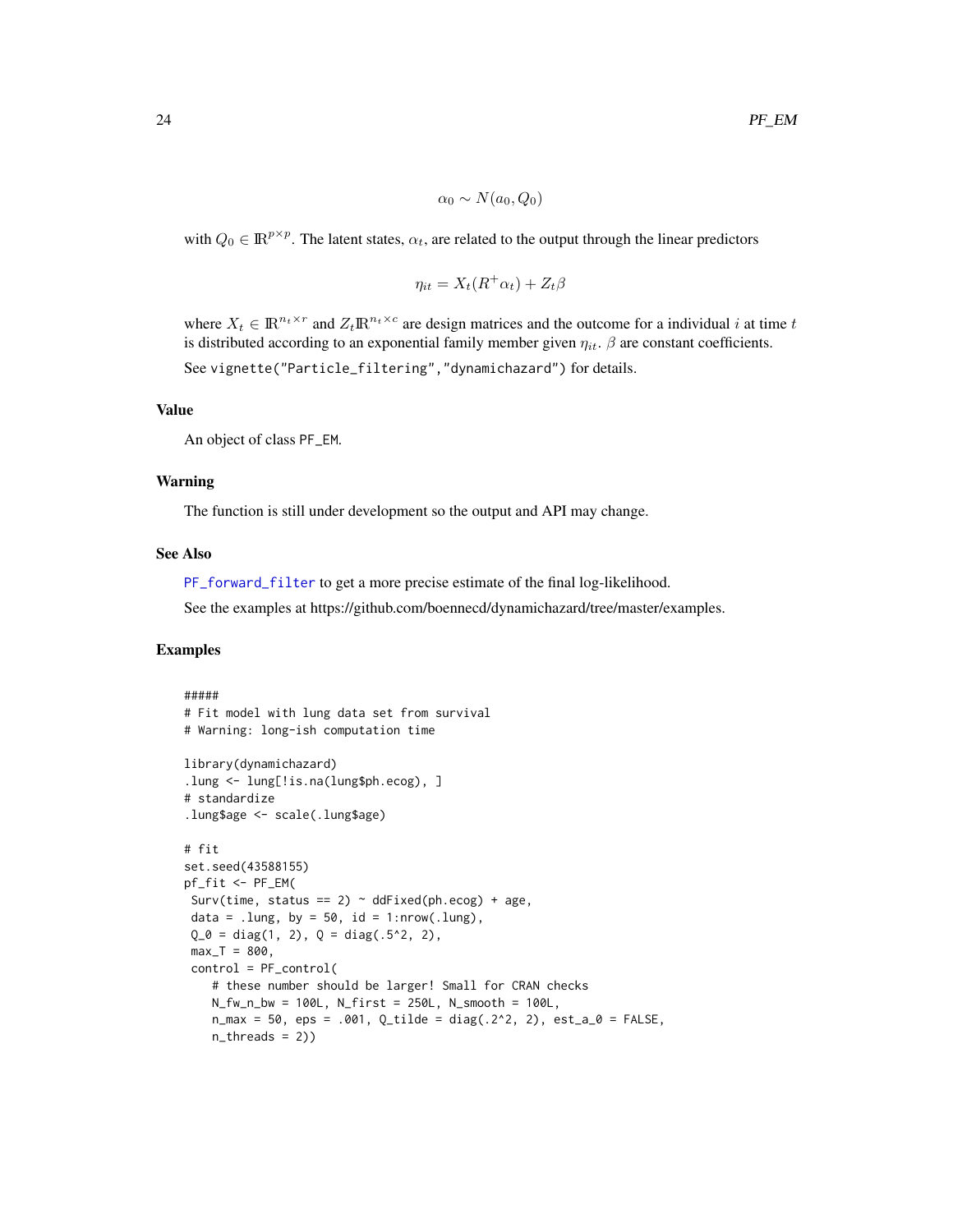```
# Plot state vector estimates
plot(pf_fit, cov_index = 1)
plot(pf_fit, cov_index = 2)
# Plot log-likelihood
plot(pf_fit$log_likes)
######
# example with fixed intercept
# prepare data
temp <- subset(pbc, id <= 312, select=c(id, sex, time, status, edema, age))
pbc2 <- tmerge(temp, temp, id=id, death = event(time, status))
pbc2 <- tmerge(pbc2, pbcseq, id=id, albumin = tdc(day, albumin),
              protime = tdc(day, protime), bili = tdc(day, bili))
pbc2 <- pbc2[, c("id", "tstart", "tstop", "death", "sex", "edema",
                "age", "albumin", "protime", "bili")]
pbc2 <- within(pbc2, {
log_albumin <- log(albumin)
 log_protime <- log(protime)
log_bili <- log(bili)
})
# standardize
for(c. in c("age", "log_albumin", "log_protime", "log_bili"))
 pbc2[[c.]] <- drop(scale(pbc2[[c.]]))
# fit model with extended Kalman filter
ddfit <- ddhazard(
 Surv(tstart, tstop, death == 2) \sim ddFixed_intercept() + ddFixed(age) +
   ddFixed(edema) + ddFixed(log_albumin) + ddFixed(log_protime) + log_bili,
 pbc2, Q_0 = 100, Q = 1e-2, by = 100, id = pbc2$id,
 model = "exponential", max_T = 3600,
 control = ddhazard_counto1(eps = 1e-5, NR_eps = 1e-4, n_max = 1e4))summary(ddfit)
# fit model with particle filter
set.seed(88235076)
pf_fit <- PF_EM(
  Surv(tstart, tstop, death == 2) \sim ddFixed_intercept() + ddFixed(age) +
    ddFixed(edema) + ddFixed(log_albumin) + ddFixed(log_protime) + log_bili,
  pbc2, Q_0 = 2^2, Q = \text{ddfit}$Q * 100, # use estimate from before
  by = 100, id = pbc2$id,
  model = "exponential", max_T = 3600,
  control = PF_control(
    # these number should be larger! Small for CRAN checks
   N_fw_n_bw = 100, N_smooth = 250, N_first = 100, eps = 1e-3,
    method = "AUX_normal_approx_w_cloud_mean", est_a_0 = FALSE,
    Q_ttilde = as.matrix(.1^2),
    n_max = 25, # just take a few iterations as an example
    n_threads = 2))
```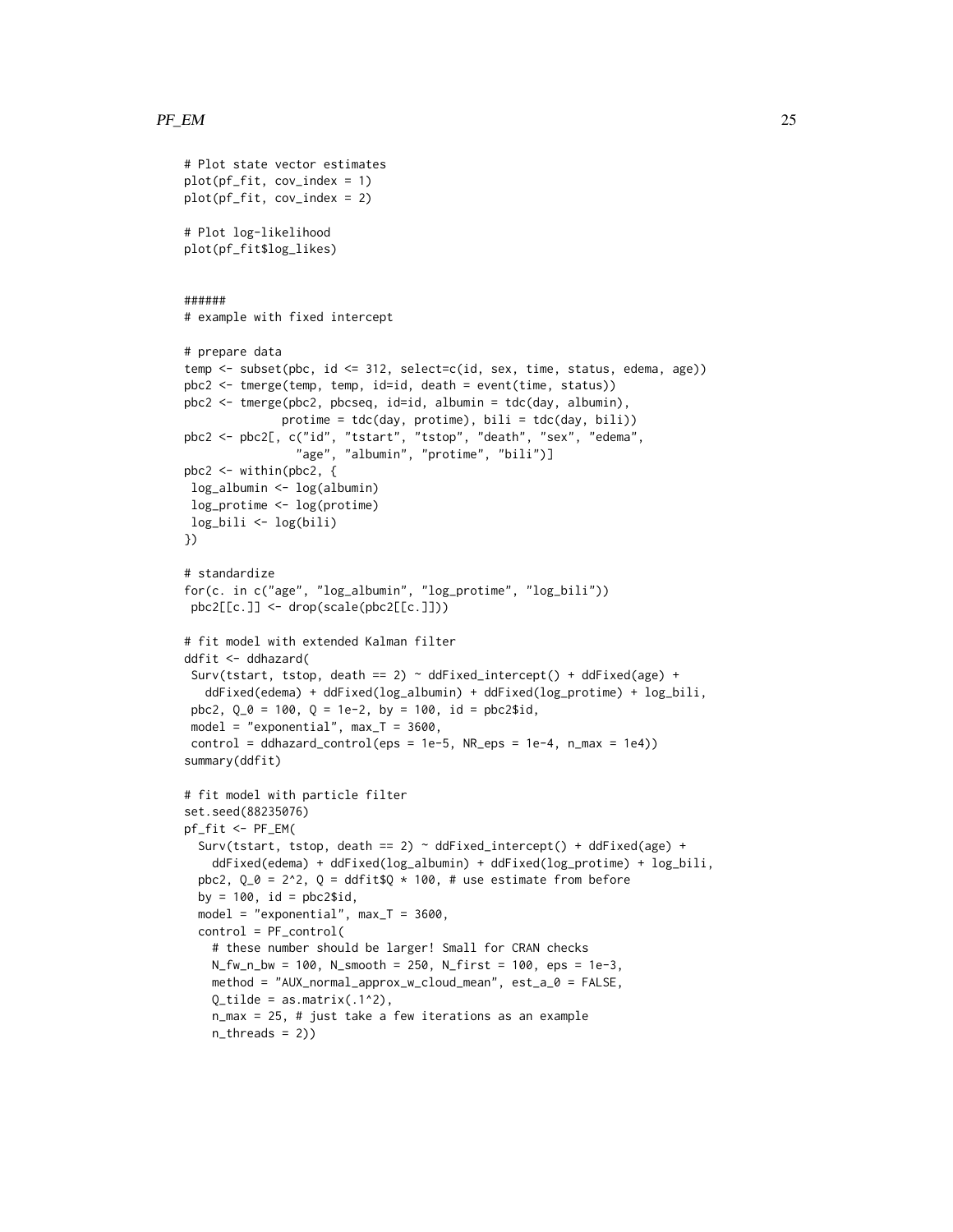```
# compare results
plot(ddfit)
plot(pf_fit)
sqrt(ddfit$Q * 100)
sqrt(pf_fit$Q)
rbind(ddfit$fixed_effects, pf_fit$fixed_effects)
#####
# simulation example with `random` and `fixed` argument and a restricted
# model
# g groups with k individuals in each
g \leftarrow 3Lk < -400L# matrices for state equation
p \leftarrow g + 1LG \leftarrow \text{matrix}(\emptyset., p^2, 2L)for(i in 1:p)
 G[i + (i - 1L) * p, 1L + (i == p)] \leftarrow 1Ltheta <-c(.9,.8)# coefficients in transition density
(F. <- matrix(as.vector(G %*% theta), 4L, 4L))
J \leq - matrix(0., ncol = 2L, nrow = p)
J[-p, 1L] <- J[p, 2L] <- 1
psi <- c(log(c(.3, .1)))
K <- matrix(0., p * (p - 1L) / 2L, 2L)
j <- 0L
for(i in (p - 1L):1L){
  j \leftarrow j + iK[j, 2L] <- 1
}
K[K[, 2L] < 1, 1L] <- 1
phi <- log(-(c(.8, .3) + 1) / (c(.8, .3) - 1))V <- diag(exp(drop(J %*% psi)))
C \leftarrow diag(1, ncol(V))C[lower.tri(C)] \leftarrow 2/(1 + exp(-drop(K %*)phi)) - 1C[upper.tri(C)] \leftarrow t(C)[upper.tri(C)](Q \leq -V \ * C \ \leq V \leq V \leq V (Q \leq -V \leq V \leq V \leq V)cov2cor(Q)
Q_0 <- get_Q_0(Q, F.) # time-invariant covariance matrix
beta <- c(rep(-6, g), 0) # all groups have the same long run mean intercept
# simulate state variables
set.seed(56219373)
n_periods <- 300L
alphas \leq matrix(nrow = n_periods + 1L, ncol = p)
```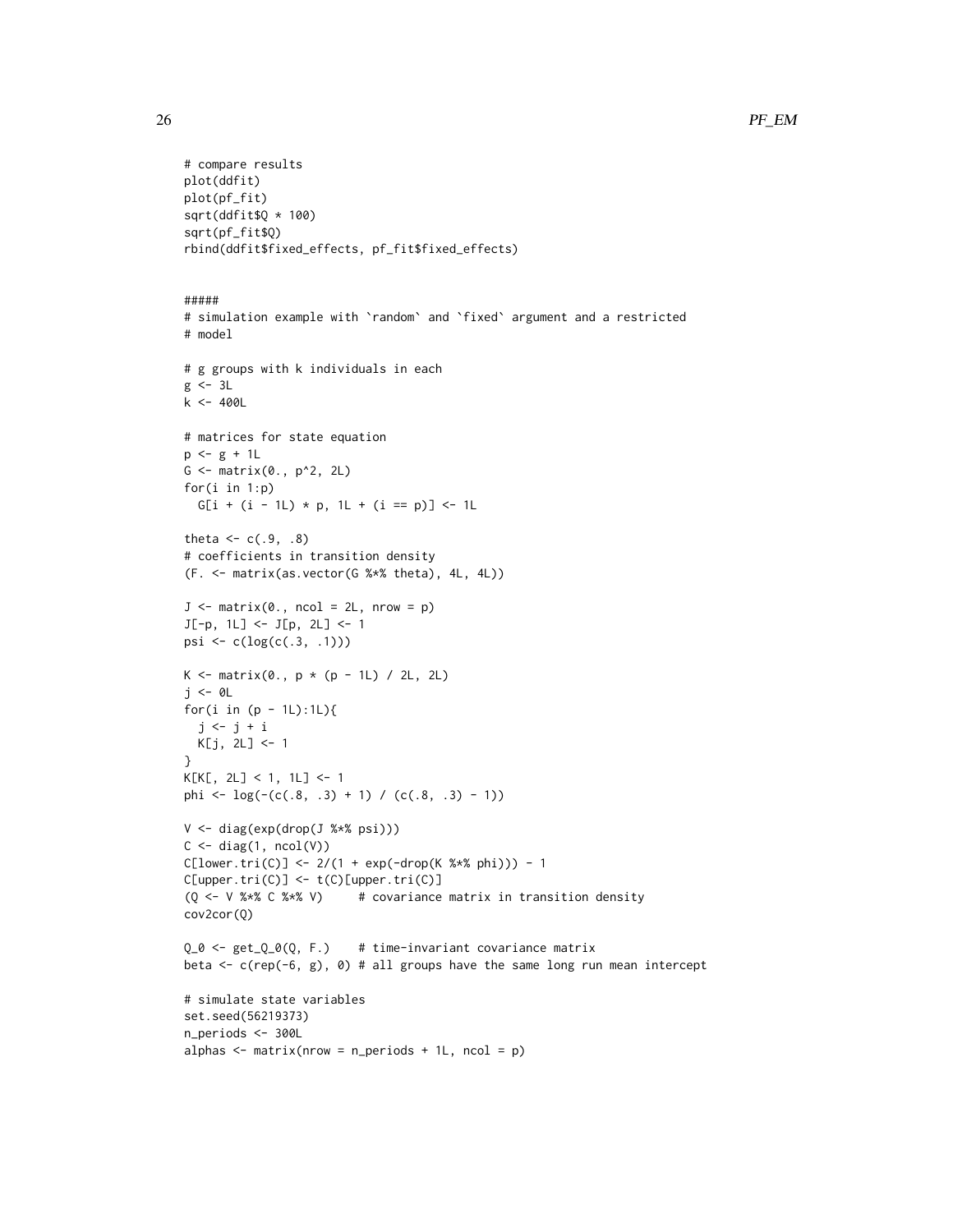```
alphas[1L, ] <- rnorm(p) %*% chol(Q_0)
for(i in 1:n_periods + 1L)
  alphas[i, ] <- F. %*% alphas[i - 1L, ] + drop(rnorm(p) %*% chol(Q))
alphas <- t(t(alphas) + beta)
# plot state variables
matplot(alphas, type = "l", lty = 1)# simulate individuals' outcome
n\_obs < - g * kdf <- lapply(1:n_obs, function(i){
  # find the group
  grp \leftarrow (i - 1L) % (n_obs / g) + 1L
  # left-censoring
  tstart <- max(0L, sample.int((n\_periods - 1L) * 2L, 1) - n\_periods + 1L)# covariates
  x \leq c(1, \text{norm}(1))# outcome (stop time and event indicator)
  osa <- NULL
  oso <- NULL
  osx <- NULL
  y <- FALSE
  for(tstop in (tstart + 1L):n_periods){
    sigmoid <- 1 / (1 + \exp(- \text{drop}(x \frac{8}{8}) \text{alpha}[\text{tstop} + 1 \text{L}, \text{c(grp, p)])))if(sigmoid > runif(1)){
     y \le - TRUE
      break
    }
    if(.01 > runif(1L) & 8 & tstop < n\_periods){
      # sample new covariate
      osa <- c(osa, tstart)
      tstart <- tstop
      oso <- c(oso, tstop)
      osx \leftarrow c(osx, x[2])x[2] <- rnorm(1)}
  }
  cbind(
    tstart = c(osa, tstart), tstop = c(oso, tstop),
    x = c(\cos x, x[2]), y = c(rep(FALEE, length(cos)), y), grp = grp,id = i)})
df <- data.frame(do.call(rbind, df))
df$grp <- factor(df$grp)
# fit model. Start with "cheap" iterations
fit <- PF\_EM(fixed = Surv(tstart, tstop, y) \sim x, random = \sim grp + x - 1,
```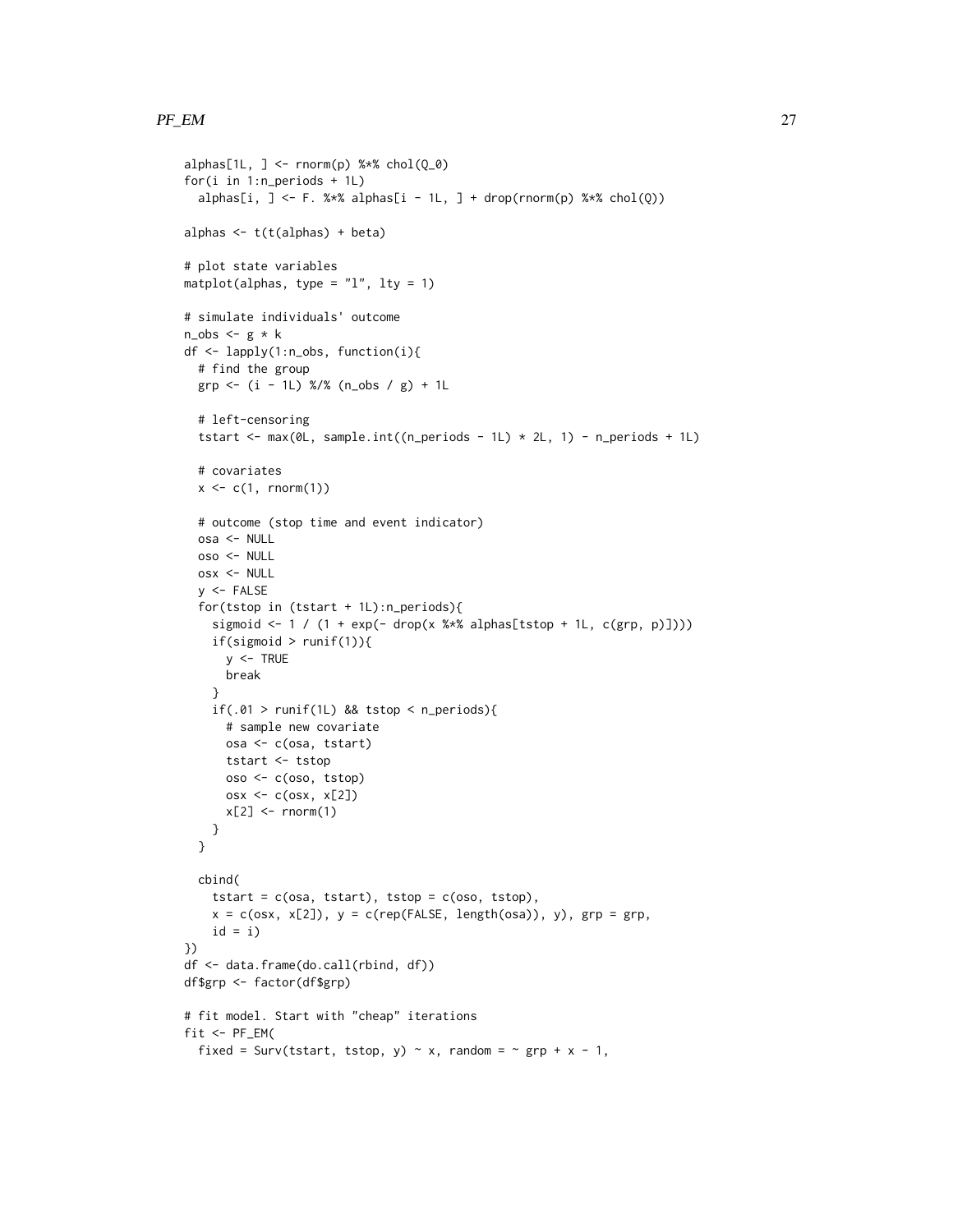```
data = df, model = "logit", by = 1L, max_T = max(df$tstop),
  Q_0 = diag(1.5^2, p), id = df$id, type = "VAR",
  G = G, theta = c(.5, .5), J = J, psi = log(c(.1, .1)),
  K = K, phi = log(-(c(.4, 0) + 1) / (c(.4, 0) - 1)),control = PF_control(
   N_fw_n_bw = 100L, N_smooth = 100L, N_first = 500L,
   method = "AUX_normal_approx_w_cloud_mean",
   nu = 5L, # sample from multivariate t-distribution
   n_max = 60L, averaging_start = 50L,
    smoother = "Fearnhead_O_N", eps = 1e-4, covar_fac = 1.2,
   n_{\text{th}} reads = 2L # depends on your cpu(s)
  ),
  trace = 1L)
plot(fit$log_likes) # log-likelihood approximation at each iterations
# you can take more iterations by uncommenting the following
# cl <- fit$call
# ctrl <- cl[["control"]]
# ctrl[c("N_fw_n_bw", "N_smooth", "N_first", "n_max",
# "averaging_start")] <- list(500L, 2000L, 5000L, 200L, 30L)
# cl[["control"]] <- ctrl
# cl[c("phi", "psi", "theta")] <- list(fit$phi, fit$psi, fit$theta)
# fit_extra <- eval(cl)
plot(fit$log_likes) # log-likelihood approximation at each iteration
# check estimates
sqrt(diag(fit$Q))
sqrt(diag(Q))
cov2cor(fit$Q)
cov2cor(Q)
fit$F
F.
# plot predicted state variables
for(i in 1:p){
  plot(fit, cov_index = i)
  abline(h = 0, lty = 2)lines(1:nvw(alpha) - 1, alphas[, i] - beta[i], lty = 3)}
```
<span id="page-27-1"></span>PF\_forward\_filter *Forward Particle Filter*

#### **Description**

Functions to only use the forward particle filter. Useful for log-likelihood evaluation though there is an  $O(d^2)$  variance of the estimate where d is the number of time periods. The number of particles specified in the control argument has no effect.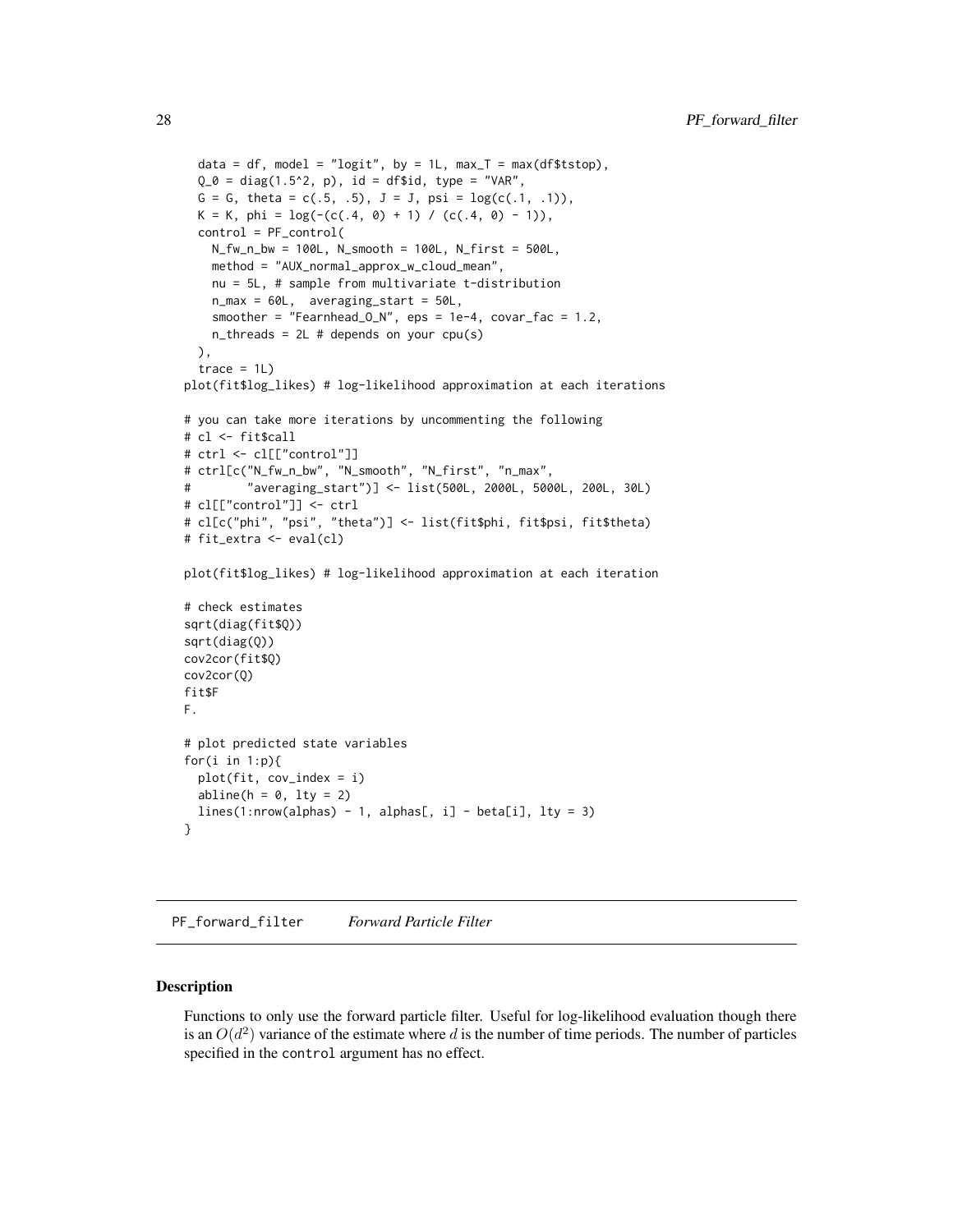### <span id="page-28-0"></span>PF\_forward\_filter 29

The function does not alter the [.Random.seed](#page-0-0) to make sure the same rng.kind is kept after the call. See [PF\\_EM](#page-21-1) for model details.

```
PF_forward_filter(x, N_fw, N_first, ...)
## S3 method for class 'PF_EM'
PF_forward_filter(x, N_fw, N_first, seed, ...)
## S3 method for class 'formula'
PF_forward_filter(
  x,
 N_fw,
 N_first,
 data,
 model = "logit",
 by,
 max_T,
  id,
  a_0,
  Q_-\varnothing ,
  Q,
  fixed_effects,
  control = PF\_control(...),seed = NULL,
  trace = 0,
  G,
  theta,
  J,
 K,
 psi,
 phi,
  type = "RW",Fmat,
  ...
\mathcal{E}## S3 method for class 'data.frame'
PF_forward_filter(
 x,
 N_fw,
 N_first,
  formula,
 model = "logit",by,
 max_T,
  id,
  a_0,
```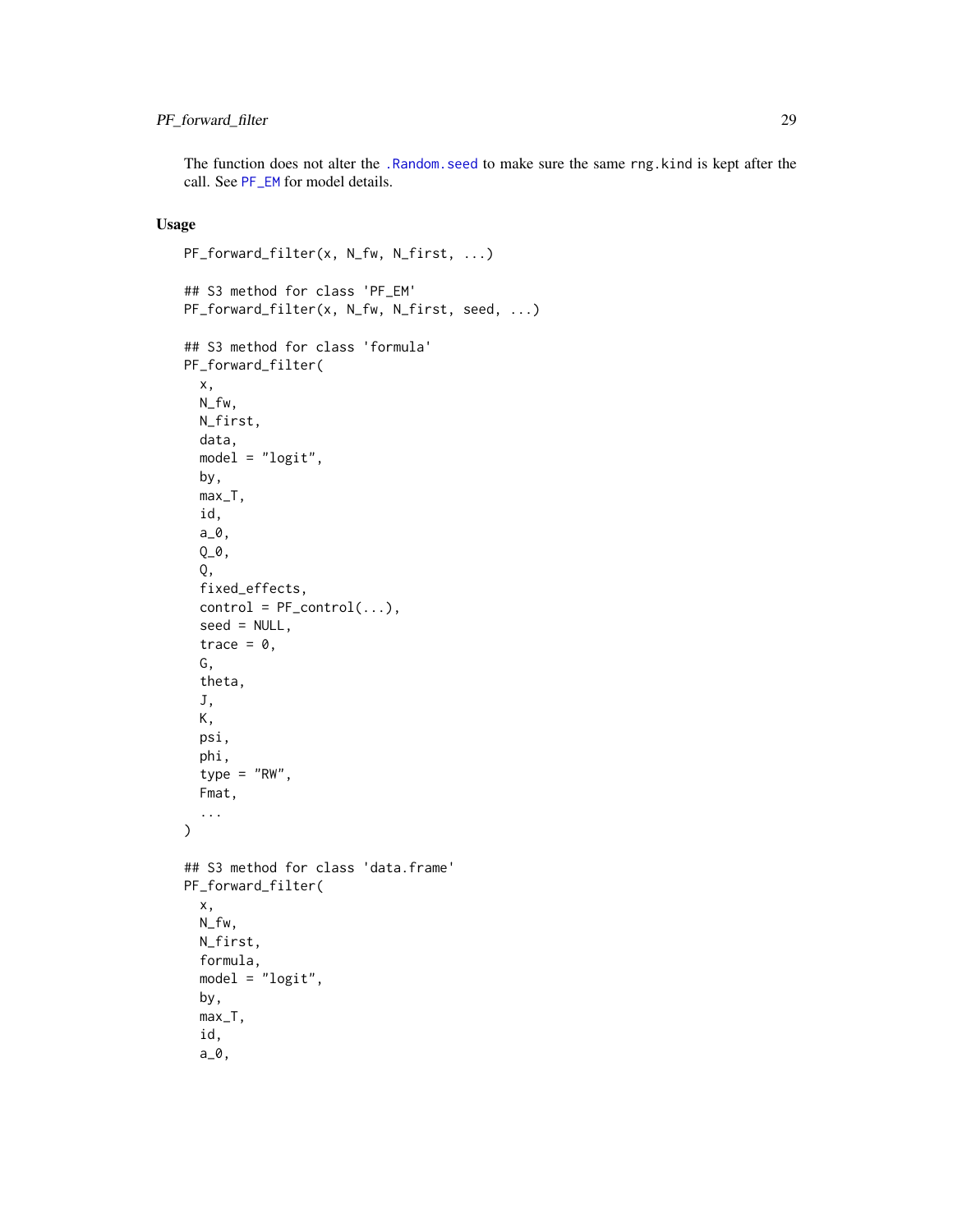```
Q_-\varnothing ,
  Q,
  fixed_effects,
  control = PF\_control(...),seed = NULL,
  trace = 0,
  fixed = NULL,
  random = NULL,
  G,
  theta,
  J,
  K,
  psi,
 phi,
 type = "RW",
  Fmat,
  order = 1,...
\mathcal{L}
```

| x             | an PF_EM or formula object.                                                                                                                                                                                                    |
|---------------|--------------------------------------------------------------------------------------------------------------------------------------------------------------------------------------------------------------------------------|
| N_fw          | number of particles.                                                                                                                                                                                                           |
| N_first       | number of time zero particles to draw.                                                                                                                                                                                         |
|               | optional way to pass arguments to control.                                                                                                                                                                                     |
| seed          | .GlobalEnv\$.Random.seed to set. Not seed as in set.seed function. Can be<br>used with the .Random. seed returned by PF_EM.                                                                                                    |
| data          | data. frame or environment containing the outcome and covariates.                                                                                                                                                              |
| model         | either 'logit' for binary outcomes with the logistic link function, 'cloglog'<br>for binary outcomes with the inverse cloglog link function, or 'exponential'<br>for piecewise constant exponential distributed arrival times. |
| by            | interval length of the bins in which parameters are fixed.                                                                                                                                                                     |
| $max_T$       | end of the last interval interval.                                                                                                                                                                                             |
| id            | vector of ids for each row of the in the design matrix.                                                                                                                                                                        |
| $a_0$         | vector $a_0$ for the initial coefficient vector for the first iteration (optional). Default<br>is estimates from static model (see static_glm).                                                                                |
| $Q_0$         | covariance matrix for the prior distribution.                                                                                                                                                                                  |
| Q             | initial covariance matrix for the state equation.                                                                                                                                                                              |
| fixed_effects | values for the fixed parameters.                                                                                                                                                                                               |
| control       | see PF_control.                                                                                                                                                                                                                |
| trace         | argument to get progress information. Zero will yield no info and larger integer<br>values will yield incrementally more information.                                                                                          |

<span id="page-29-0"></span>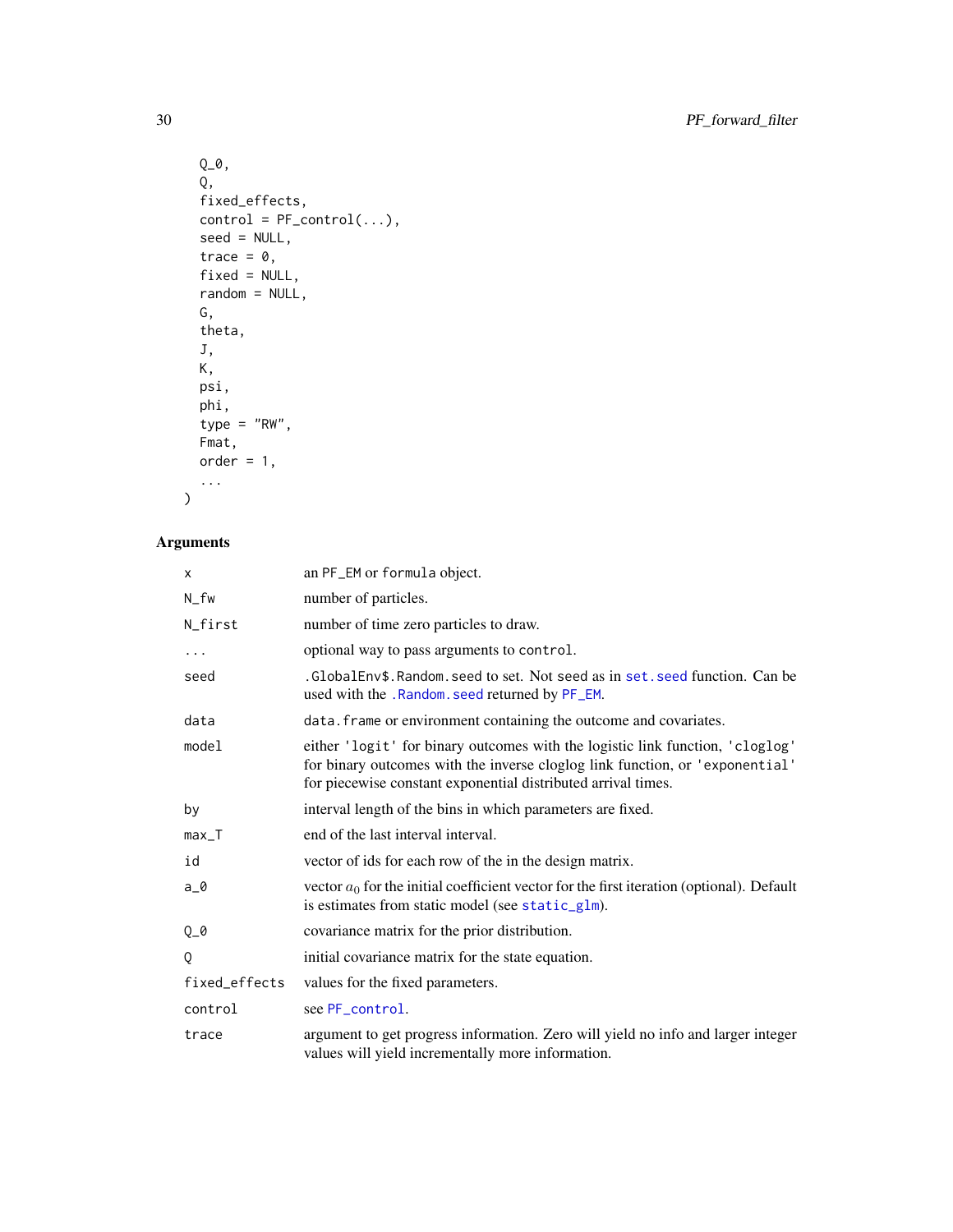<span id="page-30-0"></span>

| G, theta, J, K, psi, phi |                                                                                                                                                                                        |  |
|--------------------------|----------------------------------------------------------------------------------------------------------------------------------------------------------------------------------------|--|
|                          | parameters for a restricted type = "VAR" model. See the vignette mentioned in<br>'Details' of PF_EM and the examples linked to in 'See Also'.                                          |  |
| type                     | type of state model. Either "RW" for a [R]andom [W]alk or "VAR" for [V]ector<br>$[A]$ uto $[R]$ egression.                                                                             |  |
| Fmat                     | starting value for F when type = "VAR". See 'Details' in $PF\_EM$ .                                                                                                                    |  |
| formula                  | coxph like formula with Surv(tstart, tstop, event) on the left hand site of<br>∼.                                                                                                      |  |
| fixed                    | two-sided formula to be used with random instead of formula. It is of the form<br>Surv(tstart, tstop, event) $\sim$ x or Surv(tstart, tstop, event) $\sim$ -1 for no<br>fixed effects. |  |
| random                   | one-sided formula to be used with fixed instead of formula. It is of the form<br>$\sim$ z.                                                                                             |  |
| order                    | order of the random walk.                                                                                                                                                              |  |

#### Value

An object of class PF\_clouds.

### Methods (by class)

- PF\_EM: Forward particle filter using the estimates of an [PF\\_EM](#page-21-1) call.
- formula: Forward particle filter with formula input.
- data.frame: Forward particle filter with data.frame data input as x instead of data. Can be used with fixed and random argument.

#### Warning

The function is still under development so the output and API may change.

### Examples

```
# head-and-neck cancer study data. See Efron, B. (1988) doi:10.2307/2288857
is_censored <- c(
  6, 27, 34, 36, 42, 46, 48:51, 51 + c(15, 30:28, 33, 35:37, 39, 40, 42:45))
head_neck_cancer <- data.frame(
  id = 1:96,
  stop = c(1, 2, 2, rep(3, 6), 4, 4, rep(5, 8),
   rep(6, 7), 7, 8, 8, 8, 9, 9, 10, 10, 10, 11, 14, 14, 14, 15, 18, 18, 20,
   20, 37, 37, 38, 41, 45, 47, 47,
    2, 2, 3, rep(4, 4), rep(5, 5), rep(6, 5),
    7, 7, 7, 9, 10, 11, 12, 15, 16, 18, 18, 18, 21,
   21, 24, 25, 27, 36, 41, 44, 52, 54, 59, 59, 63, 67, 71, 76),
  event = !(1:96 %in% is_censored),group = factor(c(rep(1, 45 + 6), rep(2, 45))))
```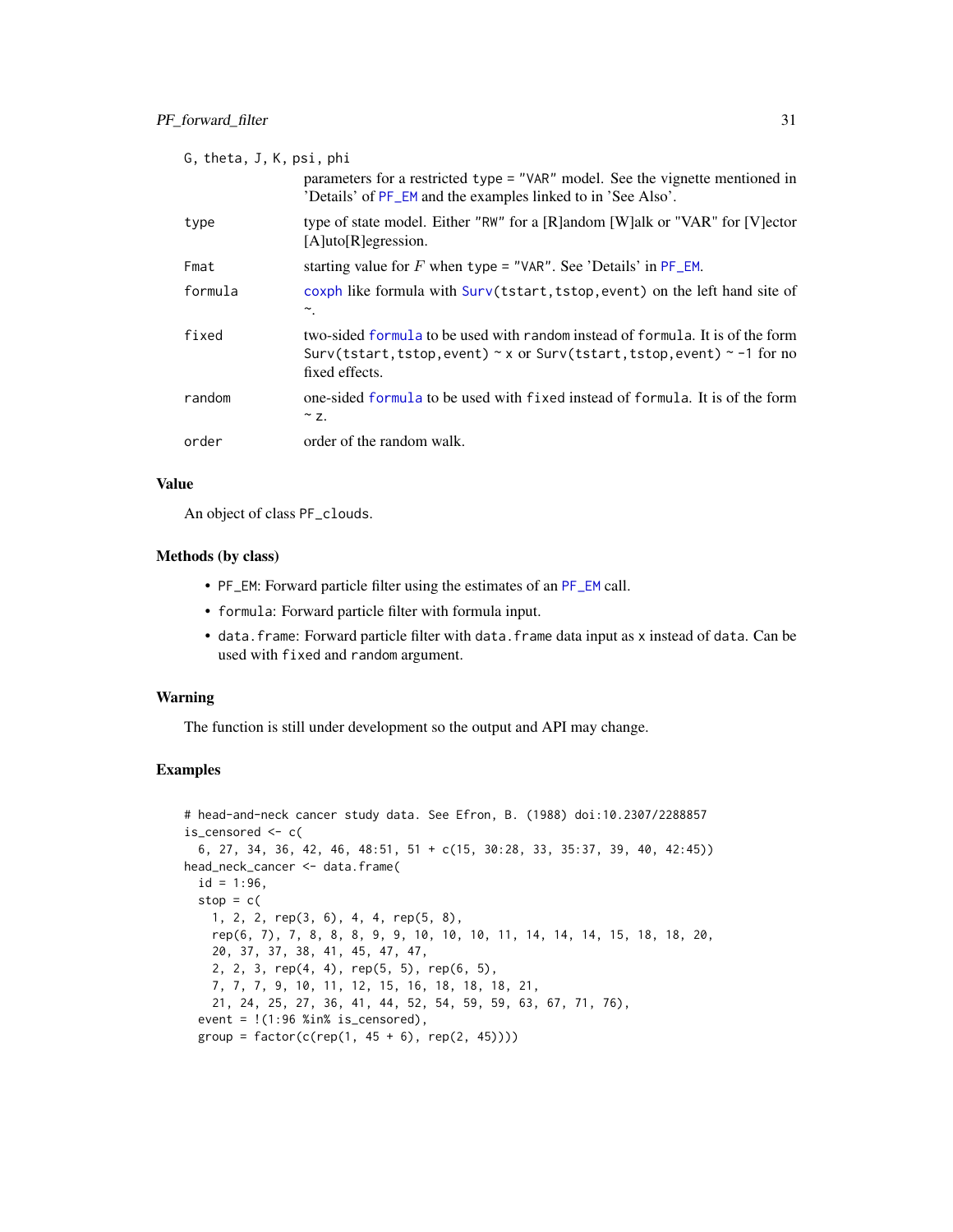```
# fit model
set.seed(61364778)
ctrl <- PF_control(
 N_fw_n_bw = 500, N_smooth = 2500, N_first = 2000,
  n_max = 1, # set to one as an example
  n_{th}reads = 2,
  eps = .001, Q_tilde = as.matrix(.3^2), est_a_0 = FALSE)
pf_fit <- suppressWarnings(
  PF_EM(
    survival::Surv(stop, event) ~ ddFixed(group),
    data = head_neck_cancer, by = 1, Q_0 = 1, Q = 0.1^2, control = ctrl,
    max_T = 30)# the log-likelihood in the final iteration
(end_log_like <- logLik(pf_fit))
# gives the same
fw_ps <- PF_forward_filter(
  survival::Surv(stop, event) \sim ddFixed(group), N_fw = 500, N_first = 2000,
  data = head_neck_cancer, by = 1, Q_0 = 1, Q = 0.1^2,
  a_0 = pf_fit$a_0, fixed_effects = -0.5370051,
  control = \text{ctrl}, \text{max}_{T} = 30, \text{ seed} = pf_{\text{fit}}all.equal(c(end_log_like), c(logLik(fw_ps)))
# will differ since we use different number of particles
fw_ps <- PF_forward_filter(
  survival::Surv(stop, event) ~ ddFixed(group), N_fw = 1000, N_first = 3000,
  data = head_neck_cancer, by = 1, Q_0 = 1, Q = 0.1^2,
  a_0 = pf_fit$a_0, fixed_effects = -0.5370051,
  control = \text{ctrl}, \text{max}_{T} = 30, \text{ seed} = pf_{f}it$seed)
all.equal(c(end_log_like), c(logLik(fw_ps)))
# will differ since we use the final estimates
fw_ps <- PF_forward_filter(pf_fit, N_fw = 500, N_first = 2000)
all.equal(c(end_log_like), c(logLik(fw_ps)))
```
PF\_get\_score\_n\_hess *Approximate Observed Information Matrix and Score Vector*

#### Description

Returns a list of functions to approximate the observed information matrix and score vector.

```
PF_get_score_n_hess(object, debug = FALSE, use_O_n_sq = FALSE)
```
<span id="page-31-0"></span>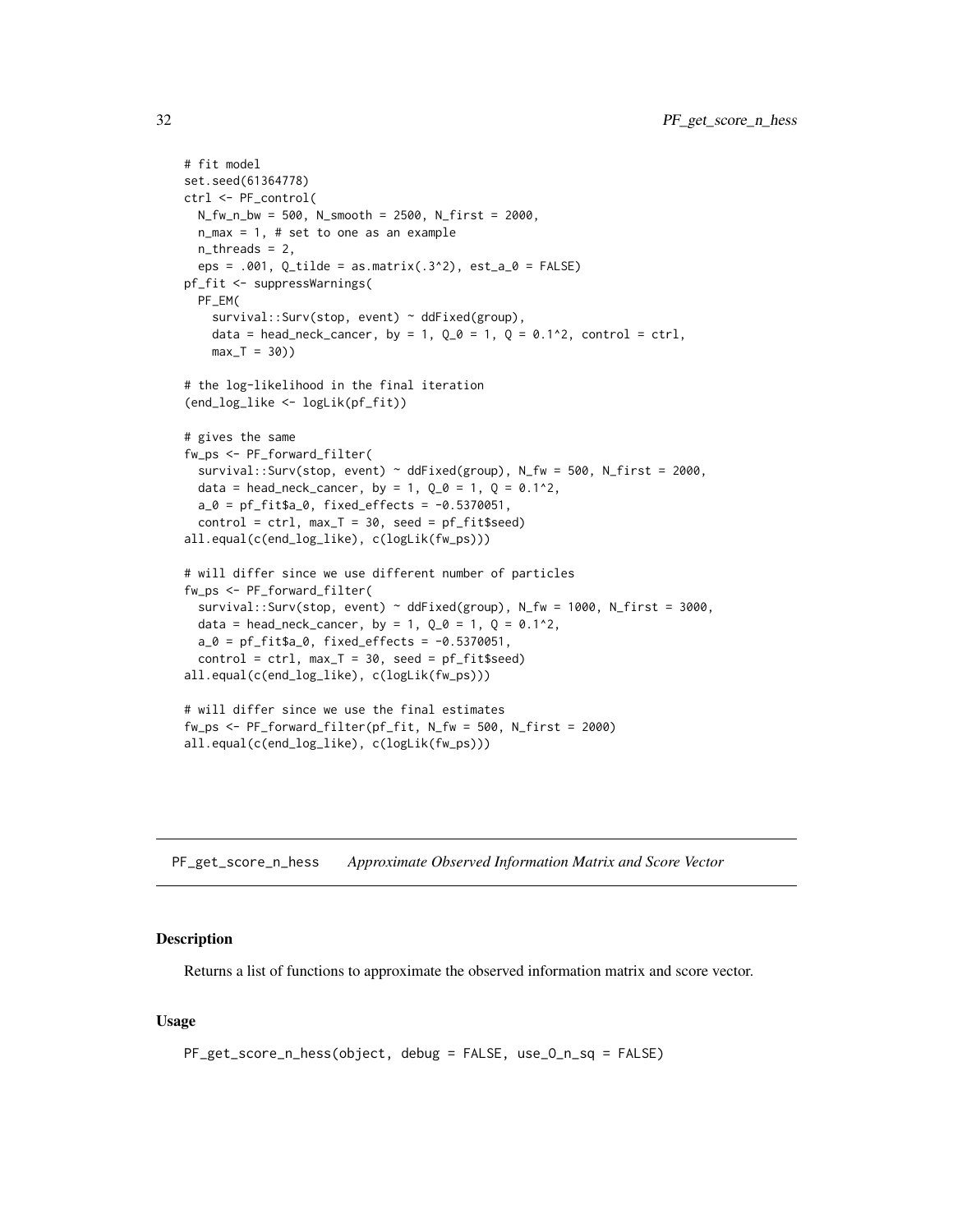#### <span id="page-32-0"></span>Arguments

| object     | object of class PF_EM.                                         |
|------------|----------------------------------------------------------------|
| debug      | TRUE if debug information should be printed to the console.    |
| use_0_n_sq | TRUE if the method from Poyiadis et al. (2011) should be used. |

#### Details

The score vector and observed information matrix are computed with the (forward) particle filter. This comes at an  $O(d^2)$  variance where d is the number of periods. Thus, the approximation may be poor for long series. The score vector can be used to perform stochastic gradient descent.

If use\_O\_n\_sq is TRUE then the method in Poyiadjis et al. (2011) is used. This may only have a variance which is linear in the number of time periods. However, the present implementation is  $O(N^2)$  where N is the number of particles. The method uses a particle filter as in Section 3.1 of Lin et al. (2005). There is no need to call run\_particle\_filter unless one wants a new approximation of the log-likelihood as a separate filter is run with get\_get\_score\_n\_hess when use\_O\_n\_sq is TRUE.

#### Value

A list with the following functions as elements

| run_particle_filter  |                                                                                                                                                                                                                                            |  |
|----------------------|--------------------------------------------------------------------------------------------------------------------------------------------------------------------------------------------------------------------------------------------|--|
|                      | function to run particle filter as with PF_forward_filter.                                                                                                                                                                                 |  |
|                      | set_parameters function to set the parameters in the model. The first argument is a vectorized<br>version of $F$ matrix and $Q$ matrix. The second argument is the fixed effect<br>coefficients.                                           |  |
| set_n_particles      |                                                                                                                                                                                                                                            |  |
|                      | sets the number of particles to use in run_particle_filter and get_get_score_n_hess<br>when use_0_n_sq is TRUE.                                                                                                                            |  |
| get_get_score_n_hess |                                                                                                                                                                                                                                            |  |
|                      | approximate the observed information matrix and score vector. The argument<br>toggles whether or not to approximate the observed information matrix. The last<br>particle cloud from run particle filter is used when use 0 n sq is FALSE. |  |

#### Warning

The function is still under development so the output and API may change.

#### References

Cappe, O. and Moulines, E. (2005) Recursive Computation of the Score and Observed Information Matrix in Hidden Markov Models. *IEEE/SP 13th Workshop on Statistical Signal Processing*.

Cappe, O., Moulines, E. and Ryden, T. (2005) Inference in Hidden Markov Models (Springer Series in Statistics). Springer-Verlag.

Doucet, A., and Tadic, V. B. (2003) Parameter Estimation in General State-Space Models Using ´ Particle Methods. *Annals of the Institute of Statistical Mathematics*, 55(2), 409–422.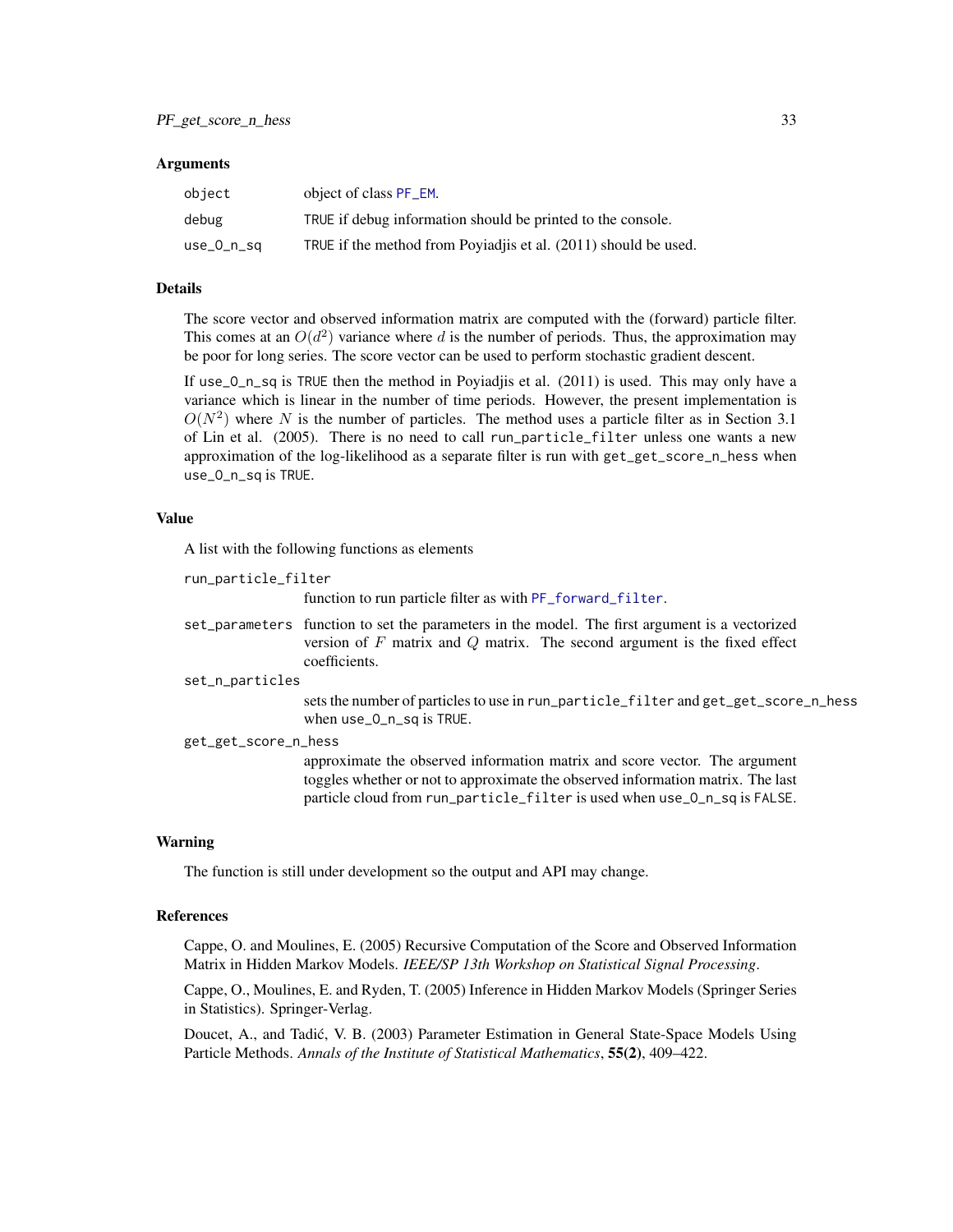Lin, M. T., Zhang, J. L., Cheng, Q. and Chen, R. (2005) Independent Particle Filters. *Journal of the American Statistical Association*, 100(472), 1412-1421.

Poyiadjis, G., Doucet, A. and Singh, S. S. (2011) Particle Approximations of the Score and Observed Information Matrix in State Space Models with Application to Parameter Estimation. *Biometrika*, 98(1), 65–80.

#### See Also

See the examples at https://github.com/boennecd/dynamichazard/tree/master/examples.

#### Examples

```
library(dynamichazard)
.lung <- lung[!is.na(lung$ph.ecog), ]
# standardize
.lung$age <- scale(.lung$age)
# fit model
set.seed(43588155)
pf_fit <- PF_EM(
 fixed = Surv(time, status == 2) \sim ph.ecog + age,
 random = \sim 1, model = "exponential",
 data = .lung, by = 50, id = 1:nrow(.lung),
 Q_0 = as_matrix(1), Q = as_matrix(.5^2), type = "VAR",max_T = 800, Fmat = as.matrix(.5),
 control = PF_control(
   N_fw_n_bw = 250, N_first = 2000, N_smooth = 500, covar_fac = 1.1,
   nu = 6, n_max = 1000L, eps = 1e-4, averaging_start = 200L,
   n_{th}reads = 2))
# compute score and observed information matrix
comp_obj <- PF_get_score_n_hess(pf_fit)
comp_obj$set_n_particles(N_fw = 10000L, N_first = 10000L)
comp_obj$run_particle_filter()
(o1 <- comp_obj$get_get_score_n_hess())
# O(N^2) method with lower variance as a function of time
comp_obj <- PF_get_score_n_hess(pf_fit, use_O_n_sq = TRUE)
comp_obj$set_n_particles(N_fw = 2500L, N_first = 2500L)
(o2 <- comp_obj$get_get_score_n_hess())
# approximations may have large variance
o3 <- replicate(10L, {
 runif(1)
 pf_fit$seed <- .Random.seed
 comp_obj <- PF_get_score_n_hess(pf_fit)
 comp_obj$set_n_particles(N_fw = 10000L, N_first = 10000L)
 comp_obj$run_particle_filter()
 comp_obj$get_get_score_n_hess()
}, simplify = FALSE)
sapply(o3, function(x) x$score)
```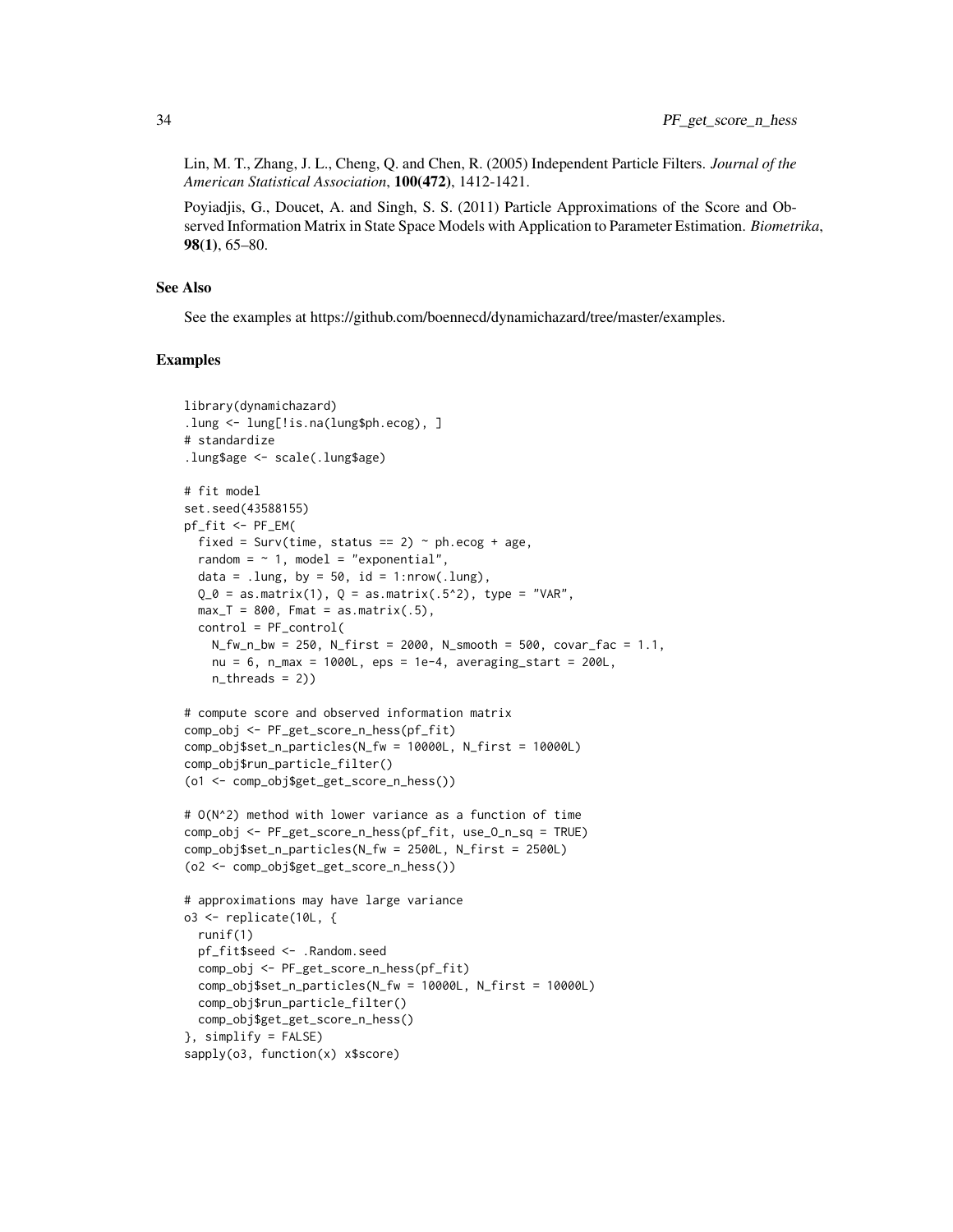### <span id="page-34-0"></span>plot.ddhazard 35

```
sapply(o3, function(x) sqrt(diag(solve(x$obs_info))))
```
<span id="page-34-1"></span>plot.ddhazard *Plots for ddhazard Object*

### Description

Plot of estimated state space variables from a [ddhazard](#page-3-1) fit.

### Usage

```
## S3 method for class 'ddhazard'
plot(
 x,
 xlab = "Time",
 ylab = "Hazard",
  type = "cov",plot_type = "l",
 cov_index,
 ylim,
 col = "black",add = FALSE,do_alter_mfcol = TRUE,
 level = 0.95,ddhazard_boot,
  ...
\mathcal{L}
```

| $\mathsf{x}$          | result of ddhazard call.                                                                                                                           |  |
|-----------------------|----------------------------------------------------------------------------------------------------------------------------------------------------|--|
| xlab, ylab, ylim, col |                                                                                                                                                    |  |
|                       | arguments to override defaults set in the function.                                                                                                |  |
| type                  | type of plot. Currently, only "cov" is available for plot of the state space param-<br>eters.                                                      |  |
| plot_type             | the type argument passed to plot.                                                                                                                  |  |
| $cov_index$           | the index (indices) of the state space parameter(s) to plot.                                                                                       |  |
| add                   | FALSE if you want to make a new plot.                                                                                                              |  |
|                       | do_alter_mfcol TRUE if the function should alter par (mfcol) in case that cov_index has more<br>than one element.                                  |  |
| level                 | level (fraction) for confidence bounds.                                                                                                            |  |
| ddhazard_boot         | object from a ddhazard_boot call which confidence bounds will be based on<br>and where bootstrap samples will be printed with a transparent color. |  |
| $\ddots$ .            | arguments passed to plot. default or lines depending on the value of add.                                                                          |  |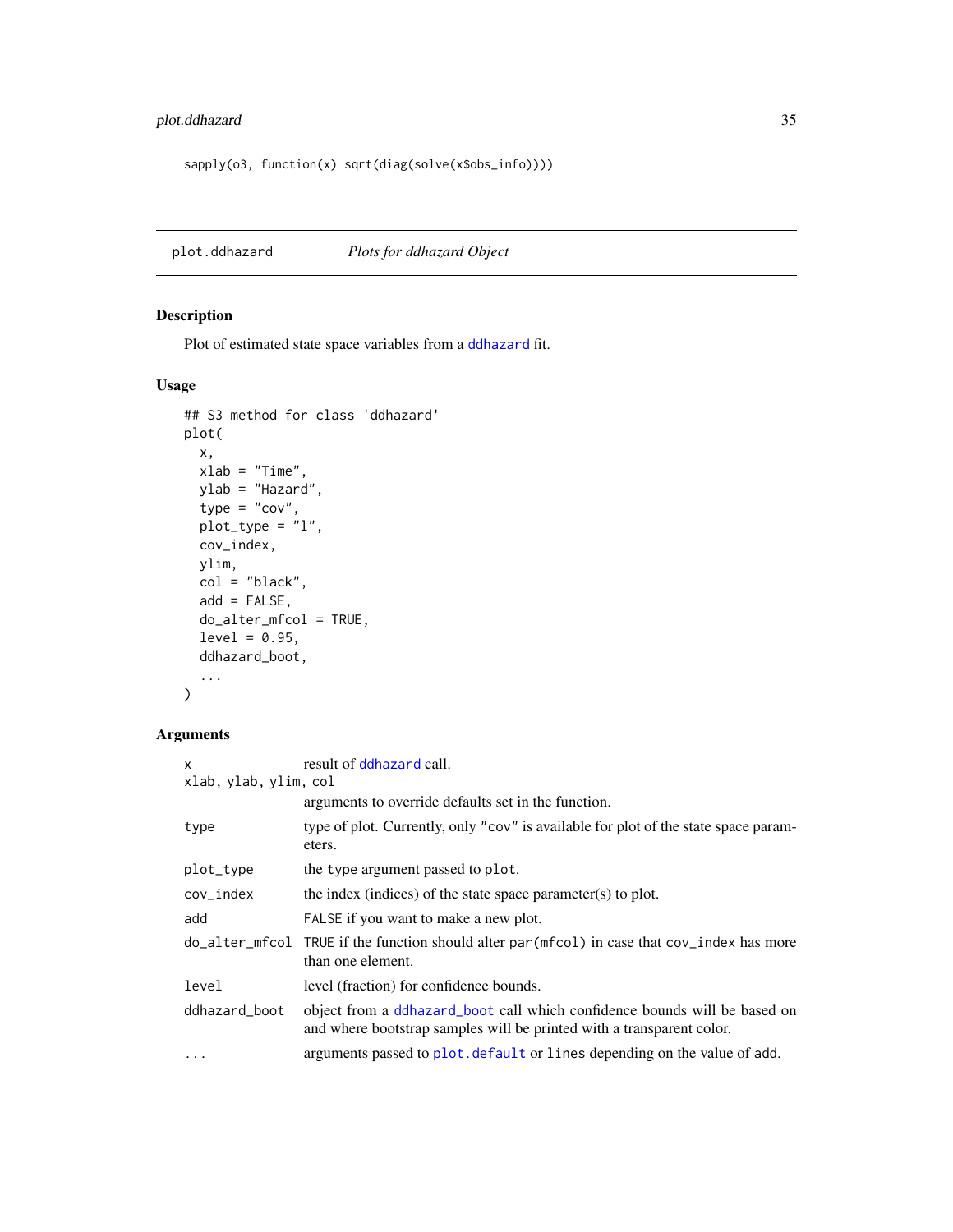### <span id="page-35-0"></span>Details

Creates a plot of state variables or adds state variables to a plot with indices cov\_index. Pointwise 1.96 std. confidence intervals are provided with the smoothed co-variance matrices from the fit.

### Value

Returns NULL using [invisible](#page-0-0).

#### Examples

```
library(dynamichazard)
fit <- ddhazard(
 Surv(time, status == 2) ~ log(bili), pbc, id = pbc$id, max_T = 3600,
 Q_0 = diag(1, 2), Q = diag(1e-4, 2), by = 50,control = ddhazard_control(method = "GMA"))
plot(fit)
plot(fit, cov_index = 2)
```
plot.ddhazard\_space\_errors

*State Space Error Plot*

#### Description

Plot function for state space errors from [ddhazard](#page-3-1) fit.

```
## S3 method for class 'ddhazard_space_errors'
plot(
  x,
  mod,
  cov\_index = NA,
  t<sub>-</sub>index = NA,
  p_{\text{c}}ex = par()$cex * 0.2,
  pch = 16,
  ylab = "Std. state space error",
  x_tick_loc = NA,
  x_tick_mark = NA,
  xlab = "Time",
  ...
)
```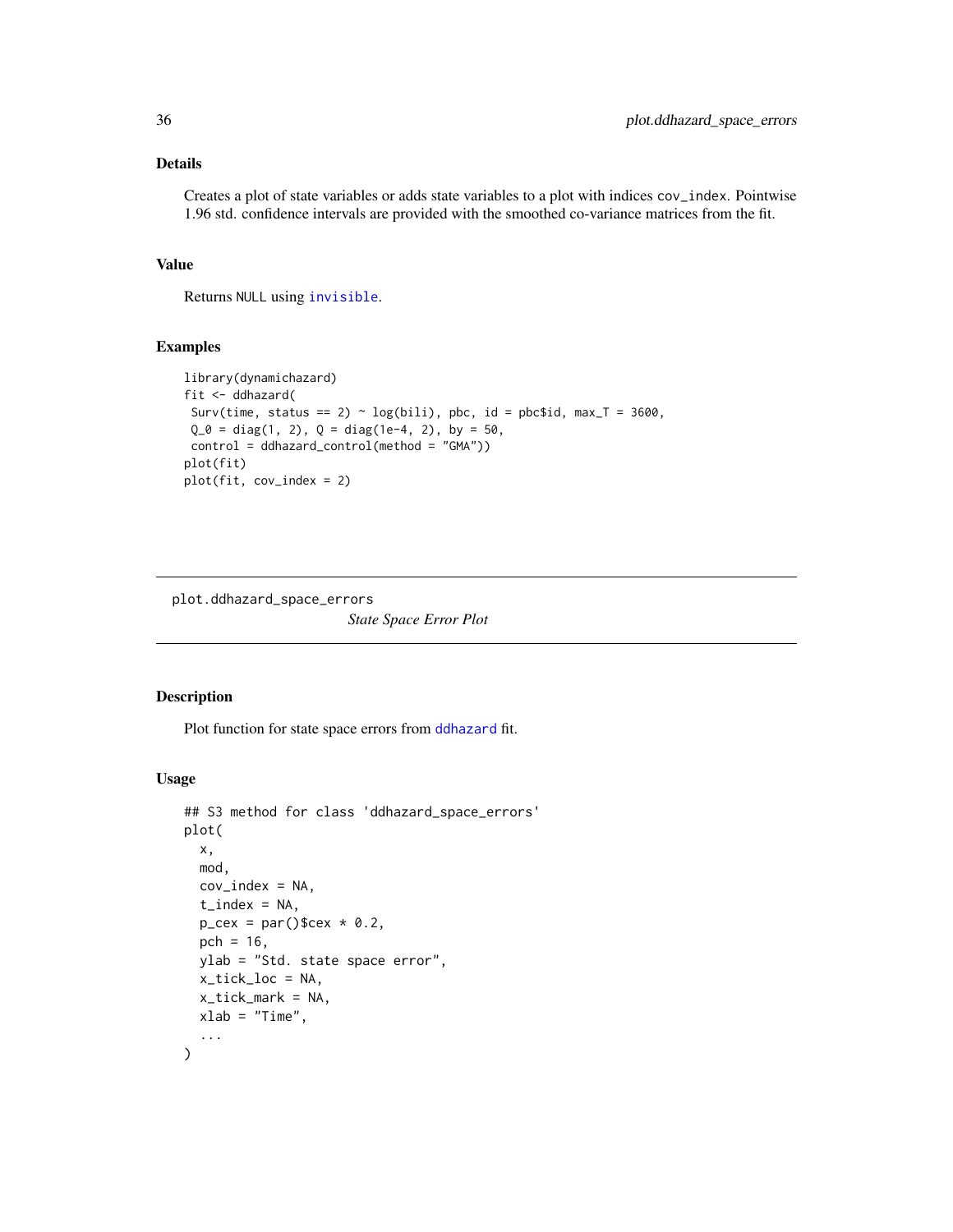### <span id="page-36-0"></span>plot.ddsurvcurve 37

#### Arguments

| $\mathsf{x}$            | result of residuals with a 'type' argument which yields state space errors. |  |
|-------------------------|-----------------------------------------------------------------------------|--|
| mod                     | the ddhazard result used in the residuals call.                             |  |
| $cov_index$             | the indices of state vector errors to plot. Default is to use all.          |  |
| $t_$ index              | the bin indices to plot. Default is to use all bins.                        |  |
| p_cex                   | cex argument for the points                                                 |  |
|                         | pch, ylab, xlab arguments to override defaults set in the function.         |  |
| x_tick_loc, x_tick_mark |                                                                             |  |
|                         | at and labels arguments passed to axis.                                     |  |
| $\ddotsc$               | arguments passed to plot. default.                                          |  |

#### Value

Returns NULL using [invisible](#page-0-0).

plot.ddsurvcurve *Create and plot survival curves*

### Description

The function creates a predicted survival curve for a new observation using a estimated ddhazard model from [ddhazard](#page-3-1). The predicted curve is based on the predicted mean path of the state vector. Thus, the survival curve will not be a "mean" curve due to the non-linear relation between the probability of an event and the state vector.

### Usage

```
## S3 method for class 'ddsurvcurve'
plot(x, y, xlab = "Time", ylab = "Survival", ylim, xaxs = "i", yaxs = "i", ...)
## S3 method for class 'ddsurvcurve'
lines(x, col = "Black", lty = 1, lwd = par()$lwd, ...)ddsurvcurve(object, new_data, tstart = "", tstop = "")
```

| x    | a ddsurvcurve object. |
|------|-----------------------|
| v    | not used.             |
| xlab | xlab passed to plot.  |
| ylab | ylab passed to plot.  |
| vlim | ylimpassed to plot.   |
| xaxs | xaxs passed to plot.  |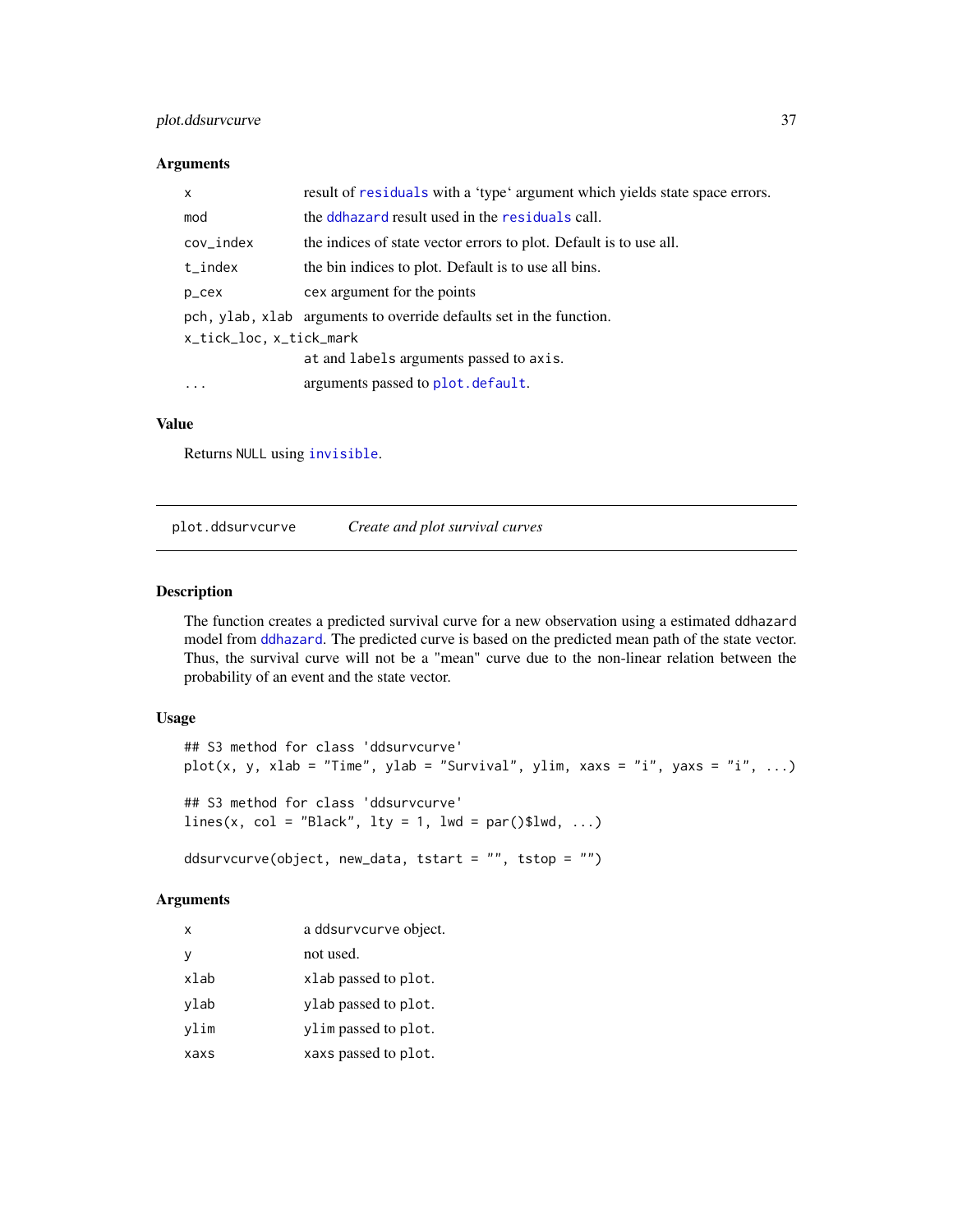<span id="page-37-0"></span>

| yaxs     | yaxs passed to plot.                                                                                                                                                                                                       |
|----------|----------------------------------------------------------------------------------------------------------------------------------------------------------------------------------------------------------------------------|
| $\ddots$ | not used.                                                                                                                                                                                                                  |
| col      | col passed to lines.                                                                                                                                                                                                       |
| $1$ ty   | lty passed to lines.                                                                                                                                                                                                       |
| lwd      | lwd passed to lines.                                                                                                                                                                                                       |
| object   | a ddhazard object.                                                                                                                                                                                                         |
| new_data | a data, frame with the new data for the observation who the survival curve<br>should be for. It can have more rows if tstart and tstop is supplied. The rows<br>need to be consecutive and non-overlapping time intervals. |
| tstart   | name of the start time column in new data. It must be on the same time scale<br>as the tstart used in the Surv(tstart, tstop, event) in the formula passed<br>to ddhazard.                                                 |
| tstop    | same as tstart for the stop argument.                                                                                                                                                                                      |

### Value

ddsurvcurve returns an object of class ddsurvcurve. It elements are the predicted discrete survival curve, time points for the survival curve, point of the first time period, the call, the discrete probabilities of an event in each interval conditional on survival up to that point, and the name of the distribution family. It should be seen as a plug-in estimate.

#### Methods (by generic)

- plot: method for plotting survival curve.
- lines: Method for adding survival curve to a plot.

#### plot.ddsurvcurve

Returns the same as lines.ddsurvcurve.

### lines.ddsurvcurve

Either returns the objects used in the call to [segments](#page-0-0) for discrete time hazard models, or the time points and survival function used to draw the survival curve.

#### See Also

[ddhazard](#page-3-1), and [predict.ddhazard](#page-41-1).

#### Examples

```
#####
# example with continuous time model
# setup data set. See `vignette("timedep", "survival")`
library(dynamichazard)
temp <- subset(pbc, id <= 312, select=c(id:sex, stage))
pbc2 <- tmerge(temp, temp, id=id, death = event(time, status))
pbc2 <- tmerge(pbc2, pbcseq, id = id, bili = tdc(day, bili))
```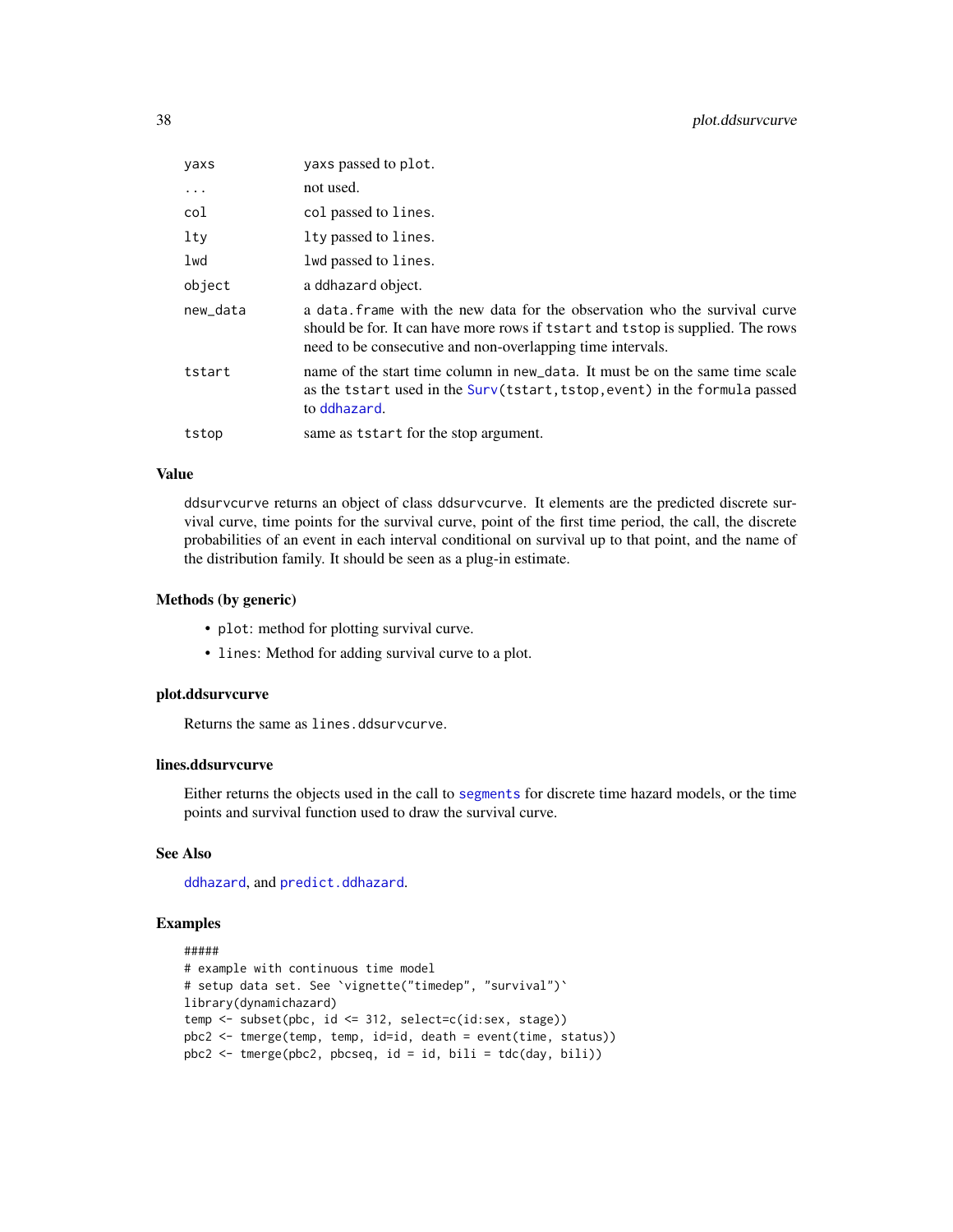```
# fit model
f1 <- ddhazard(
 Surv(tstart, tstop, death == 2) \sim ddFixed(log(bili)), pbc2, id = pbc2$id,
  max_T = 3600, Q_0 = 1, Q = 1e-2, by = 100, model = "exponential",
  control = ddhazard_control(method = "EKF", eps = 1e-4, n_max = 1000,
                             fixed_terms_method = "M_step"))
# predict with default which is all covariates set to zero
ddcurve <- ddsurvcurve(f1)
par\_old \leq par(max = c(4.5, 4, .5, .5))plot(ddcurve, col = "DarkBlue", lwd = 2)
# compare with cox model
f2 <- coxph(Surv(tstart, tstop, death == 2) ~ log(bili), data = pbc2)
nw \le data.frame(bili = 1, tstart = 0, tstop = 3000)
lines(survfit(f2, newdata = nw))
# same as above but with bili = 3
nw < - data.frame(bili = 3)
lines(ddsurvcurve(f1, new_data = nw), col = "DarkBlue")
lines(survfit(f2, newdata = nw))
# change to time-varying slope
f3 <- ddhazard(
  Surv(tstart, tstop, death == 2) \sim log(bili), pbc2, id = pbc2$id,
  max<sub>-</sub>T = 3600, Q_0 = diag(1, 2), Q = diag(1e-2, 2), by = 100, model = "exponential",control = ddhazard_countol(method = "EKF", ops = 1e-4, n_max = 1000))# example with time-varying coefficient
nw <- data.frame(
 bili = c(2.1, 1.9, 3.3, 3.9, 3.8, 3.6, 4, 4.9, 4.2, 5.7, 10.2),
  tstart = c(0L, 225L, 407L, 750L, 1122L, 1479L, 1849L, 2193L, 2564L, 2913L,
             3284L),
  tstop = c(225L, 407L, 750L, 1122L, 1479L, 1849L, 2193L, 2564L, 2913L,
            3284L, 3600L))
ddcurve <- ddsurvcurve(f3, new_data = nw, tstart = "tstart", tstop = "tstop")
lines(ddcurve, "darkorange", lwd = 2)
# can condition on survival up to some time
ddcurve <- ddsurvcurve(f3, new_data = nw[-(1:5), ], tstart = "tstart",
                       tstop = "tstop")
lines(ddcurve, lty = 2, lwd = 2)
#####
# example with discrete time model
# head-and-neck cancer study data. See Efron, B. (1988) doi:10.2307/2288857
is_censored <- c(
  6, 27, 34, 36, 42, 46, 48:51, 51 + c(15, 30:28, 33, 35:37, 39, 40, 42:45))
head_neck_cancer <- data.frame(
  id = 1:96,
  stop = c(1, 2, 2, rep(3, 6), 4, 4, rep(5, 8),
```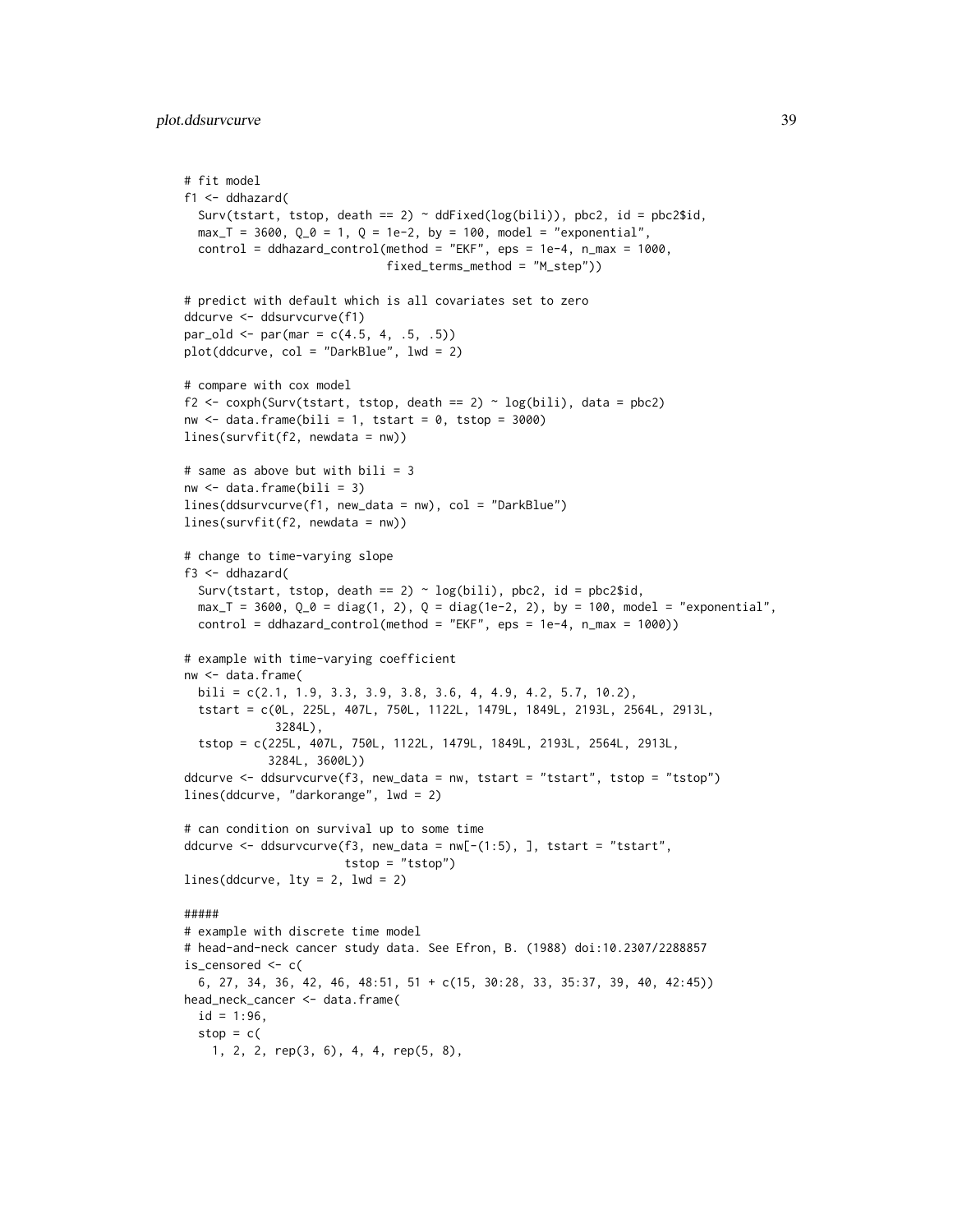```
rep(6, 7), 7, 8, 8, 8, 9, 9, 10, 10, 10, 11, 14, 14, 14, 15, 18, 18, 20,
   20, 37, 37, 38, 41, 45, 47, 47,
   2, 2, 3, rep(4, 4), rep(5, 5), rep(6, 5),
   7, 7, 7, 9, 10, 11, 12, 15, 16, 18, 18, 18, 21,
   21, 24, 25, 27, 36, 41, 44, 52, 54, 59, 59, 63, 67, 71, 76),
 event = !(1:96 %in% is_censored),group = factor(c(rep(1, 45 + 6), rep(2, 45))))# fit model
h1 <- ddhazard(
 Surv(stop, event) ~ group, head_neck_cancer, by = 1, max_T = 45,
 Q_0 = diag(2^2, 2), Q = diag(.01^2, 2), control = ddhazard_countolmethod = "GMA", eps = 1e-4, n_max = 200)# plot predicted survival curve. Notice the steps since the model is discrete
nw \le data.frame(group = factor(1, levels = 1:2), tstart = 0, tstop = 30)
ddcurve <- ddsurvcurve(h1, new_data = nw, tstart = "tstart",
                       tstop = "tstop")
plot(ddcurve, col = "Darkblue")
nw$group <- factor(2, levels = 1:2)
ddcurve <- ddsurvcurve(h1, new_data = nw, tstart = "tstart",
                       tstop = "tstop")
lines(ddcurve, col = "DarkOrange")
# compare with KM
lines(survfit(Surv(stop, event) \sim 1, head_neck_cancer, subset = group == 1),
      col = "DarkBlue")
lines(survfit(Surv(stop, event) ~ 1, head_neck_cancer, subset = group == 2),
     col = "DarkOrange")
par(par_old) # As per CRAN policy, the settings are reset
```
<span id="page-39-1"></span>plot.PF\_clouds *Plot of Clouds from a PF\_clouds Object*

#### Description

Plots mean curve along with quantiles through time for the forward, backward or smoothed clouds.

```
## S3 method for class 'PF_clouds'
plot(
  x,
  y,
  type = c("smoothed_clouds", "forward_clouds", "backward_clouds"),
  ylim,
  add = FALSE,
  qlvls = c(0.05, 0.5, 0.95),
```
<span id="page-39-0"></span>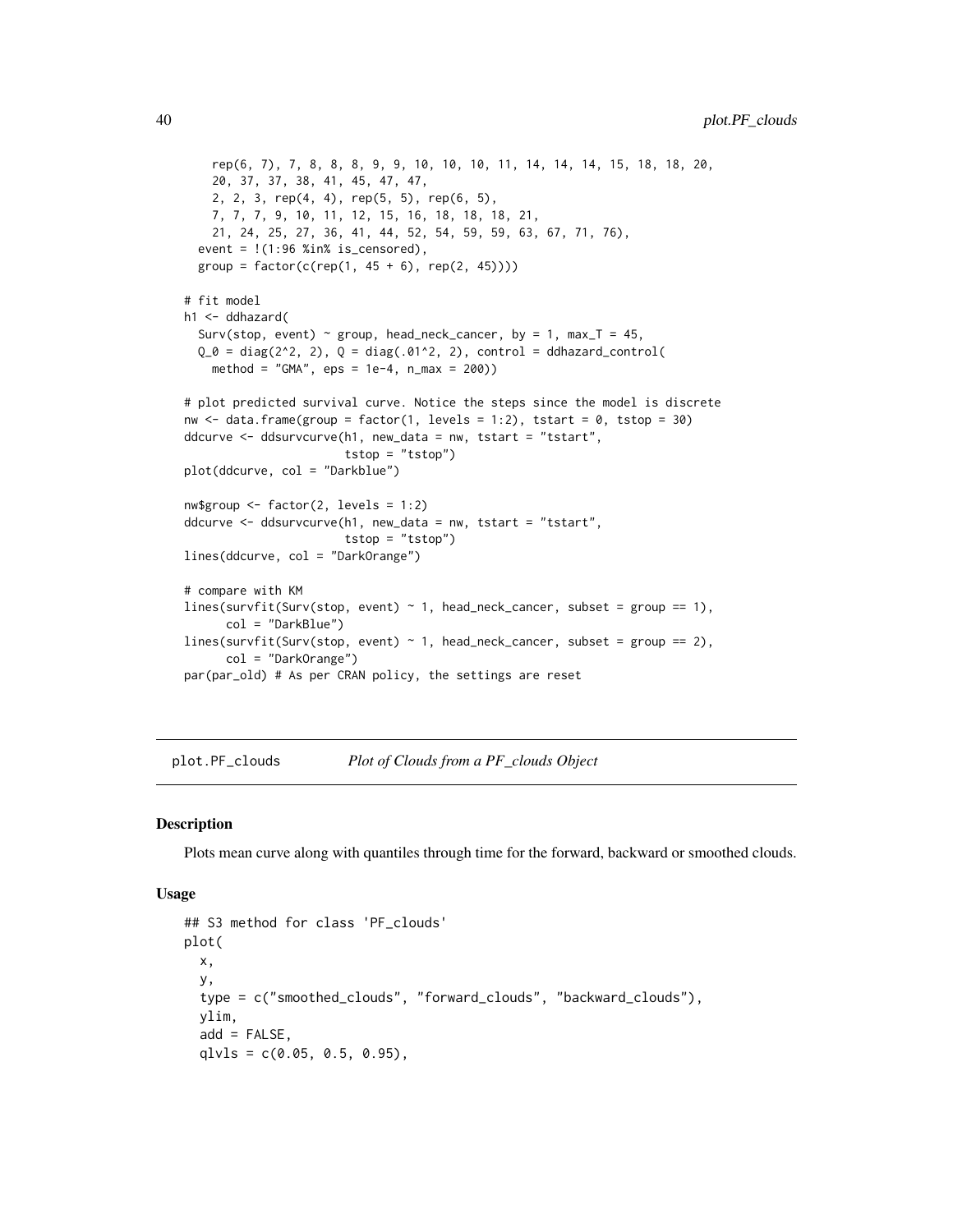### <span id="page-40-0"></span>plot.PF\_EM 41

```
pch = 4,
 1ty = 1,col,
  ...,
 cov_index,
 qtype = c("points", "lines")
\mathcal{E}
```
### Arguments

| $\mathsf{x}$ | an object of class PF_clouds.                                                                           |
|--------------|---------------------------------------------------------------------------------------------------------|
| y            | unused.                                                                                                 |
| type         | parameter to specify which cloud to plot.                                                               |
| ylim         | ylim passed to matplot.                                                                                 |
| add          | TRUE if a new plot should not be made.                                                                  |
| glvls        | vector of quantile levels to be plotted.                                                                |
| pch          | pch argument for the quantile points.                                                                   |
| lty          | Ity argument for the mean curves.                                                                       |
| col          | col argument to matplot and matpoints or matlines.                                                      |
| .            | unused.                                                                                                 |
| $cov_index$  | indices of the state vector to plot. All are plotted if this argument is omitted.                       |
| qtype        | character specifying how to show quantiles. Either "points" for crosses or<br>"lines" for dashed lines. |

### Value

List with quantile levels and mean curve.

plot.PF\_EM *Plot for a PF\_EM Object*

### Description

Short hand to call [plot.PF\\_clouds](#page-39-1).

### Usage

## S3 method for class 'PF\_EM' plot(x, y, ...)

| $\mathsf{x}$         | an object of class PF_EM.     |
|----------------------|-------------------------------|
| - V                  | unused.                       |
| $\ddot{\phantom{0}}$ | arguments to plot. PF clouds. |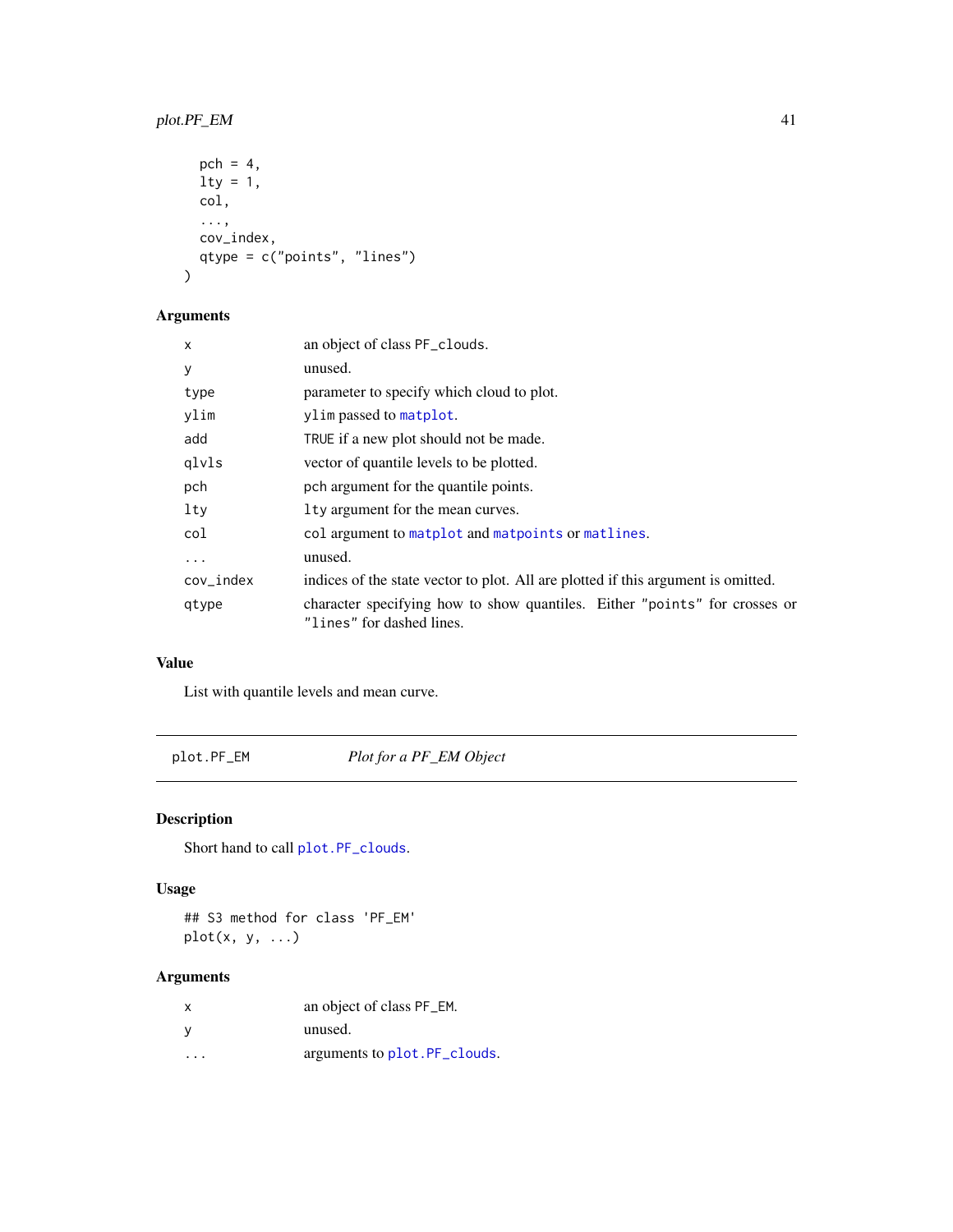### <span id="page-41-0"></span>Value

See [plot.PF\\_clouds](#page-39-1)

<span id="page-41-1"></span>predict.ddhazard *Predict Method for ddhazard Object*

### Description

Predict method for [ddhazard](#page-3-1).

### Usage

```
## S3 method for class 'ddhazard'
predict(
 object,
 new_data,
  type = c("response", "term"),
  tstart = "start",tstop = "stop",use_parallel,
 sds = FALSE,
 max_threads,
  ...
\mathcal{L}
```

| object       | result of a ddhazard call.                                                                                                                                                                          |
|--------------|-----------------------------------------------------------------------------------------------------------------------------------------------------------------------------------------------------|
| new_data     | new data to base predictions on.                                                                                                                                                                    |
| type         | either "response" for predicted probability of an event or "term" for predicted<br>terms in the linear predictor.                                                                                   |
| tstart       | name of the start time column in new data. It must be on the same time scale<br>as the tstart used in the Surv(tstart, tstop, event) in the formula passed<br>to ddhazard.                          |
| tstop        | same as tstart for the stop argument.                                                                                                                                                               |
| use_parallel | not longer supported.                                                                                                                                                                               |
| sds          | TRUE if point wise standard deviation should be computed. Convenient if you<br>use functions like ns and you only want one term per term in the right hand site<br>of the formula used in ddhazard. |
| max_threads  | not longer supported.                                                                                                                                                                               |
| $\ddots$     | not used.                                                                                                                                                                                           |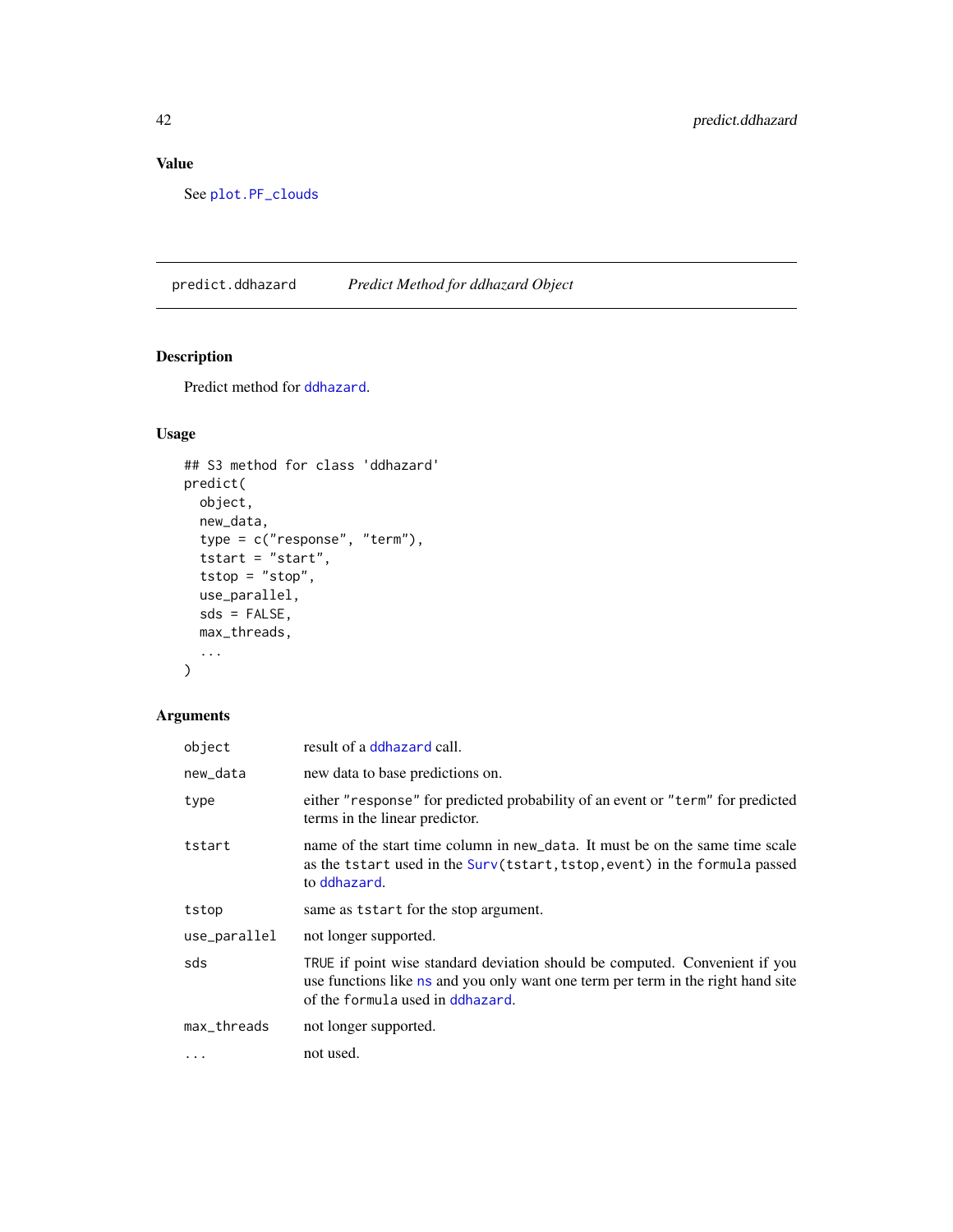#### Details

The function check if there are columns in new\_data which names match tstart and tstop. If matched, then the bins are found which the start time to the stop time are in. If tstart and tstop are not matched then all the bins used in the estimation method will be used.

#### Value

Returns a list with elements as described in the Term and Response sections.

#### Term

The result with type = "term" is a lists of list each having length equal to nrow(new\_data). The lists are

terms It's elements are matrices where the first dimension is time and the second dimension is the terms.

sds similar to terms for the point-wise confidence intervals using the smoothed co-variance matrices. Only added if sds = TRUE.

fixed\_terms contains the fixed (non-time-varying) effect.

varcov similar to sds but differs by containing the whole covariance matrix for the terms. It is a 3D array where the third dimension is time. Only added if sds = TRUE.

start numeric vector with start time for each time-varying term.

tstop numeric vector with stop time for each time-varying term.

#### Response

The result with type = "response" is a list with the elements below. If tstart and tstop are matched in columns in new\_data, then the probability will be for having an event between tstart and tstop conditional on no events before tstart.

fits fitted probability of an event.

istart numeric vector with start time for each element in fits.

istop numeric vector with stop time for each element in fits.

#### Examples

```
fit <- ddhazard(
Surv(time, status == 2) ~ log(bili), pbc, id = pbc$id, max_T = 3600,
 Q_0 = diag(1, 2), Q = diag(1e-4, 2), by = 50,control = ddhazard_control(method = "GMA"))
predict(fit, type = "response", new_data =
data.frame(time = 0, status = 2, bili = 3))
predict(fit, type = "term", new_data =
data.frame(time = 0, status = 2, bili = 3))
# probability of an event between time 0 and 2000 with bili = 3
predict(fit, type = "response", new_data =
         data.frame(time = 0, status = 2, bili = 3, tstart = 0, tstop = 2000),
       tstart = "tstart", tstop = "tstop")
```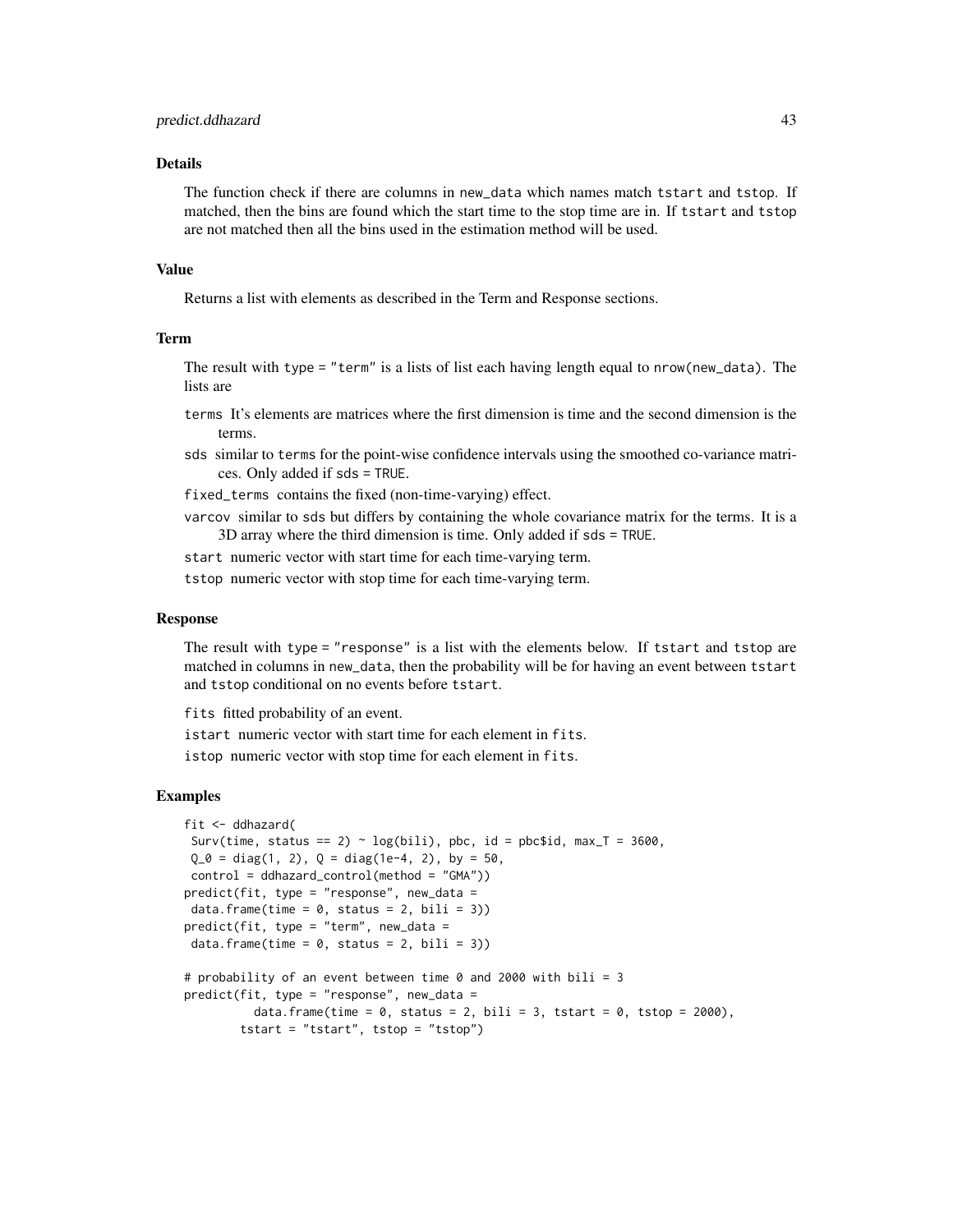<span id="page-43-0"></span>print.ddhazard\_boot *Summary Statistics for a ddhazard\_boot Object*

#### Description

Arguments have the same effects as for an object from a [boot](#page-0-0) call. See [print](#page-0-0).

#### Usage

```
## S3 method for class 'ddhazard_boot'
print(x, digits = getOption("digits"), index = 1L:ncol(boot.out $t), ...)
```
#### Arguments

| X        | returned object from a ddhazard_boot call.                                                        |
|----------|---------------------------------------------------------------------------------------------------|
| digits   | the number of digits to be printed in the summary statistics.                                     |
| index    | indices indicating for which elements of the bootstrap output summary statistics<br>are required. |
| $\cdots$ | not used.                                                                                         |

### Value

Returns x using [invisible](#page-0-0).

### See Also

[ddhazard\\_boot](#page-6-1)

print.summary.ddhazard

*Summarizing Dynamic Hazard Models Fits*

### Description

The sd printed for time-varying effects are point-wise standard deviations from the smoothed covariance matrices.

```
## S3 method for class 'summary.ddhazard'
print(x, \text{ digits} = getOption("digits"), ...)## S3 method for class 'ddhazard'
summary(object, var_indices = 1:ncol(object$state_vecs), max_print = 10, ...)
```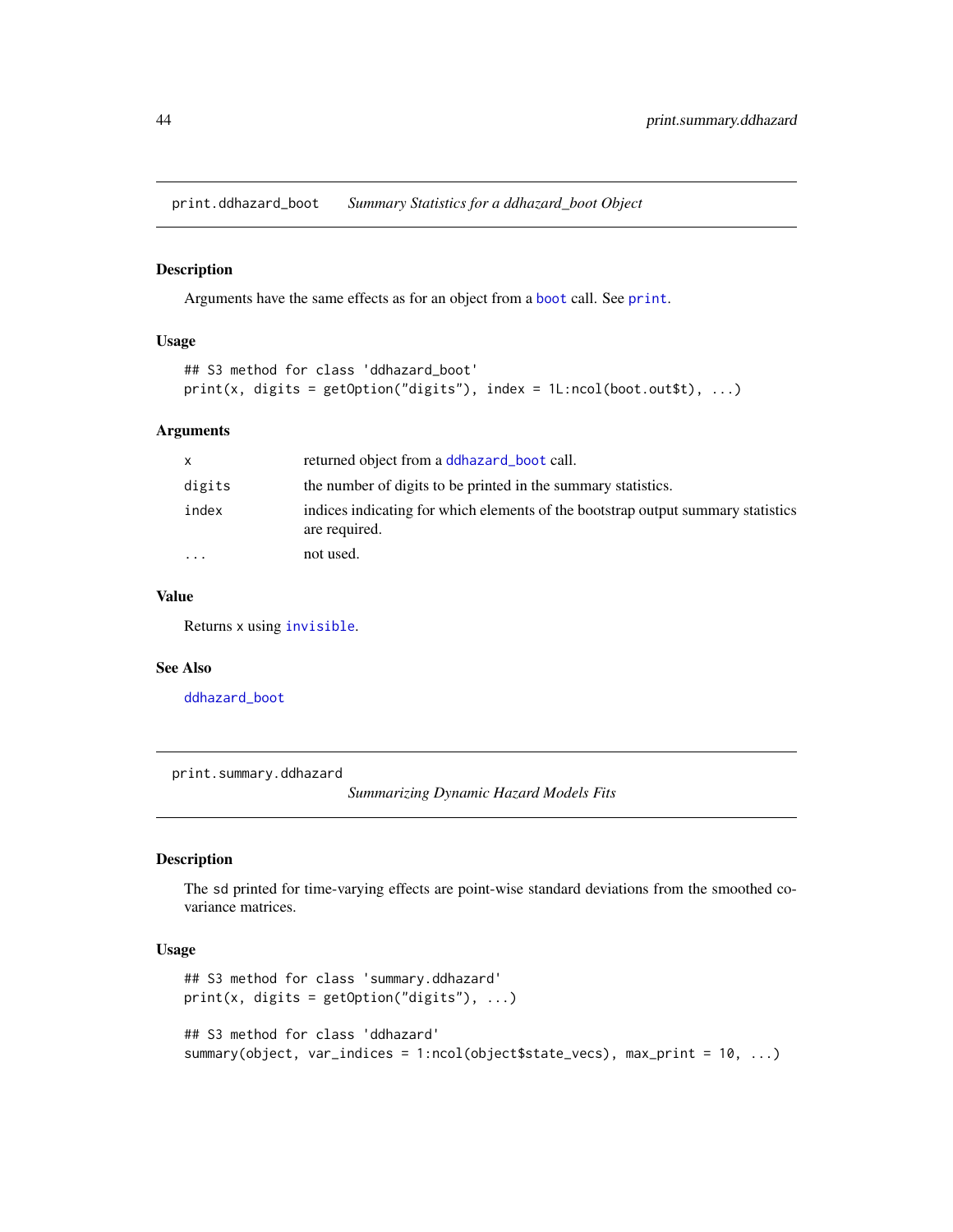### <span id="page-44-0"></span>Arguments

| $\mathsf{x}$ | object returned from summary.ddhazard.                  |
|--------------|---------------------------------------------------------|
| digits       | number of digits to print.                              |
|              | not used.                                               |
| object       | object returned from ddhazard.                          |
| var_indices  | variable indices to print for time-varying effects.     |
| max_print    | maximum number of time points to print coefficients at. |

<span id="page-44-1"></span>residuals.ddhazard *Residuals Method for ddhazard Object*

### Description

Residuals method for the result of a [ddhazard](#page-3-1) call.

### Usage

```
## S3 method for class 'ddhazard'
residuals(
 object,
 type = c("std_space_error", "space_error", "pearson", "raw"),
 data = NULL,...
)
```
### Arguments

| object | result of ddhazard call.                                                                                                                                                                        |
|--------|-------------------------------------------------------------------------------------------------------------------------------------------------------------------------------------------------|
| type   | type of residuals. Four possible values: "std_space_error", "space_error",<br>"pearson" and "raw". See the sections below for details.                                                          |
| data   | data. frame with data for the Pearson or raw residuals. This is only needed if<br>the data set is not saved with the object. Must be the same data set used in the<br>initial call to ddhazard. |
|        | not used.                                                                                                                                                                                       |

### Value

Returns a list as described in the Pearson and raw residuals section and in the State space errors section.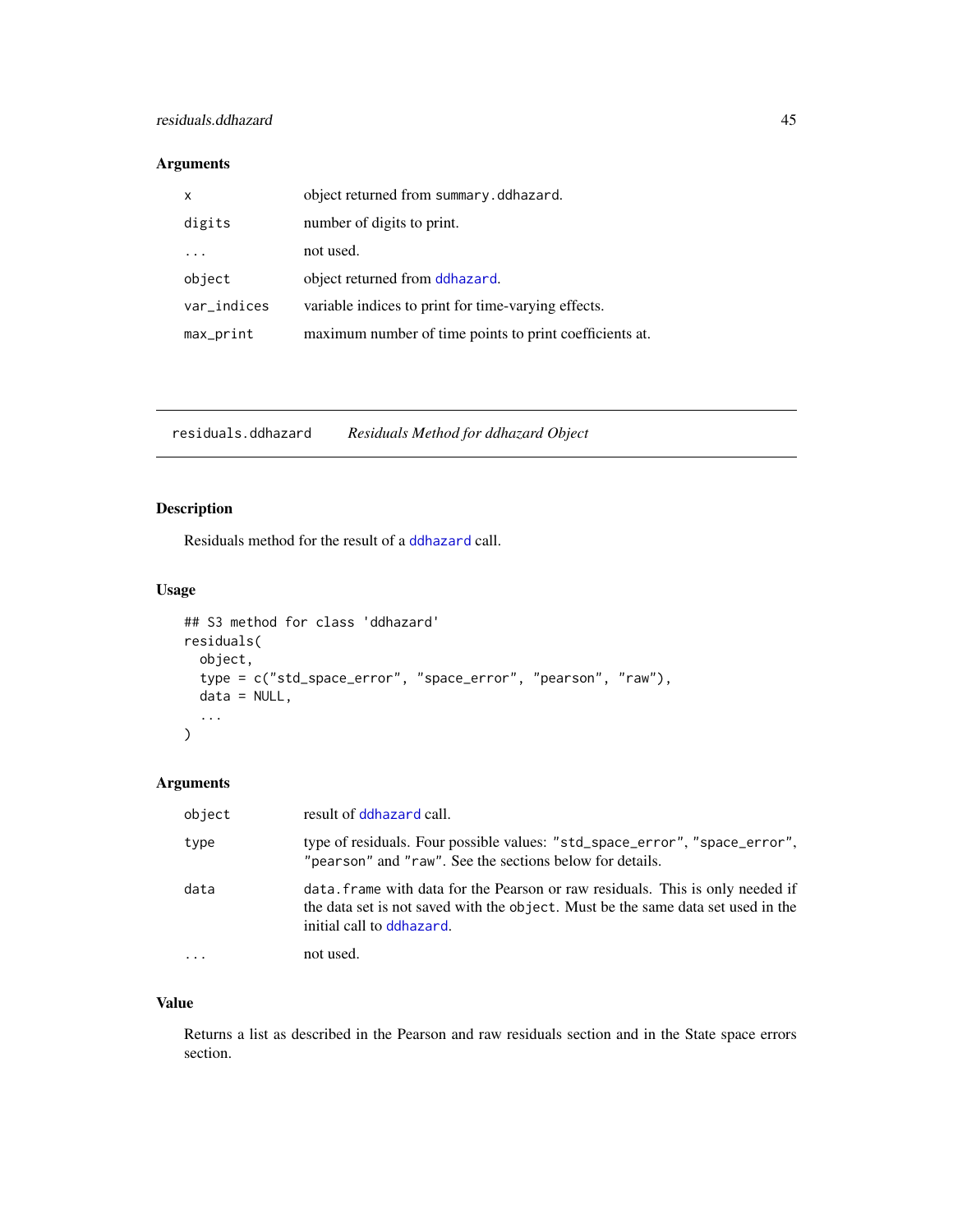#### <span id="page-45-0"></span>Pearson and raw residuals

Is the result of a call with a type argument of either "pearson" or "raw" for Pearson residuals or raw residuals. Returns a list with class "ddhazard\_residual" with the following elements.

residuals list of residuals for each bin. Each element of the list contains a 2D array where the rows corresponds to the passed data and columns are the residuals (residuals), estimated probability of death (p\_est), outcome (Y) and row number in the initial data set (row\_num). The data rows will only have a residuals in a given risk list if they are at risk in that risk set.

type the type of residual.

#### State space errors

Is the result of a call with a type argument of either "std\_space\_error" or "space\_error". The former is for standardized residuals while the latter is non-standardized. Returns a list with class. "ddhazard\_space\_errors" with the following elements:

residuals 2D array with either standardized or non-standardized state space errors. The row are bins and the columns are the parameters in the regression.

standardize TRUE if standardized state space errors.

Covariances 3D array with the smoothed co-variance matrix for each set of the state space errors.

#### Examples

```
library(dynamichazard)
fit <- ddhazard(
Surv(time, status == 2) \sim log(bili), pbc, id = pbc$id, max_T = 3600,
Q_0 = diag(1, 2), Q = diag(1e-4, 2), by = 50,control = ddhazard_control(method = "GMA"))
resids <- residuals(fit, type = "pearson")$residuals
head(resids[[1]])
head(resids[[2]])
```
<span id="page-45-1"></span>static\_glm *Static glm Fit*

#### Description

Method to fit a static model corresponding to a [ddhazard](#page-3-1) fit. The method uses weights to ease the memory requirements. See [get\\_survival\\_case\\_weights\\_and\\_data](#page-13-1) for details on weights.

The parallelglm\_quick and parallelglm\_QR methods are similar to two methods used in bam function in the mgcv package (see the 'use.chol' argument or Wood et al. 2015). parallelglm\_QR is more stable but slower. See Golub (2013) section 5.3 for a comparison of the Cholesky decomposition method and the QR method.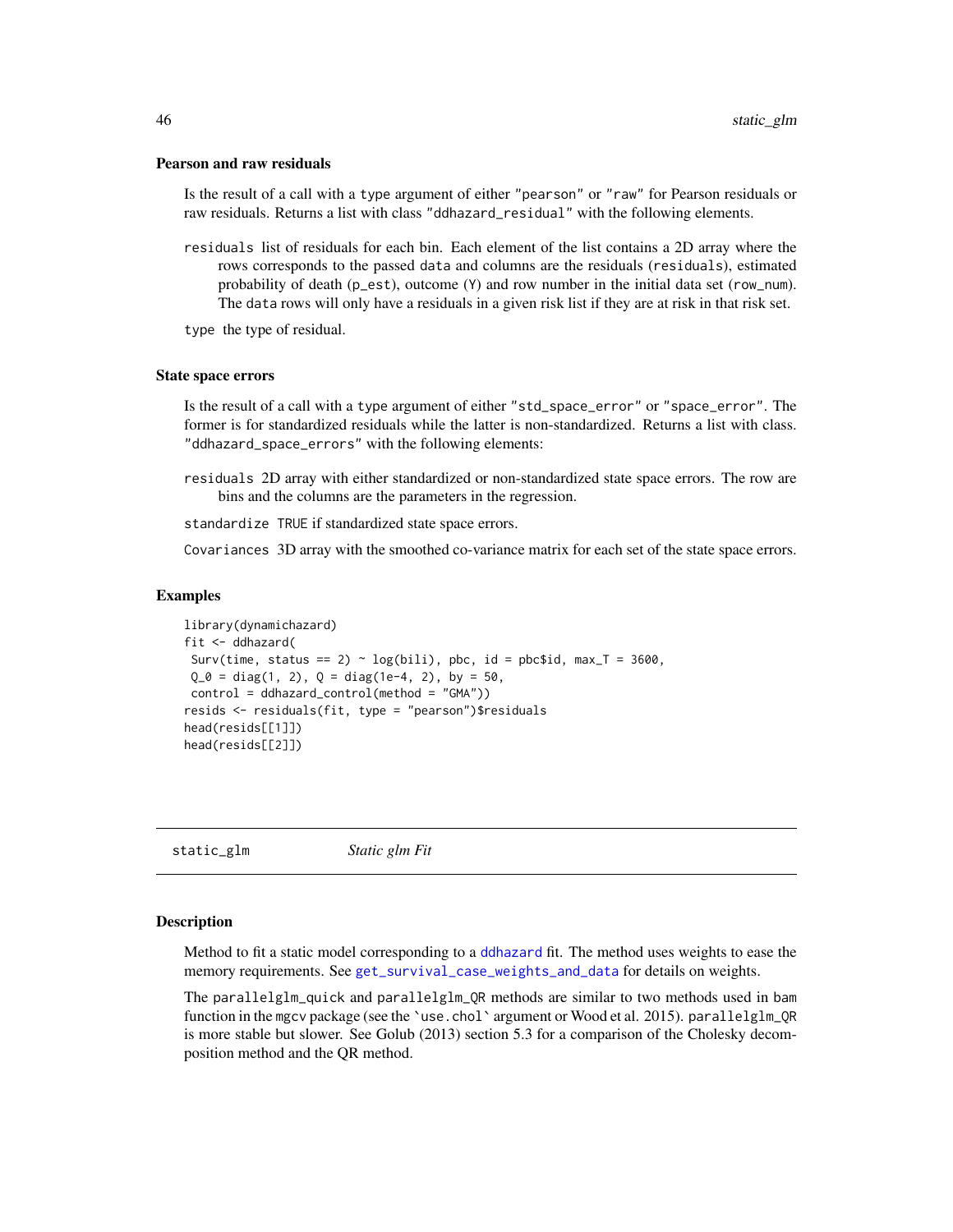<span id="page-46-0"></span>static\_glm 47

### Usage

```
static_glm(
 formula,
 data,
 by,
 max_T,
  ...,
 id,
 family = "logit",
 model = FALSE,weights,
 risk_obj = NULL,
  speedglm = FALSE,
 only_coef = FALSE,
 mf,
 method_use = c("glm", "speedglm", "parallelglm_quick", "parallelglm_QR"),
 n_threads = getOption("ddhazard_max_threads")
\mathcal{L}
```

| formula    | coxph like formula with Surv(tstart, tstop, event) on the left hand site of<br>$\sim$ .                                                                                                 |
|------------|-----------------------------------------------------------------------------------------------------------------------------------------------------------------------------------------|
| data       | data. frame or environment containing the outcome and covariates.                                                                                                                       |
| by         | interval length of the bins in which parameters are fixed.                                                                                                                              |
| $max_T$    | end of the last interval interval.                                                                                                                                                      |
| .          | arguments passed to $glm$ or speedglm. If only_coef = TRUE then the arguments<br>are passed to glm. control if glm is used.                                                             |
| id         | vector of ids for each row of the in the design matrix.                                                                                                                                 |
| family     | "logit", "cloglog", or "exponential" for a static equivalent model of ddhazard.                                                                                                         |
| model      | TRUE if you want to save the design matrix used in g1m.                                                                                                                                 |
| weights    | weights to use if e.g. a skewed sample is used.                                                                                                                                         |
| risk_obj   | a pre-computed result from a get_risk_obj. Will be used to skip some compu-<br>tations.                                                                                                 |
| speedglm   | depreciated.                                                                                                                                                                            |
| only_coef  | TRUE if only coefficients should be returned. This will only call the speedglm:: speedglm.wfit<br>or glm. fit which will be faster.                                                     |
| mf         | model matrix for regression. Needed when only_coef = TRUE                                                                                                                               |
| method_use | method to use for estimation. glm uses glm.fit, speedglm: : speedglm uses<br>speedglm::speedglm.wfit and parallelglm_quick and parallelglm_QR uses<br>a parallel C++ estimation method. |
| n_threads  | number of threads to use when method_use is "parallelglm".                                                                                                                              |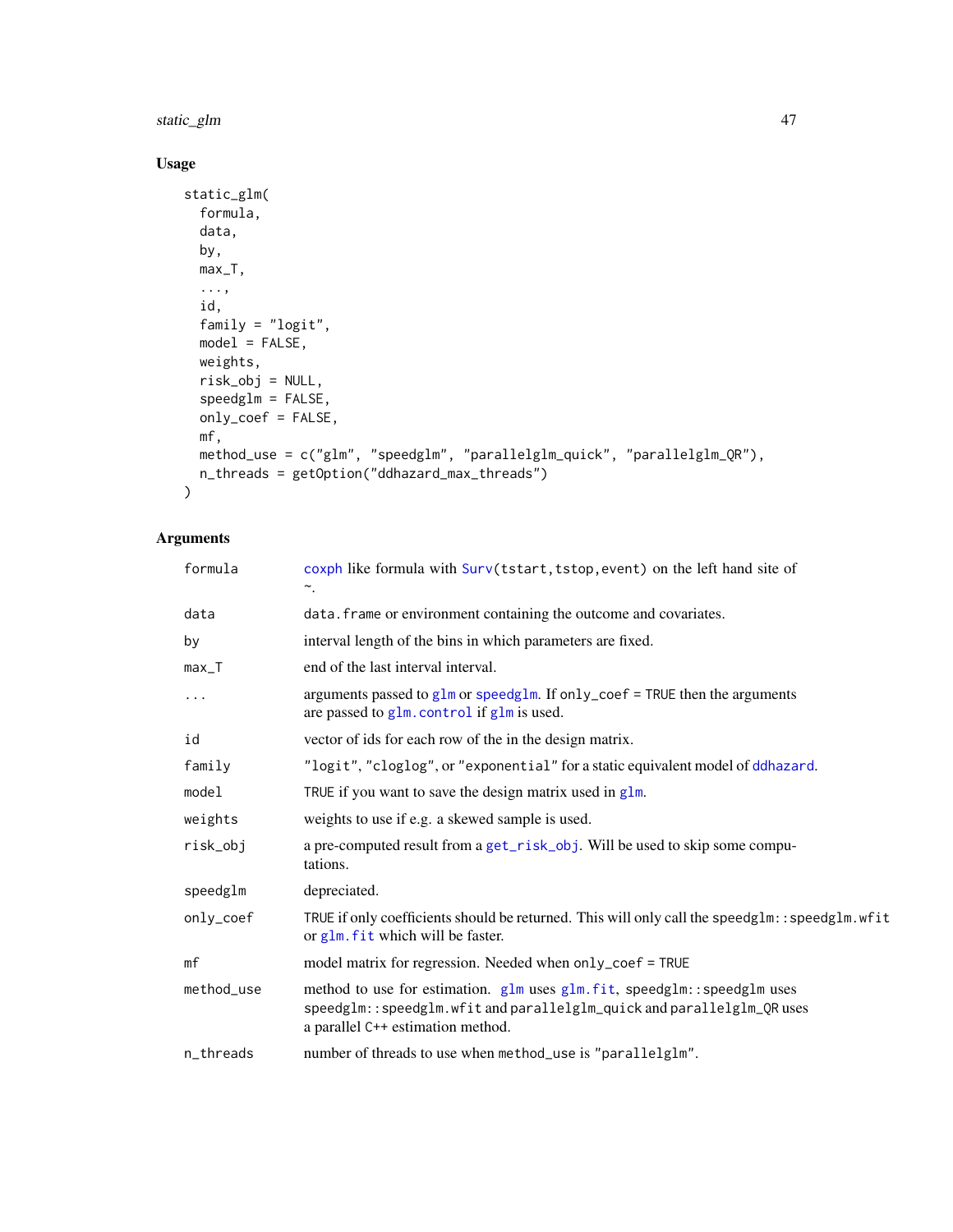<span id="page-47-0"></span>The returned list from the [glm](#page-0-0) call or just coefficients depending on the value of only\_coef.

#### References

Wood, S.N., Goude, Y. & Shaw S. (2015) Generalized additive models for large datasets. Journal of the Royal Statistical Society, Series C 64(1): 139-155.

Golub, G. H., & Van Loan, C. F. (2013). Matrix computations (4th ed.). JHU Press.

### Examples

```
library(dynamichazard)
fit <- static_glm(
Surv(time, status == 2) ~ log(bili), pbc, id = pbc$id, max_T = 3600,
by = 50)
fit$coefficients
```